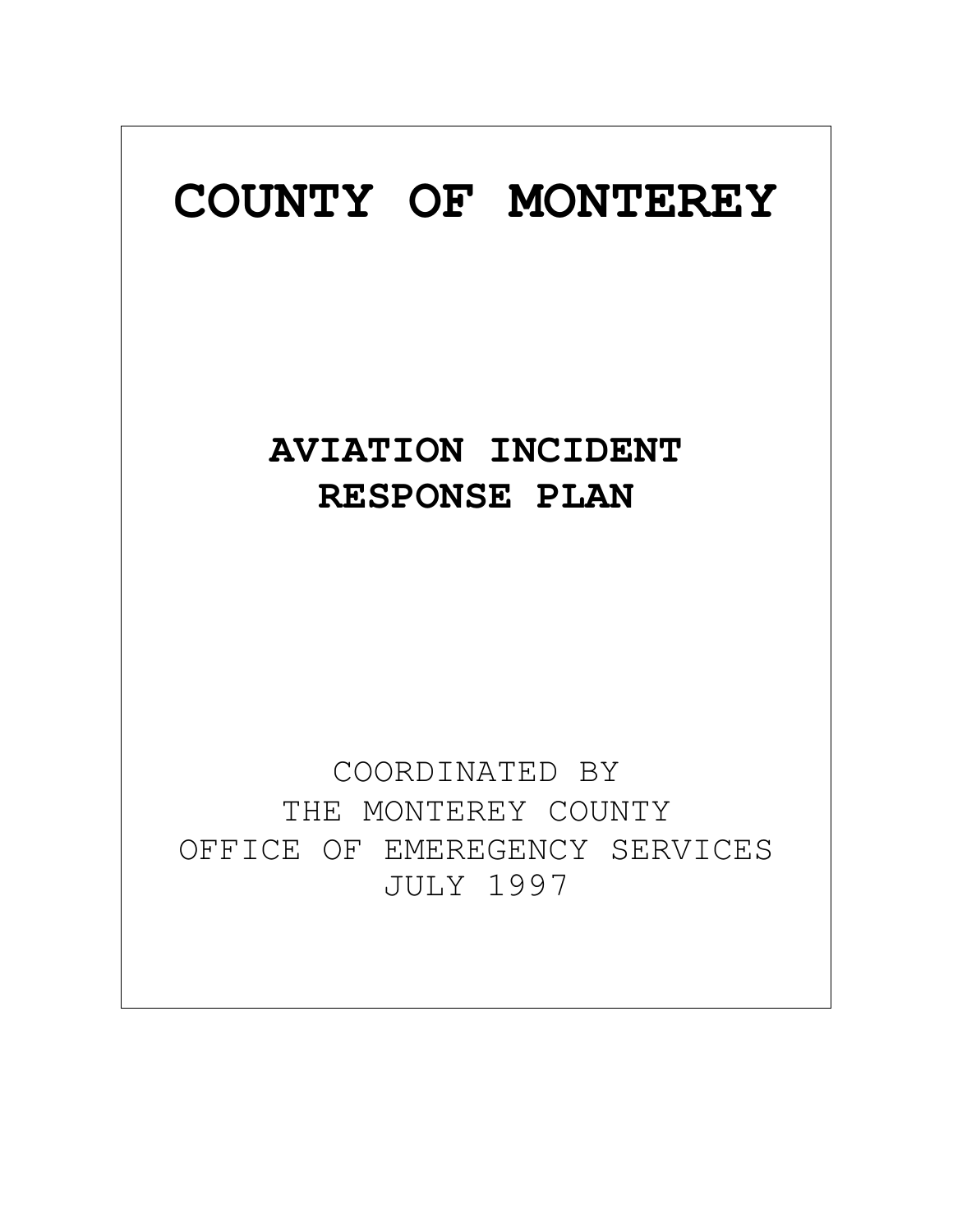#### **MONTEREY COUNTY**

#### **AVIATION INCIDENT RESPONSE PLAN**

#### FOREWORD

In the ninety years since the first powered flight, the airplane has become an integral part of the modern American scene. The convenience and speed of air travel has eclipsed other means of transportation; aircraft, both fixed wing and helicopters, offer a highly effective means of applying agricultural sprays; executive transports provide rapid, on-call transportation for those whose time is at a premium; recreational flying has become an extremely popular pastime for many Americans; our military capabilities are centered on a variety of sophisticated, high performance aircraft weapons systems. In one form or another, aviation touches the life of virtually every American, and in this regard, Monterey County and its residents are no exception. Aviation in all of its forms is active and present in Monterey County, and will remain so well into the foreseeable future.

Although aviation safety has improved steadily over the years, the scope of modern day aviation operations would dictate that the occurrence of an aviation incident in any large geographic area is a strong probability. It has been observed that "Aviation, like the sea, is mercilessly unforgiving of carelessness and stupidity." These factors establish the likelihood that any public safety agency could be placed in the position of responding to a complex aviation incident without warning. Consequently, in order to ensure a coordinated and effective response, it is incumbent upon public safety agencies to have in place a comprehensive, flexible operational plan for use in the event of an aviation incident.

The **Monterey County Aviation Incident Response Plan** is intended to provide the operational response framework needed to handle aviation incidents within the county, and provide a vehicle for future incident response training. It draws on existing documents and procedures, and attempts to consolidate these into one comprehensive plan. While no plan can adequately address the myriad of potential aviation related emergencies that could occur within the county, the thrust of this plan is to provide a cooperative, operational framework in which all responding agencies can function. Development of the plan has been a cooperative venture of cognizant jurisdictional agencies, and has been coordinated by the Monterey County Office of Emergency Service.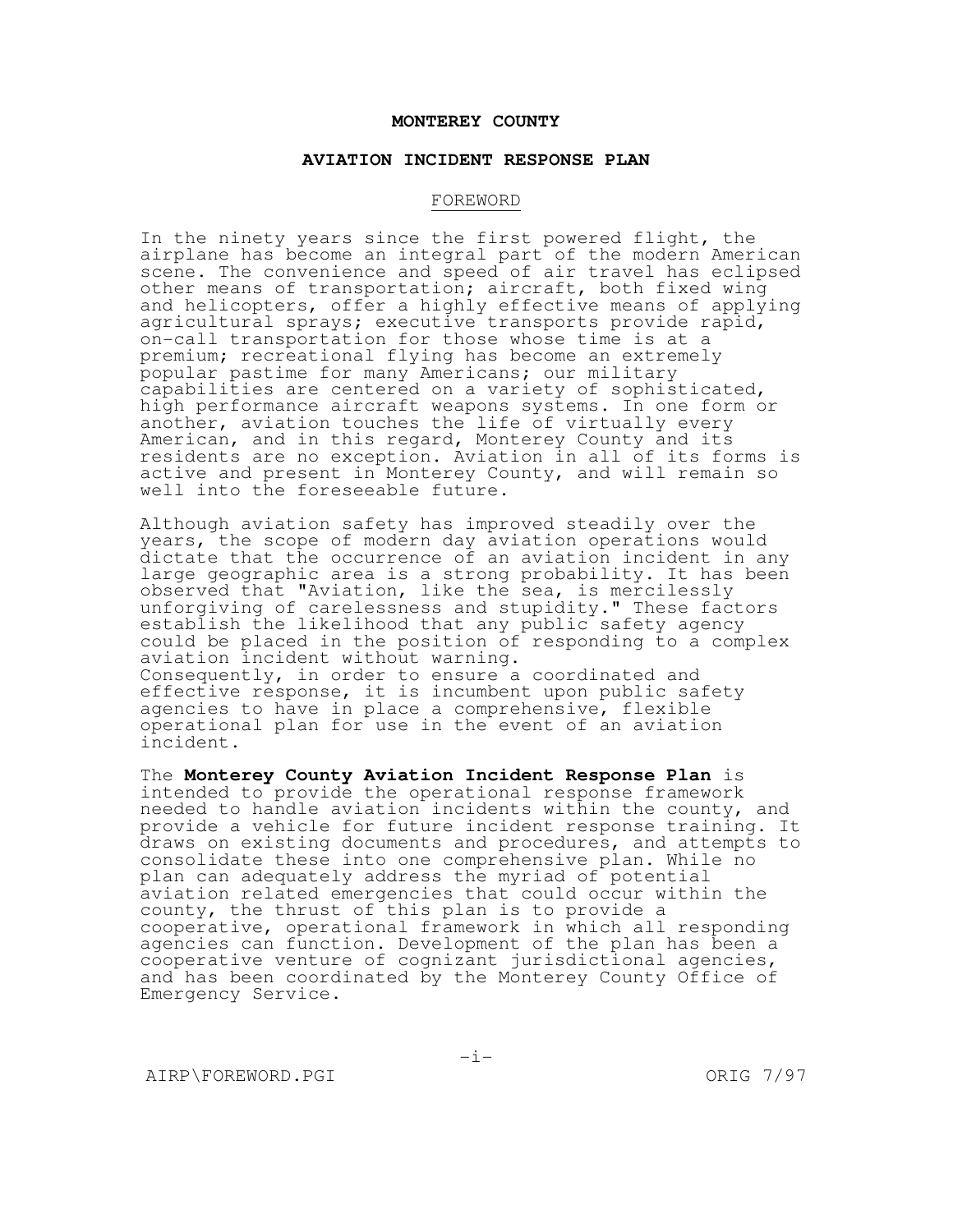TABLE OF CONTENTS

| ***SUBJECT***                                                                                                                                                                                                                                                                                                                                | $***PAGE***$                                                   |
|----------------------------------------------------------------------------------------------------------------------------------------------------------------------------------------------------------------------------------------------------------------------------------------------------------------------------------------------|----------------------------------------------------------------|
| FOREWORD                                                                                                                                                                                                                                                                                                                                     |                                                                |
|                                                                                                                                                                                                                                                                                                                                              |                                                                |
| GENERAL                                                                                                                                                                                                                                                                                                                                      |                                                                |
| AVIATION INCIDENT DEFINITION --------------------------------- 1<br>STANDARDIZED EMERGENCY MANAGEMENT SYSTEM (SEMS) ------------- 2                                                                                                                                                                                                          |                                                                |
|                                                                                                                                                                                                                                                                                                                                              |                                                                |
| INITIAL PLAN CONTRIBUTORS/POINTS OF CONTACT----------------- 3                                                                                                                                                                                                                                                                               |                                                                |
| Media and Public Relations ---------------------------------- 5<br>Aviation Incident Scene Integrity and Security--------------- 5<br>Monterey Peninsula Airport District Fire Department--------- 7<br>SEARCH AND RESCUE OPERATIONS-----------------------------------<br>HELICOPTER/RESPONDING AGENCY OPERATIONS------------------------ 9 | 8                                                              |
|                                                                                                                                                                                                                                                                                                                                              | Helicopter Navigation/Locational Interface----------------- 10 |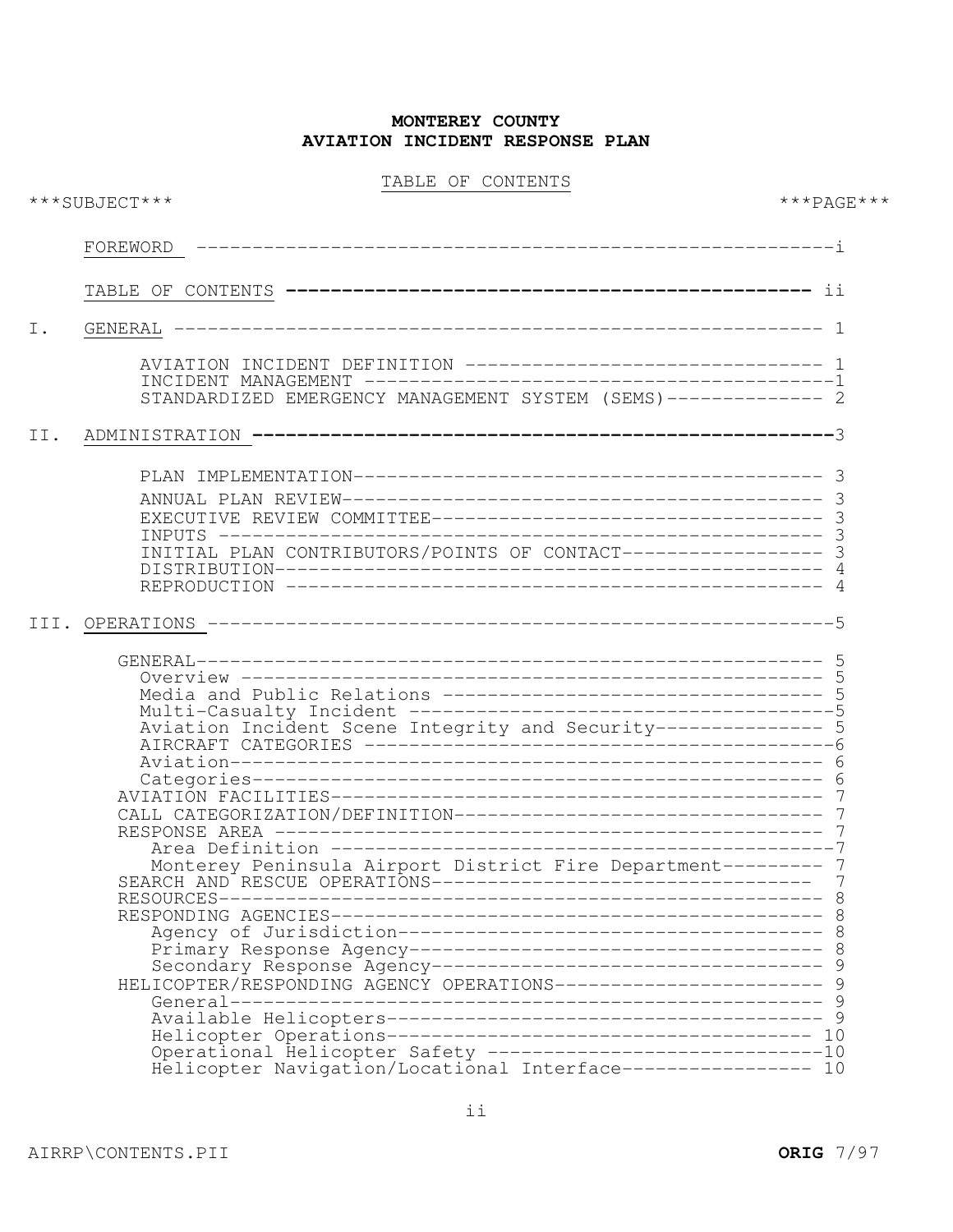|     | Requests for Helicopter Support ------------------------11<br>MONTEREY COUNTY SHERIFF'S RESCUE TEAM LEADER ----------------12<br>MONTEREY COUNTY MOBILE EMERGENCY COORDINATION UNIT (MECU) ---- 12                                                                                                                                                                                   |  |
|-----|--------------------------------------------------------------------------------------------------------------------------------------------------------------------------------------------------------------------------------------------------------------------------------------------------------------------------------------------------------------------------------------|--|
| IV. |                                                                                                                                                                                                                                                                                                                                                                                      |  |
|     |                                                                                                                                                                                                                                                                                                                                                                                      |  |
|     | Initial On-Scene Communications------------------------ 16<br>Requests for Helicopter Support -------------------------16<br>On-Scene Communications Coordination --------------------16<br>Frequency Utilization and Control --------------------- 16<br>U.S. Coast Guard Communications -------------------------17<br>Helicopter Tactical Communications---------------------- 17 |  |
|     | APPENDICES                                                                                                                                                                                                                                                                                                                                                                           |  |
|     | APPENDIX A - MONTEREY COUNTY AVIA~ION FACILITIES ----------- A-1                                                                                                                                                                                                                                                                                                                     |  |
|     | APPENDIX B - (Blank -- Reserved for Future Use) ------------ B-1                                                                                                                                                                                                                                                                                                                     |  |
|     | APPENDIX C - AGENCY COMMUNICATIONS CAPABILITIES ------------ C-1<br>COMMUNICATIONS/FREQUENCY LISTING--------------- C-1-1                                                                                                                                                                                                                                                            |  |
|     | APPENDIX D - COMMUNICATION DISPATCH PROTOCOL -------------- D-1                                                                                                                                                                                                                                                                                                                      |  |
|     | APPENDIX E - CONTRIBUTING AGENCY REPRESENTATIVES/POINTS<br>OF CONTACT -------- E-1                                                                                                                                                                                                                                                                                                   |  |
|     | APPENDIX F - PLAN DISTRIBUTION -----------------------------F-1                                                                                                                                                                                                                                                                                                                      |  |
|     | APPENDIX G - HELICOPTER CHARACTERISTICS/CAPABILITIES MATRIX -G-1                                                                                                                                                                                                                                                                                                                     |  |
|     | APPENDIX H - HELICOPTER REQUEST PROCEDURES MATRIX -----------H-1                                                                                                                                                                                                                                                                                                                     |  |
|     | APPENDIX I - GLOSSARY OF TERMS ----------------------------------                                                                                                                                                                                                                                                                                                                    |  |
|     | APPENDIX J - OPERATIONAL CONSIDERATIONS (CHECKLIST) ----------J-1                                                                                                                                                                                                                                                                                                                    |  |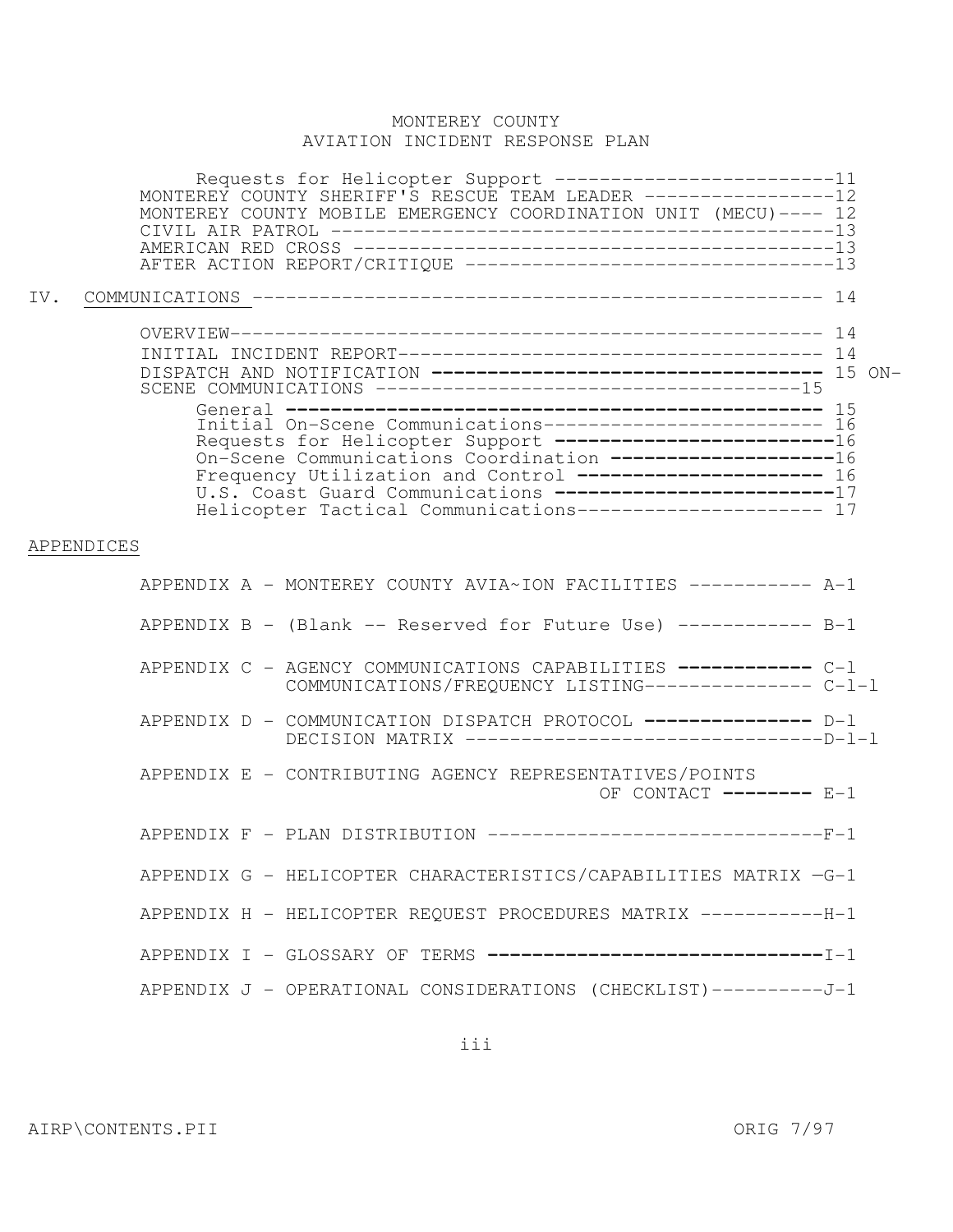#### **I. GENERAL**

#### A. AVIATION INCIDENT DEFINITION

For the purposes of this plan, an **Aviation Incident** is defined as any incident involving an aircraft that occurs within Monterey County or its coastal waters and results in an emergency response by one or more public safety agencies.

#### **B. PLAN PURPOSE**

The purpose of the **Aviation Incident Response Plan** is to establish operational provisions and/or procedures that will enable cognizant public service agencies to provide a timely and effective response to an aviation incident within Monterey County.

#### **C. PLAN SCOPE**

The elements of this plan relate to any aircraft incident affecting any municipality, the unincorporated areas of Monterey County, and includes federal and state jurisdictions. Nothing in the Aviation Incident Response Plan is intended to contradict jurisdictional aircraft incident response procedures and policies, as defined in specific local plans and ordinances. Response efforts to aviation incidents which occur in coastal waters shall be in accordance with the Coastal Incident Response Plan, and the Federal Aviation Administration and United State Coast Guard operational directives.

#### **D. INCIDENT MANAGEMENT**

An overriding assumption governing the development of this plan is the high likelihood that any emergency response in the areas covered by this plan will involve some form of rescue or assistance to a person or persons in distress. Protection and preservation of life are the primary considerations in any rescue situation. These priorities will govern the actions of any incident's management team, and dictate the utilization of the Standardized Emergency Management System (SEMS) and Incident Command System (ICS) during any aviation incident response. The role of the onscene manager(s) will be held by the Incident Commander(s) (IC). Factors determining the agency responsible for assuming the Incident Commander assignment include, but are not limited to:

- \*\* First Public Safety Agency Representative/Unit on Scene,
- \*\* Jurisdiction of the Incident Scene, and
- \*\* Category of the Incident.

**To the maximum extent practicable, the appropriate agency of jurisdiction will serve as the Incident Commander for the areas indicated until the NTSB Investigator in Charge (IIC) arrives on scene and assumes jurisdiction over the incident.** A Unified Command may also be employed as conditions warrant.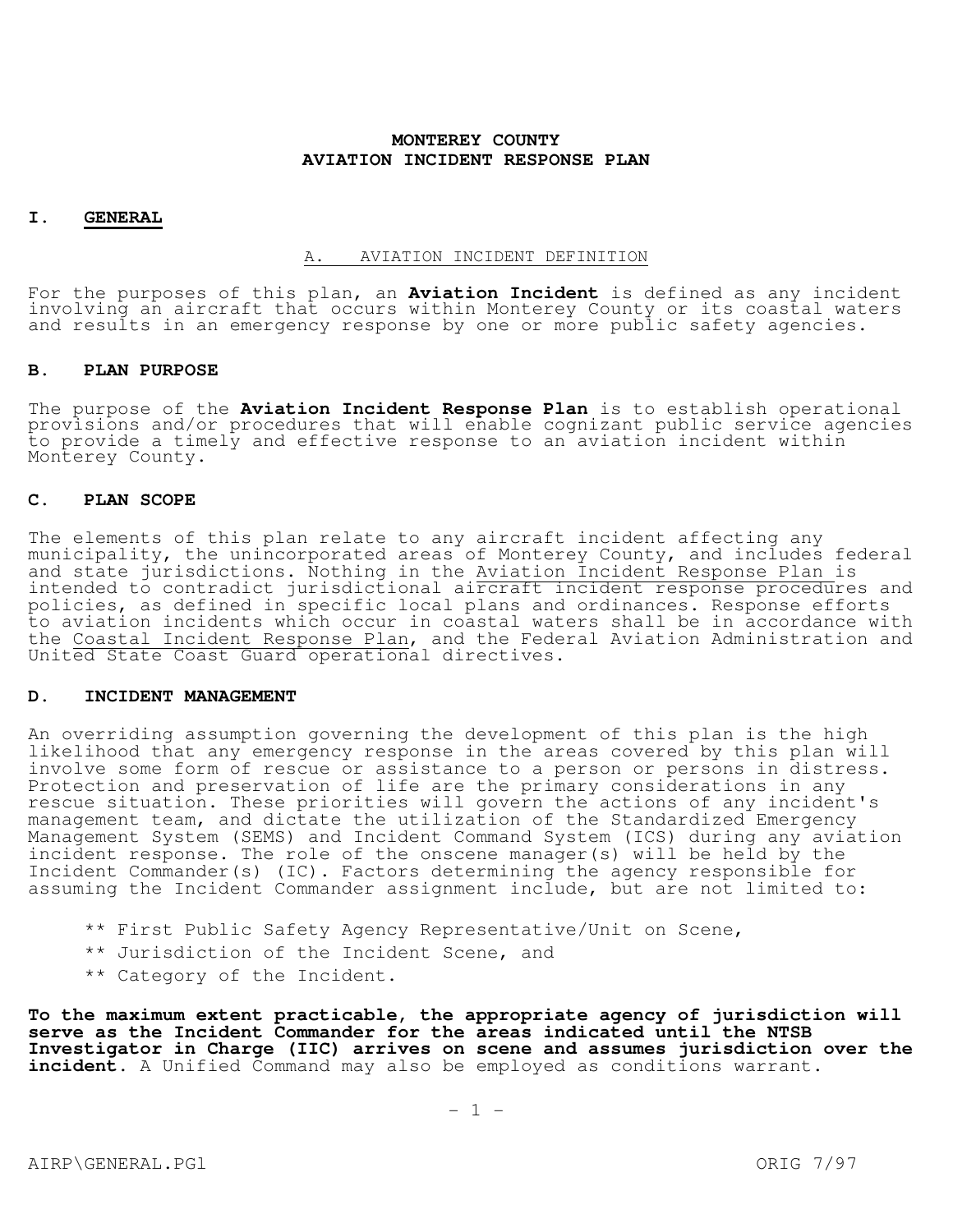When any question of the validity or need exists about a request for emergency assistance, dispatch of responders will be made in accordance with the provisions of this plan, and any subsequent cancellation will be determined and authorized by the Incident Commander as his prerogative.

This plan is developed using the format of previously published Monterey County Incident Response Plans. To the extent possible, common terminology, command structure, and response doctrine and protocols have been incorporated in this plan.

#### **E.STANDARDIZED EMERGENCY MANAGEMENT SYSTEM (SEMS)**

All incidents will be managed in accordance with the Standardized

Emergency Management System and the Incident Command System (ICS). The first public safety unit to arrive on the scene of an incident will assume the role of Incident Commander (IC) until relieved by the appropriate agency of jurisdiction. In situations in which the need arises, a Unified or Joint Command will be established between the fire agency of jurisdiction and the public safety agency of jurisdiction.

The Incident Commander is directly responsible for clearly identifying himself/herself, and for maintaining communications with the controlling - Monterey County Communications Center, any other cognizant agency, and" all responding units. The Incident Commander will promulgate the location of the Incident Command Post (ICP) and staging areas, and tactical radio frequencies to the controlling Monterey County Communications Center.

To the maximum extent possible, the Incident Command Post should be situated off dedicated roadways, and identified by a flashing green light and/or green flag, sign or traffic cone with the words "Command Post" written on both sides. The means of identification employed must be clearly visible "from a distance of not less than fifty feet.

The Incident Commander's main function is to coordinate the activities of all responding agencies. In view of the fact that each agency possesses its own unique capabilities, all agencies are expected to function with minimum direction from the Incident Commander, and to exercise maximum cooperation with other responding agencies.. In this regard, and to facilitate overall coordination of the resources of the diverse agencies involved, **it is imperative that the senior representative of each agency report to the Incident Commander or his designated representative as directed. THE SENIOR REPRESENTATIVE OF EACH RESPONDING AGENCY IS DIRECTLY RESPONSIBLE FOR ENSURING THAT THE PRESENCE OF HIS UNIT/ANGENCY IS REPORTED TO THE INCIDENT COMMANDER'S.** 

AIRP\GENERAL.PGl ORIG 7/97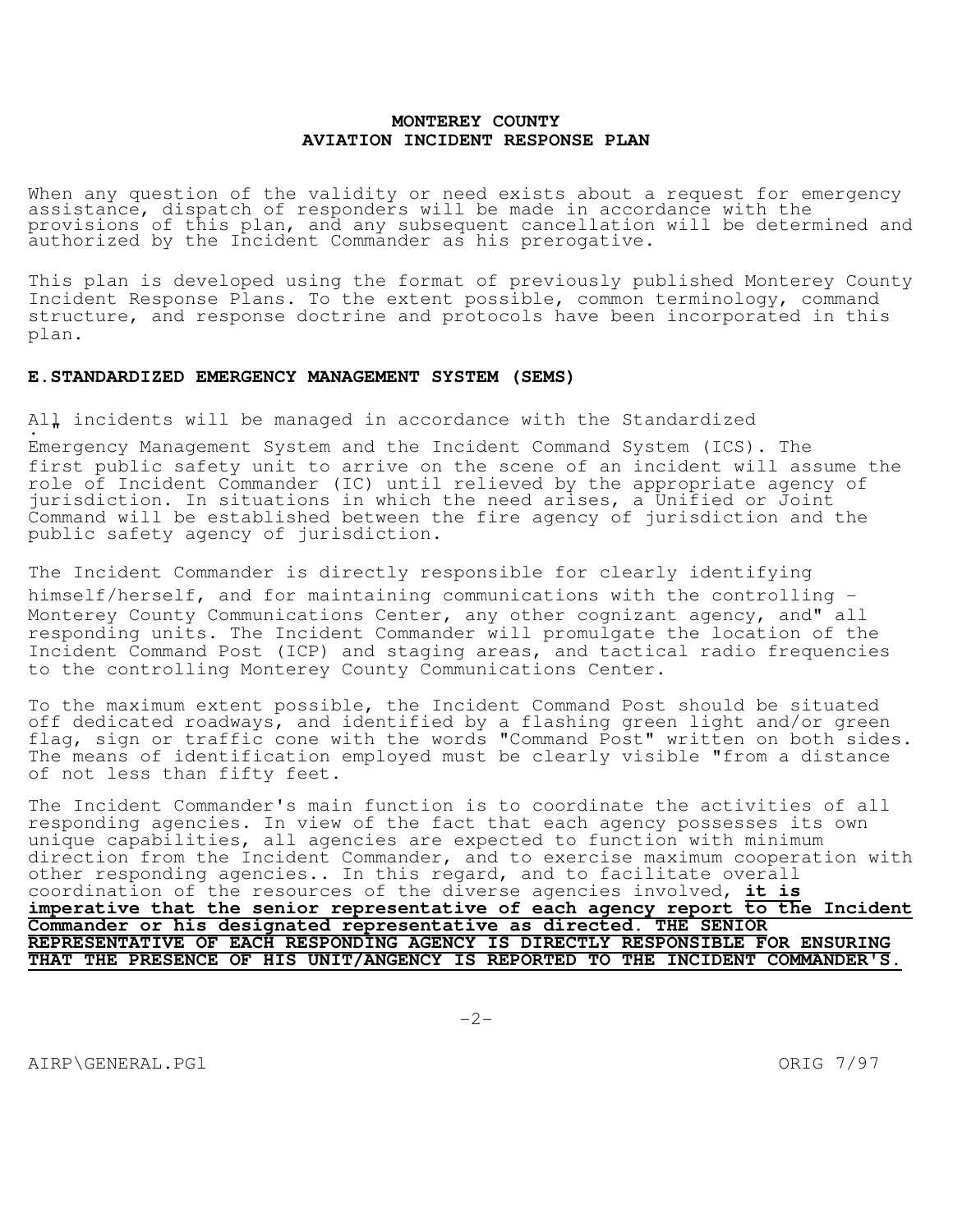#### **II. ADMINISTRATION**

#### **A. PLAN IMPLEMENTATION**

The Aviation Incident Response Plan is effective upon receipt and for record purposes on 1 August 1997. The plan supersedes any previously existing plans.

#### **B. BI-ANNUAL PLAN REVIEW**

The plan will be reviewed bi-annually on 1 November. The review will be announced approximately sixty days prior to the initial review meeting and will be hosted by the Monterey County Office of Emergency Services. All cognizant public service agencies will be informed schedule and invited to attend.

### **C. EXECUTIVE REVIEW COMMITTEE**

The Executive Review Committee will be responsible to coordinate the review process, and approve any recommended changes to the plan. Executive Review Committee will be composed of represent following agencies:

- \*\* Monterey County Office of Emergency Services
- \*\* Monterey County Sheriff's Office,
- \*\* Monterey County Emergency Medical Services
- \*\* Monterey Peninsula Airport Fire Department
- \*\* California Department of Forestry and Fire Protect
- \*\* California Highway Patrol, and
- \*\* Monterey County Fire Chiefs Association Representatives.

As appropriate, ad hoc members representing other cognizant agencies may be added to the Executive Review Committee with the unanimous approval of all represented agencies.

#### **D. INPUTS**

All cognizant agencies are welcome and encouraged to submit comments and recommendations for the purpose of improving this plan. The Monterey County Office of Emergency Services (Emergency Services Planner) will act as a collecting agent for all inputs.

## **E. INITIAL PLAN CONTRIBUTORS /POINTS OF CONTACT**

The contributors to the initial draft of the plan are listed in **Appendix E.** For purposes of this plan, these individuals are considered the primary points of contact for all matters relating to the implementation and employment of the plan.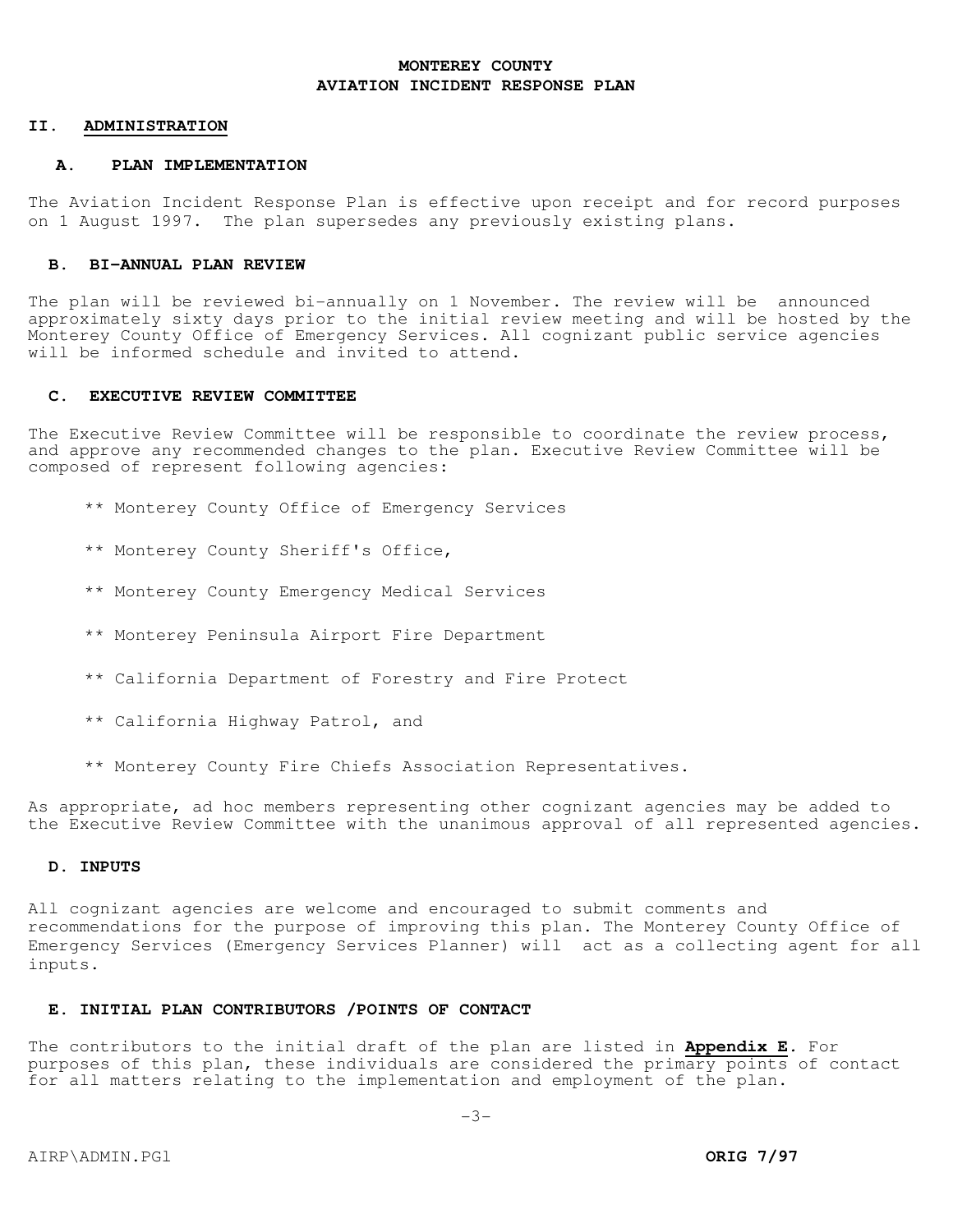#### **F. DISTRIBUTION**

The plan is intended for distribution to all cognizant public service agencies within and outside of Monterey County. The plan distribution List is contained in **Appendix F.** 

## **G. REPRODUCTION**

Reproduction of the plan by the recipients is authorized. The plan may either be copied using commercial reproduction processes, or copied from a disk using the "Questions & Answers 4.0 (QA4) " software.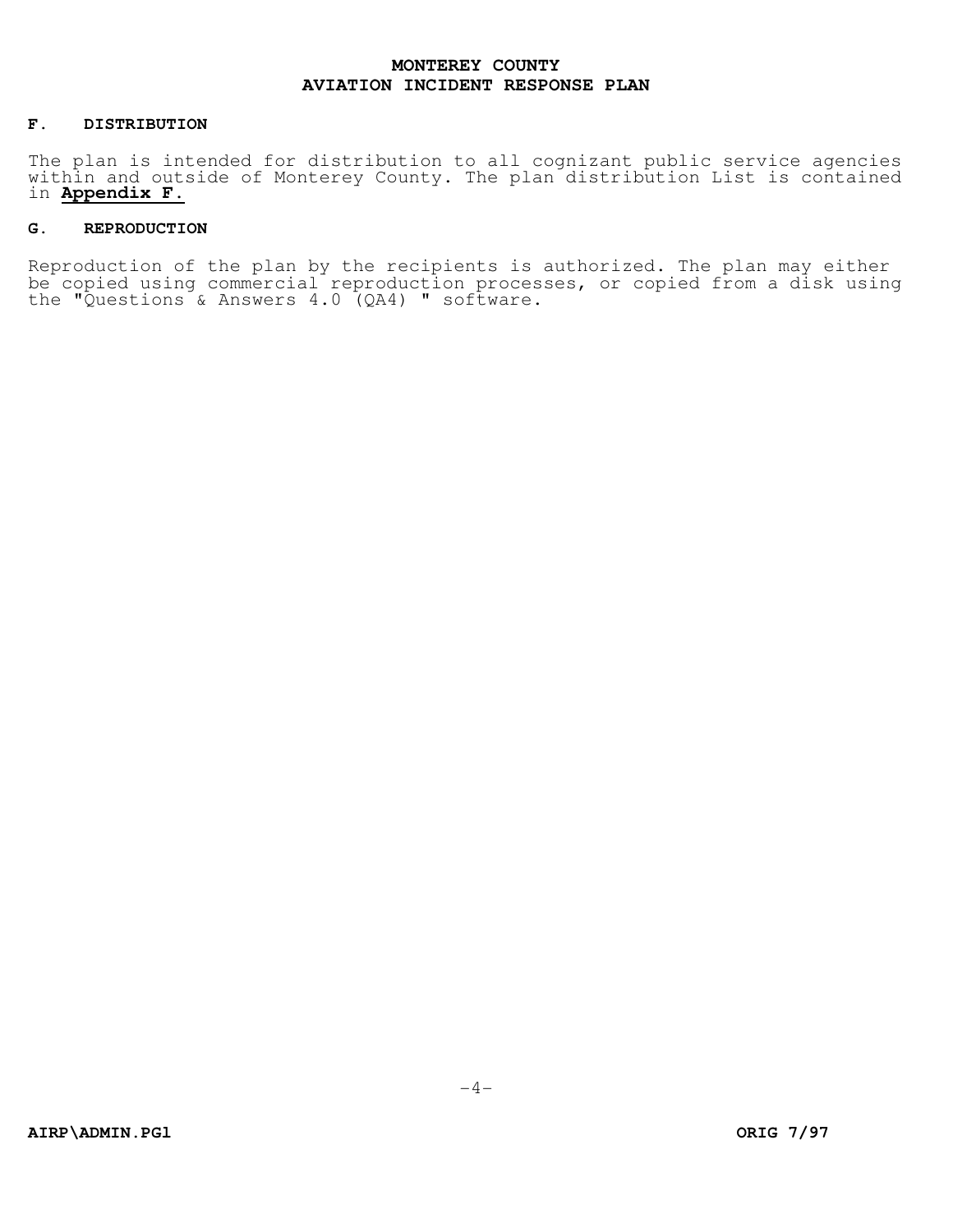### **III. OPERATIONS**

## **A. GENERAL**

1. **Overview.** Given the volume and variety of air traffic originating in or transiting over Monterey County, and the diverse topographical nature of the county, no operational plan could attempt to address the variety of situations that could potentially be responded to under the auspices of this plan. Consequently, functional operability and simplicity should be paramount at all times. The success of the plan will be judged on the expeditiousness of the response, the quality of the care provided or rescue enacted, and the safe extraction of all participants. Germane to achieving these ends is the mutual familiarity of all responding agencies not only with their particular roles and capabilities, but with the plan as an entity, and all details herein.

2. **Media and Public Relations.** Aviation incidents, by their potential to be spectacular and/or induce multiple casualties, tend to attract immediate and intense public interest. With the availability of modern communications technology, it is not uncommon for members of the media to be aware of the occurrence of an aviation incident upon the initial radio transmissions related to the incident. All concerned parties should anticipate immediate interest and queries, and be prepared to respond in a positive and professional manner.

3. **Multi-Casualty Incident.** By their nature, aviation incidents frequently involve multiple casualties. All concerned parties involved with this plan should acquire a detailed working knowledge of the **Monterey County Multi-Casualty Incident Plan,** and be prepared to activate or participate in Multi-Casualty operations, should circumstances and their role in the incident command system dictate.

4. **Aviation Incident Scene Integrity and Security.** The scene of an aviation incident frequently attracts curious and unauthorized individuals who, by their actions, can impede response and investigative efforts. Virtually all aviation incidents that result in aircraft damage and/or injuries are subject to some level of post-accident "investigation by the National Transportation Safety Board (NTSB) , a military service, or insurance company representatives. **All concerned parties should be aware that, consistent with firefighting/rescue operations, wreckage and other evidence attending the incident should be left undisturbed. If movement of material or victims is necessary, complete documentation(i.e., photograph or video-tape) of the scene is required for incident investigation. The integrity and security of the incident scene should be established and maintained until relieved by competent authority. Unauthorized persons should not be permitted to enter the incident scene, and the collection of souvenirs is prohibited. In addition, insurance agents, attorneys, and others who are potential parties in future litigation are restricted site access until cleared by the NTSB Investigator in Charge (IIC).**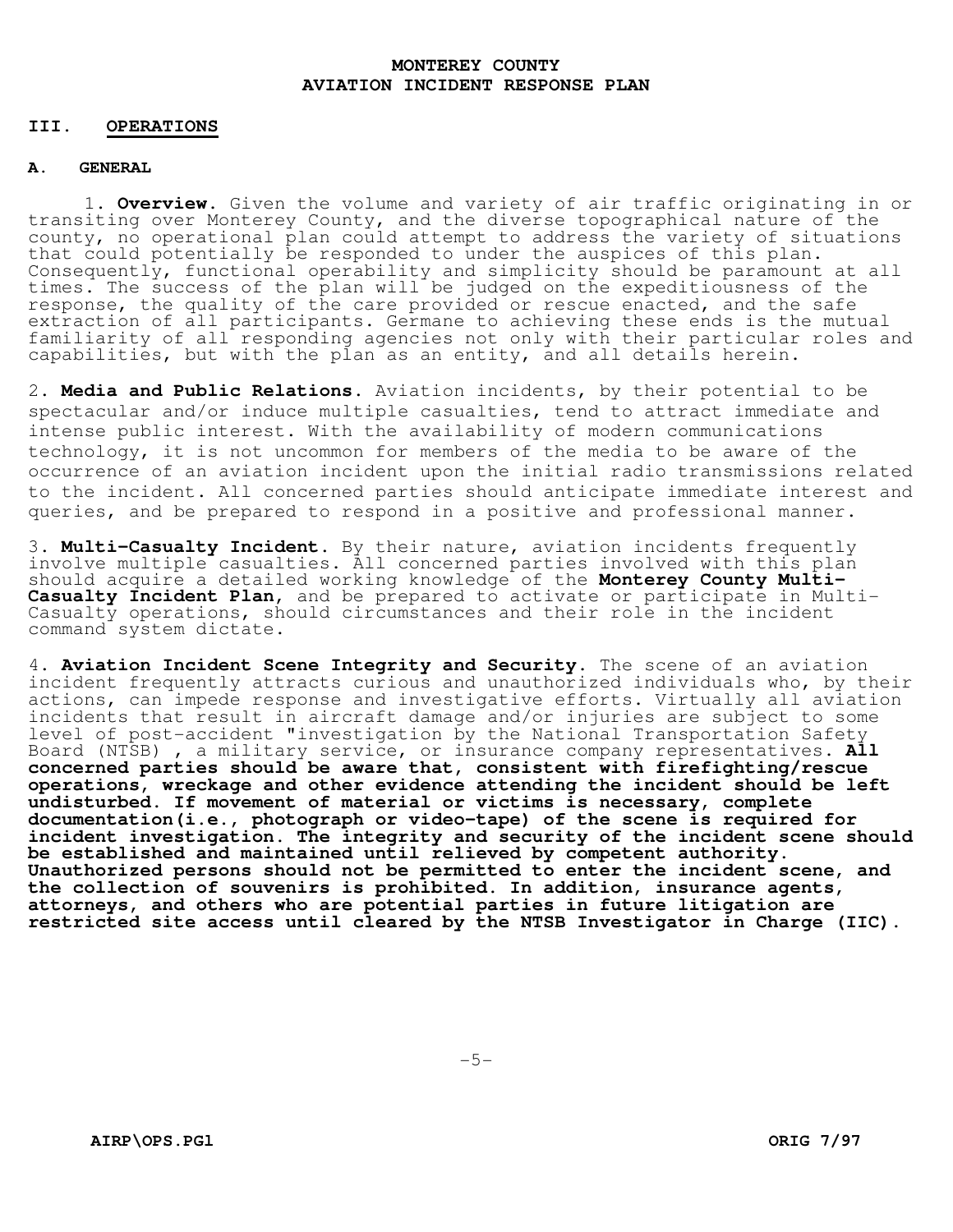#### **B. AIRCRAFT CATEGORIES**

1. **Aviation.** Modern aviation has brought a wide variety of aircraft to Monterey County. In several distinct categories, these aircraft provide a variety of specific services. Public safety personnel should be aware of the basic categories of aircraft as the differences therein may affect the degree and nature of an actual response in an aviation incident.

2. **Categories.** For purposes of this plan, aircraft that nominally operate within Monterey County airspace, and their salient considerations, are categorized as follows:

**\*\* Commercial Aircraft --** Large sized commercial transport aircraft(B-737, Airbus 320, or B-757) are operated by scheduled airlines from the Monterey Peninsula Airport. Additionally, several feeder/commuter airlines operate smaller aircraft with the capacity of up to 50 passengers from this airport. An aviation incident involving any of these aircraft could invoke activation of the **Multi-Casualty Incident Plan,** or result in a "Medical Disaster."

(See the **Monterey County Multi-Casualty Incident Plan** for details).

\*\* **Military Aircraft** -- With the closure of Fort Ord and Naval Air Station Moffett Field, the number of military flight operations within Monterey County has lessened. It should be expected that in addition to continued air operations in the Fort Hunter-Liggett complex, other military operations will continue that could include infrequent tactical low level training flights by both helicopters and fixed wing aircraft, search and rescue (SAR) operations, and overflights via airways. Considerations regarding these aircraft include state-of-the-art materials and explosive ordnance.

**\*\* Executive Aircraft --** These aircraft are small corporate or privately operated aircraft designed to transport a limited number of executives or other passengers. Depending on the number of crew and passengers on board, multi-casualty situation may occur in conjunction with an aviation incident.

**\*\* Agri-Business Aircraft --** This category of aircraft is defined as those aircraft supporting agricultural operations, and includes both fixed wing aircraft and helicopters involved in aerial spraying operations. An aviation incident involving an agri-business aircraft participating in aerial spray applications will warrant special considerations due to the potentially toxic nature of any chemicals involved. Should these circumstances occur, an aviation incident could include a **Hazardous Material (HAZMAT)** incident. (See the Monterey County Hazardous Material Incident Plan for details.)

**\*\* General Aviation Aircraft --** Comprised primarily of privately owned and operated smaller aircraft, these aircraft are operated from all private and public non-military airfields in the county. Carrying from one to six persons, and operating frequently under visual flight rules, these light aircraft account for the majority of air traffic within the county.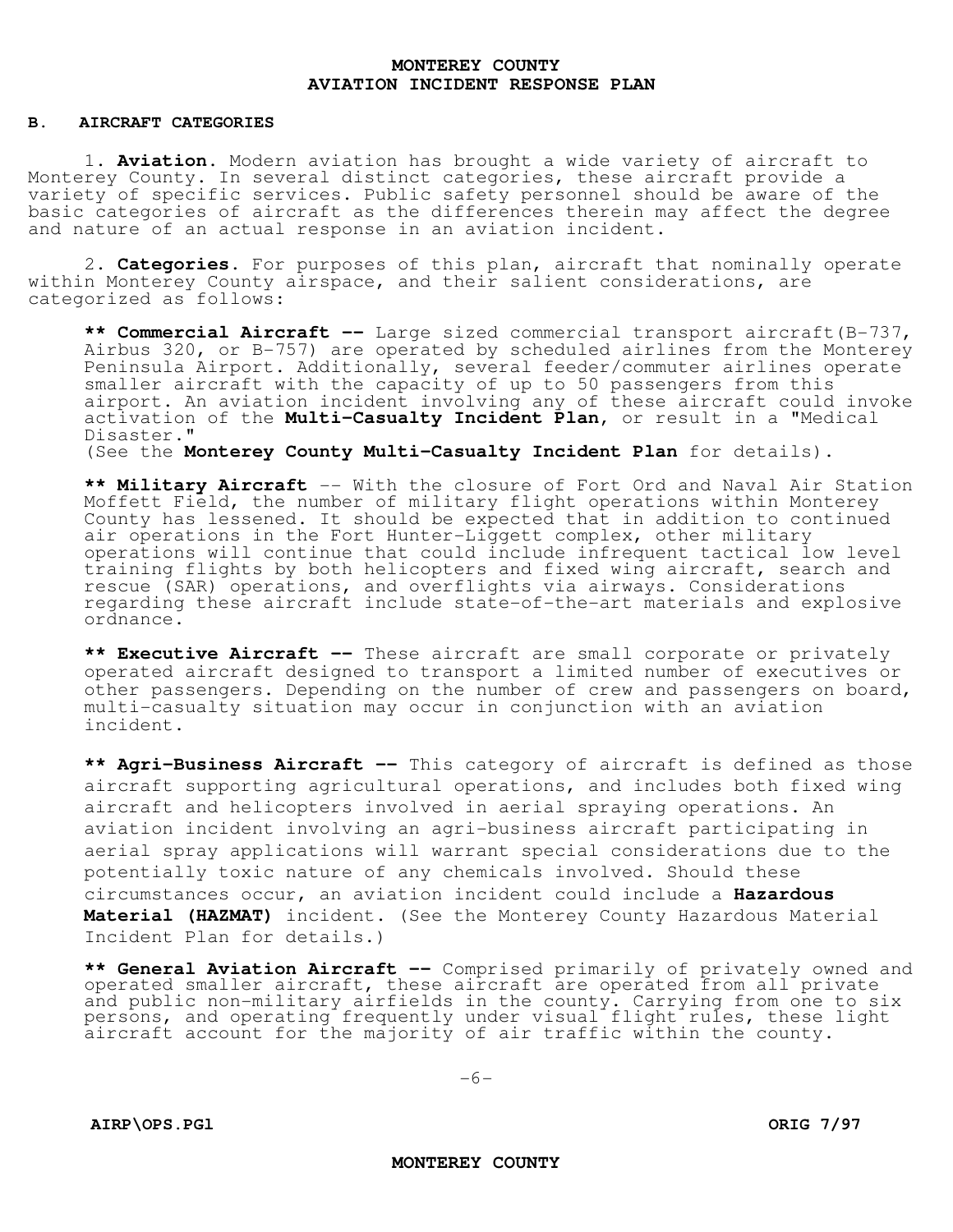#### **AVIATION INCIDENT RESPONSE PLAN**

**\*\* Recreational Aircraft --** A wide variety of miscellaneous recreational aircraft and other airborne craft operate within Monterey County, and include: ultra-light aircraft, hang-gliders, gliders, hot air balloons, and experimental aircraft. Each type represents its own unique challenges to both the operator and the responding agency.

#### **C. AVIATION FACILITIES**

A listing of aviation facilities located in or in proximity to Monterey County is contained in **Appendix A.** 

#### **D. CALL CATEGORIZATION/DEFINITION**

Initial reports of an aviation incident can be received from a wide variety of sources, ranging from informed professionals from the aviation discipline, to uninformed eyewitnesses with limited aviation experience. Sources could conceivably include reports of an overdue aircraft with only a route of flight to determine possible location, or the report of an Emergency Locator Transponder (ELT) with relatively accurate location definition. Depending on the incident location, multiple, and possibly conflicting and misleading reports can be received. Careful screening of reports and confirmation of details is essential to ensure that appropriate initial actions are undertaken in a prompt and timely manner. Unless the receiving dispatcher has reasonable cause to believe otherwise, all reports received from a reporting party (RP) **will be deemed valid and confirmed**. In the unlikely event that a dispatcher has reasonable cause to doubt or question the veracity of the reporting party, he or she will use the term **"Unconfirmed"** when dispatching and/or communicating with responding agencies until such time as the incident is confirmed by a representative of a public safety agency. In all instances, sound judgment and common sense will be the basis of any decision relating to call categorization or definition.

#### **E. RESPONSE AREA**

1. **Area Definition.** For purpose of this plan, the entire land area of Monterey County and all off shore waters extending to the twelve (12) mile limit are defined as the response area. Due to multiple and overlapping areas of jurisdiction, specific sub areas of response are not,identified as has been the practice in the preparation of similar plans. Primary areas of jurisdiction are operative for the purposes of this plan.

2. **Monterey Peninsula Airport District Fire Department.** The Monterey Peninsula Airport District Fire Department (MPADFD) holds jurisdiction for the areas identified as part of the Monterey Peninsula Airport. Additionally, the MPADFD will respond to any aviation incident that occurs within five (5) air miles of the Monterey Peninsula Airport. This response area overlaps the jurisdictions of several public safety agencies.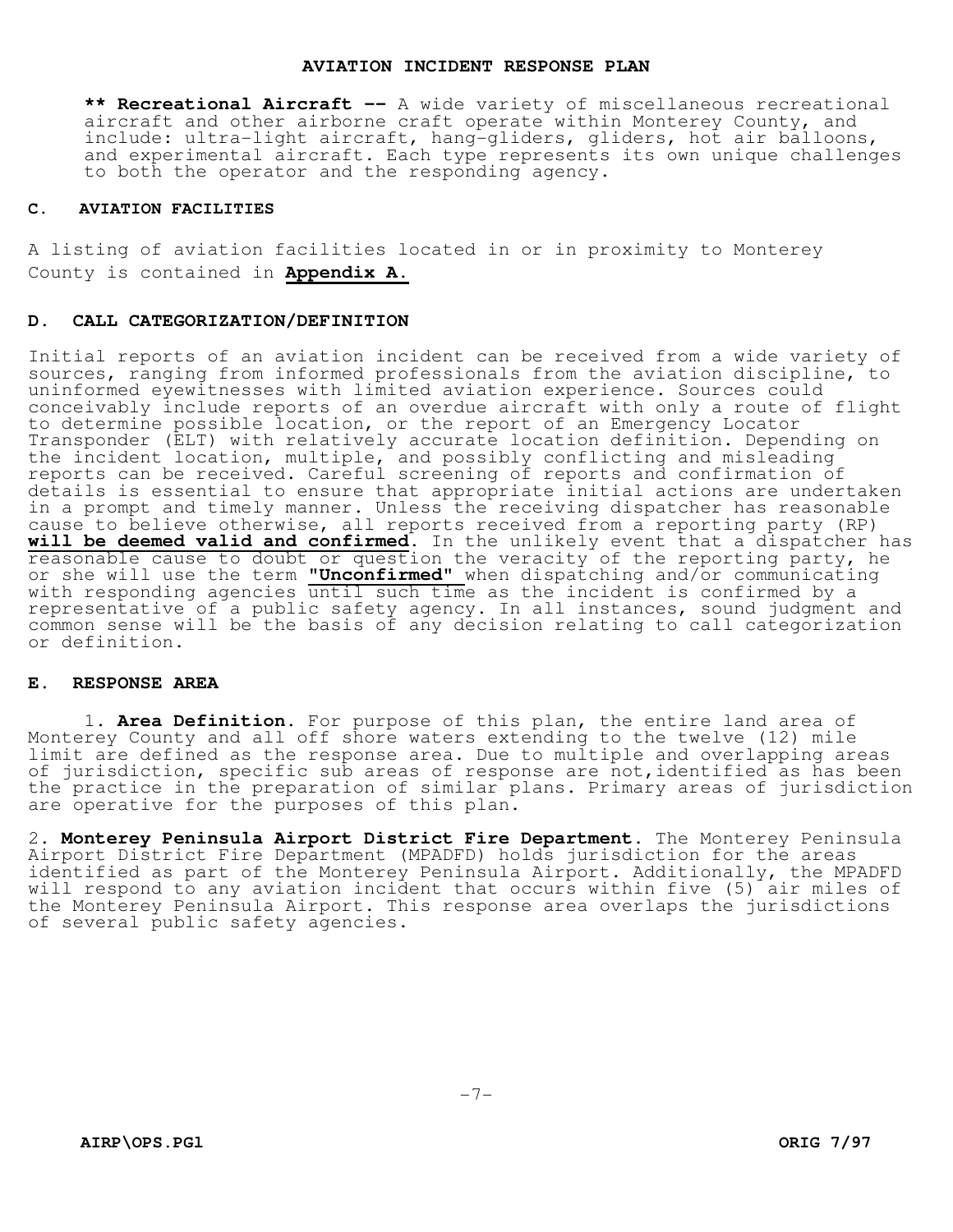## **F. SEARCH AND RESCUE OPERATIONS**

Aviation incidents can involve some form of search and rescue (SAR) operations. **The Sheriff of Monterey County has jurisdiction over all nonmilitary SAR operations within the county.** SAR operations for military aircraft suspected of being down overland are coordinated by the Air Force Rescue Coordination Center (AFRCC) located at Langley Air Force Base, while the U.S. Coast Guard is responsible for overwater SAR operations.

## **G. RESOURCES**

The following resources and resource providers are available to participate during an Av1at1on Incident response. Actual response and the extent of applications of any specific resource will depend upon state of availability at the time of an incident, and the existence of concurrent emergencies within a specific jurisdiction.

#### AGENCY/RESOURCE

Monterey County Sheriff's Department Sheriff's Dept. Rescue/Dive Team (SAR) Fire Agency of Jurisdiction Pacific Grove Ocean Rescue California Highway Patrol(CHP) CHP (MedEvac Helicopters) Law Enforcement Agency of Jurisdiction Federal Aviation Administration (FAA) National Transportation Safety Board Ambulance/ParaMedics San Luis Obispo Sheriff's Department U.S. Coast Guard Station Monterey U.S. Coast Guard (SAR Helicopters) U.S. Navy (SAR Helicopters) CALSTAR (MedEvac Helicopters) SKY LIFE (MedEvac Helicopters) LIFE FLIGHT (MedEvac Helicopters) United States Forest Service

State Parks Department National Park Services Monterey Peninsula Regional Parks State Parks Department Lifeguard Monterey County Parks Department Moss Landing Harbor District/ Harbor Master Monterey County Public Works Department Monterey County Health Department Monterey Peninsula Airport District

CALTRANS (Heavy Equipment)

Various/Mobile Monterey Sub-Station Various Pacific Grove Fire Dept. Various/Mobile Fresno/Paso Robles Various Monterey/San Jose/LAX LAX Various SLO County/Various Monterey CGAS San Francisco (SFO) NAS Lemoore (Kings County) Gilroy/Hayward Fresno Palo Alto Goleta/Arroyo Seco/King City (Admin. Offices) Monterey/Various Various Various Marina State Beach/Various Various Moss Landing Various Various Monterey Airport Various Monterey

LOCATION

Civil Air Patrol.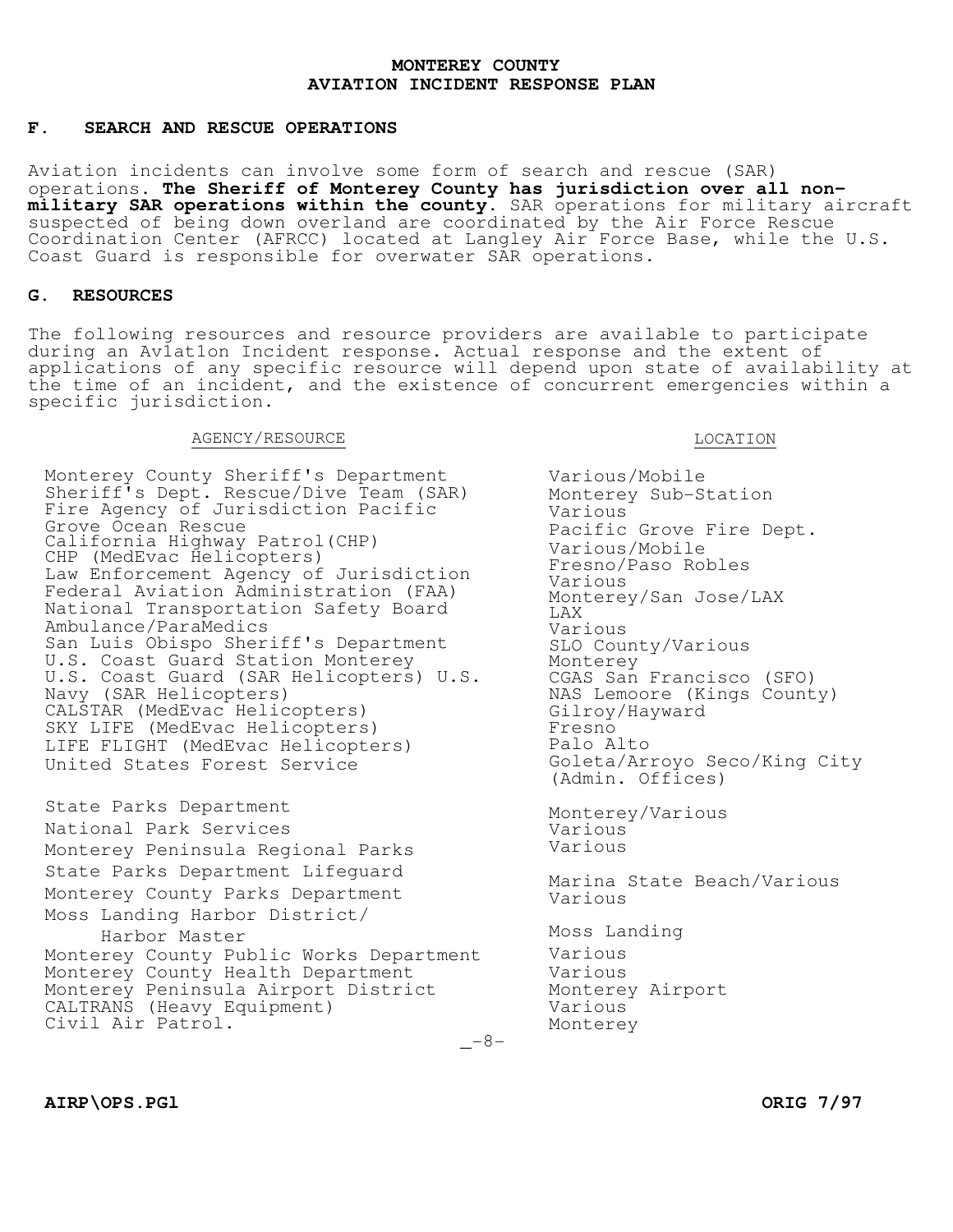#### **H. RESPONDING AGENCIES**

1. **Agency of Jurisdiction.** For all areas of Monterey County, t exist fire, law, and ambulance agencies having jurisdiction or responsibility to provide their public safety support services for that a For purposes of this plan, these agencies are titled "Agencies of Jurisdiction."

2. **Primary Response Agency (PRIRES).** Primary Response Agencies (PRIRES) for a specific area are normally the Agencies of Jurisdiction for that area. These agencies normally are the first to respond for incident occurring in the area, and consequently are the first agencies dispatched to an incident in the area.

3. **Secondary Response Agency (SECRES).** Secondary Response Agencies (SECRES) for a specific area are normally not the Agencies of Jurisdiction for that area. These agencies are normally dispatched and respond only upon request of the Incident Commander to undertake specific functions for which they possesses the unique training, equipment, and abilities.

### **I. HELICOPTER/RESPONDING AGENCY OPERATIONS**

1. **General.** Due to the nature and remoteness of some response areas addressed by this plan, the use of helicopters offers viable opt for extrication of injured victims, rapid transportation to me facilities, and search and rescue operations. All concerned parties should be aware of the capabilities of available helicopters, and for circumstances in which these aircraft could be employed to ensure timely incident resolution.

2. **Available Helicopters.** The following agencies operate helicopters that can be used to support responding agencies within Monterey County:

**\*\* U.S. Navy --** Naval Air Station (NAS) Lemoore, located 40 m southwest of Fresno, operates HH-1N "Huey" helicopters for Search and Rescue (SAR) missions. Assigned flight crews are highly trained in mountainous/remote area operations, and include EMT/Paramedic trained aircrewmen. Following established national protocols that provide guidance for support of civilian authorities by military assets, these aircraft can be requested to participate in Search and Rescue operations in Monterey County, and provide medical

evacuation flights pursuant to these operations.

**\*\* U.s. Coast Guard --** The Coast Guard, tasked as the primary Search and Rescue agency for coastal and navigable inland water ways, operates HH-60J "Jayhawk" helicopters from the Coast Guar Air Station (CGAS) located at San Francisco International Airport Flight crews include EMT trained rescue swimmers. Coast Guard helicopters do not normally respond to inland SAR situations.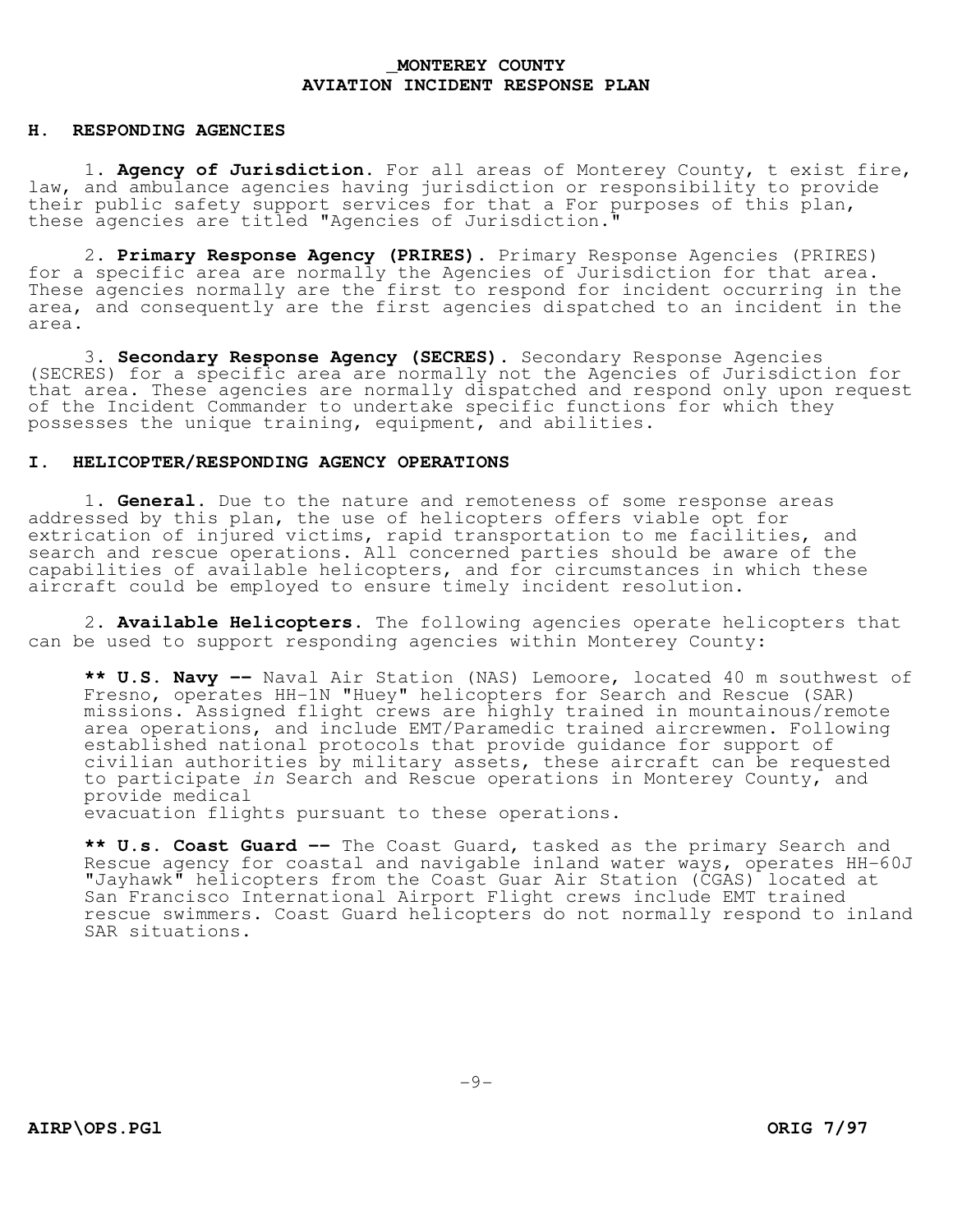**\*\* CALSTAR, SKY LIFE AND LIFE FLIGHT --** Operating as an "air ambulances" (or Medical Evacuation "MedEvac" helicopters) from Central California locations. Provides medical transportation of victims from the incident site to medical facilities, or between medical trauma facilities. Flight crews include Registered Nurses (RN's) with extensive emergency medical experience/qualifications. Normally, only one victim/patient can be carried at a time. Helicopters have no SAR or hoist capability, and must land, at or near, the incident scene to take the victim/patient on board.

**\*\* California Highway Patrol (CHP) --** The California Highway Patrol operates helicopters from a base at the Fresno Municipal Airport and Paso Robles Airport. These aircraft function primarily in an "air ambulance" (Medical Evacuation "MedEvac") role and is capable of performing daylight mountainous areas SAR.

## **Specific operational details and requests procedures for these helicopters can be found in Appendix G.**

3. **Helicopter Operations.** Due to their versatility, helicopters can be a significant operational asset to the Incident Commander. However, several factors must be considered prior to or during employment of helicopters. Prominent among these factors is the transit time for the desired helicopter to reach the incident site, and if required, reach the appropriate medical facility. Likewise, the parameters of the specific mission to be accomplished should be considered. Helicopters can be used for the extrication of victims from inaccessible areas, aerial search and rescue, and rapid air ambulance service.

4. **Operational Helicopter Safety**. In any helicopter supported operation, safety of the flight crew is paramount consideration. Should the rescuers suddenly and without warning become victims, the incident may become unduly complicated. Weather, terrain, obstacles(both natural and man-made), and aircraft capabilities are factors with which the Incident Commander must be familiar. The selection of landing zones or "LZ's" is especially critical, and as with all elements of helicopter operations, subject to the final approval of the pilot in-command. **Incident Commanders and all concerned parties should be aware that helicopters are especially vulnerable in collisions with overhead cables, power transmission lines, etc; this factor should not be overlooked when requesting helicopter services or selecting landing zones.** 

In the event that more than one helicopter is involved in an incident, the Incident Commander and the Incident Dispatcher are responsible for ensuring that all aircraft establish aircraft-to-aircraft communications.

5. **Helicopter Navigation/Locational Interface.** Weather and other factors will determine whether a helicopter will use visual or instrument flight rules to reach the scene of an incident. Generally, direct flight using visual flight rules is more expeditious and preferred. Depending on the incident location and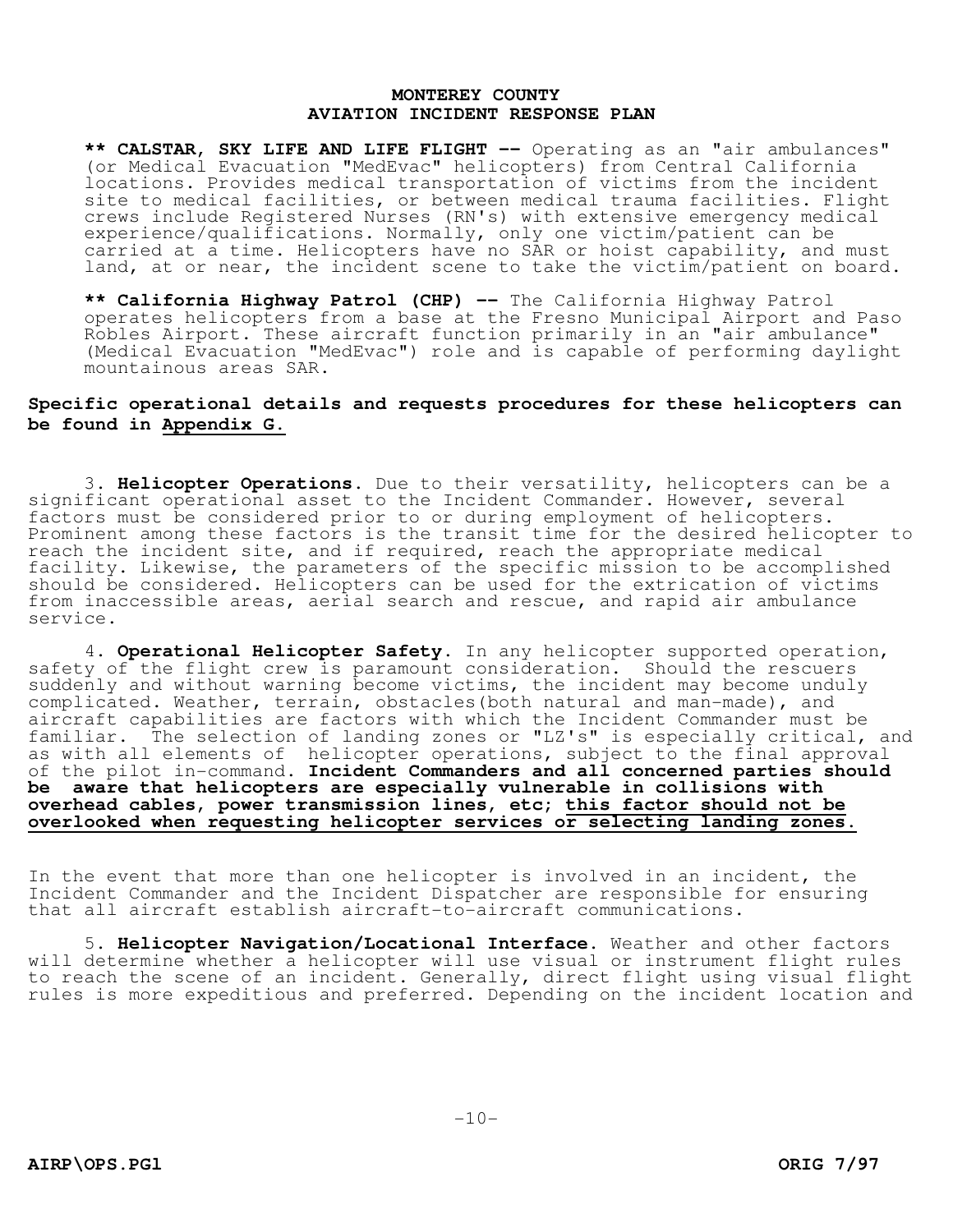the flight crew's familiarity with the area to be transited, navigation may be accomplished using visual landmarks, highways, towns, lakes, coastlines, etc., or using airways navigational aids, or a combination of both means. If feasible, pilots will attempt to fly as directly as possible to the incident location.

It should be anticipated that helicopter flight crews will not have the same finite degree of locational familiarity within Monterey County as local fire and law enforcement agencies have. Incident Dispatchers should be prepared to identify the incident location by using bearing (magnetic) and distance (nautical miles) from VORTAC/VOR stations. The Salinas VORTAC (SNS) is used for Elkhorn Slough, either Big Sur VORTAC (BSR) or Priest VOR (ROM) for Arroyo Seco, and either Paso Robles VORTAC (PRB) or Priest VOR (ROM) for Lake San Antonio and Lake Nacimiento. (Note: Priest VOR provides bearing information only; the use of VORTAC stations is preferred.)<sup>-</sup>

All concerned should be aware that VORTAC coverage is line-of-sight, and that aircraft operating at low levels in mountainous areas may lose VORTAC signals due to terrain interference.

Helicopters equipped with "LORAN C" or satellite Geographic position System (GPS) can use positions based on latitude and longitude. The King City CDF Emergency Command Center (ECC) has a latitude/longitude cross reference system for common place names and landmarks. Latitude and longitude information can also be obtained from detailed maps by those trained in navigation techniques. The use of "LORAN C" or GPS computer navigation systems enables the pilot to program the desired position (latitude/longitude)  $I$  and to fly directly to that location.

6. **Requests for Helicopter Support.** Due to agency procedural differences and to ensure overall coordination with the Incident Commander, requests for helicopter assistance or support will be initiated by the Monterey County Communications Center coordinating the incident in question. As a minimum, requests should include the following pertinent tactical details:

| Information                    |                   | Examples                                                                                                                              |
|--------------------------------|-------------------|---------------------------------------------------------------------------------------------------------------------------------------|
| **Situation:                   |                   | [1] B-737 Off the end of Runway<br>one-zero.<br>[2] Cessna 170 crashed.                                                               |
| **Location:                    |                   | [1] Monterey peninsula Airport.<br>[2] Summit of Chew's Ridge and<br>Tassajara Road;<br>010 degrees/7.S miles from Big<br>Sur VORTAC. |
| **Type of Assistance Required: | $\lceil 2 \rceil$ | [1] Air Ambulance.<br>SAR.                                                                                                            |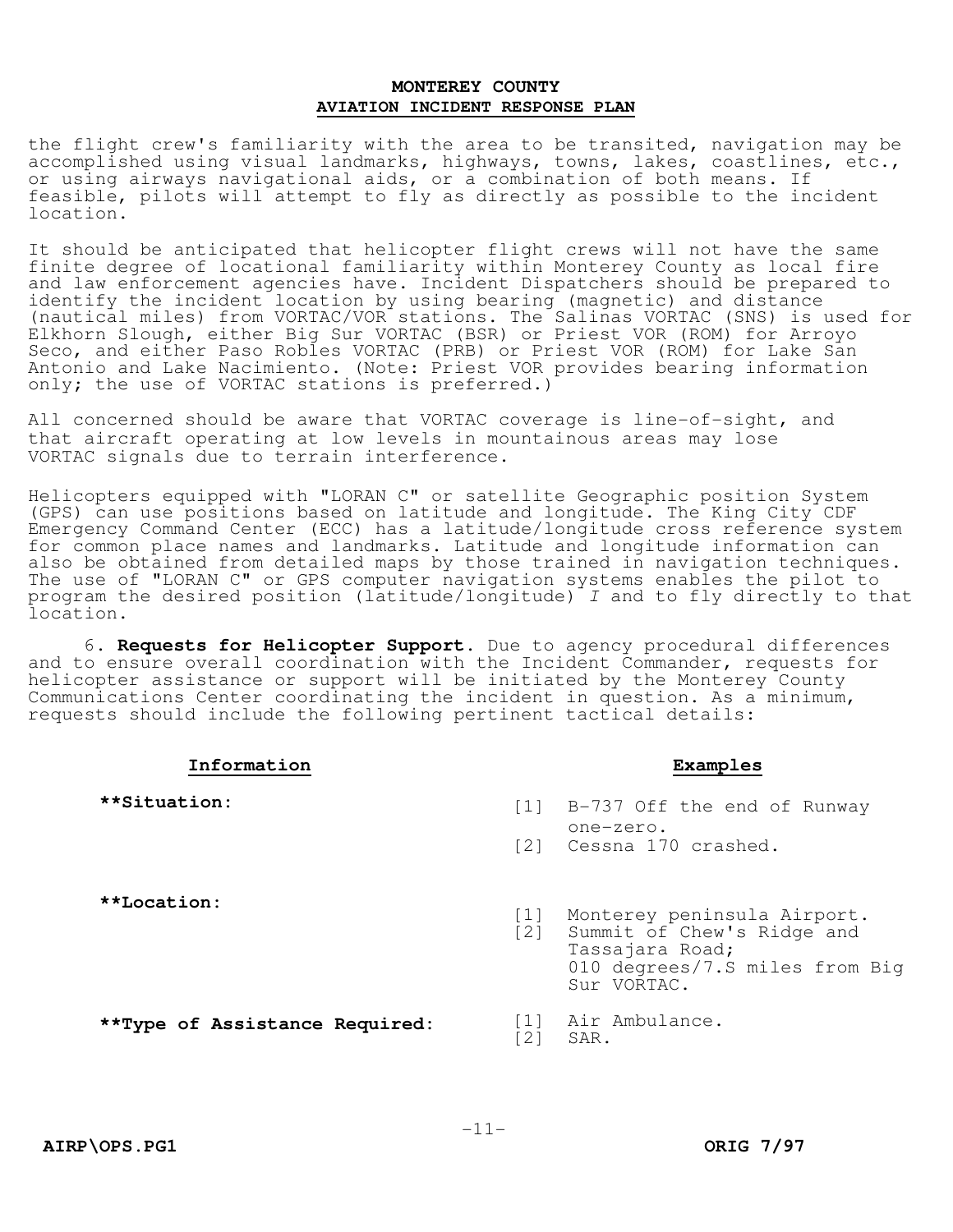| **Number and Type of Victims/            | [1]<br>$\lceil 2 \rceil$                              | Multiple victims.<br>Unknown.                                                                                         |
|------------------------------------------|-------------------------------------------------------|-----------------------------------------------------------------------------------------------------------------------|
| **Frequencies/Incident Command:          | $\begin{bmatrix} 1 \end{bmatrix}$<br>$\left[2\right]$ | Contact "Airport IC" on Med<br>10.<br>Contact "Tassajara IC" on<br>White 1.                                           |
| $*$ $*$ Weather:                         | [2]                                                   | [1] Clear, winds from the<br>northwest at 10 mph.<br>Overcast, strong qusty<br>southwest winds. Visibility 1<br>mile. |
| **Landing Zone, if established:          | 1 <br>$\lceil 2 \rceil$                               | Airport.<br>Not established.                                                                                          |
| ** Terrain:                              | $\lceil 1 \rceil$<br>$\lceil 2 \rceil$                | Ravine.<br>Mountainous                                                                                                |
| ** A Specific Helicopter, if<br>desired: | [1]<br>[2]                                            | Request CALSTAR for transit<br>to SVMH<br>Request Navy Lemoore "Huey."                                                |

**\*\*** If not available, information can be deferred until the helicopter is enroute.

## **Specific details for request procedures for helicopters from each agency are contained in a matrix found in Appendix G.**

Additional information and communication center procedures for helicopter operations are contained in the **Monterey County Consolidated Public Safety Communications System Agency Dispatch Guidelines (Section M-20) .** 

7. **Helicopter Communications.** Tactical communications with helicopters are addressed in **Section IV. D. 7**.

## **J. MONTEREY COUNTY SHERIFF I S RESCUE TEAM LEADER**

As in any area that encompasses remote and rugged terrain, as well as yaried constituents and users, the potential for complicated and unique incidents poses a significant challenge for all public safety agency representatives involved. Knowledge of terrain, access routes and even local personalities and points of contact can be instrumental in implementing an expeditious and effective initial response to an incident. The Leader of the Monterey County Sheriff's Rescue Team, by virtue of his experience in past county incidents and/or rescue situations, is a highly knowledgeable source of incident related information. Past experiences dictate that all concerned parties should be alert for situations in which early involvement of the team leader is warranted, even to the extent of putting the initial reporting party in direct contact with the team leader to ascertain specific incident related details. **The significance of this valued asset should not be overlooked or under estimated.**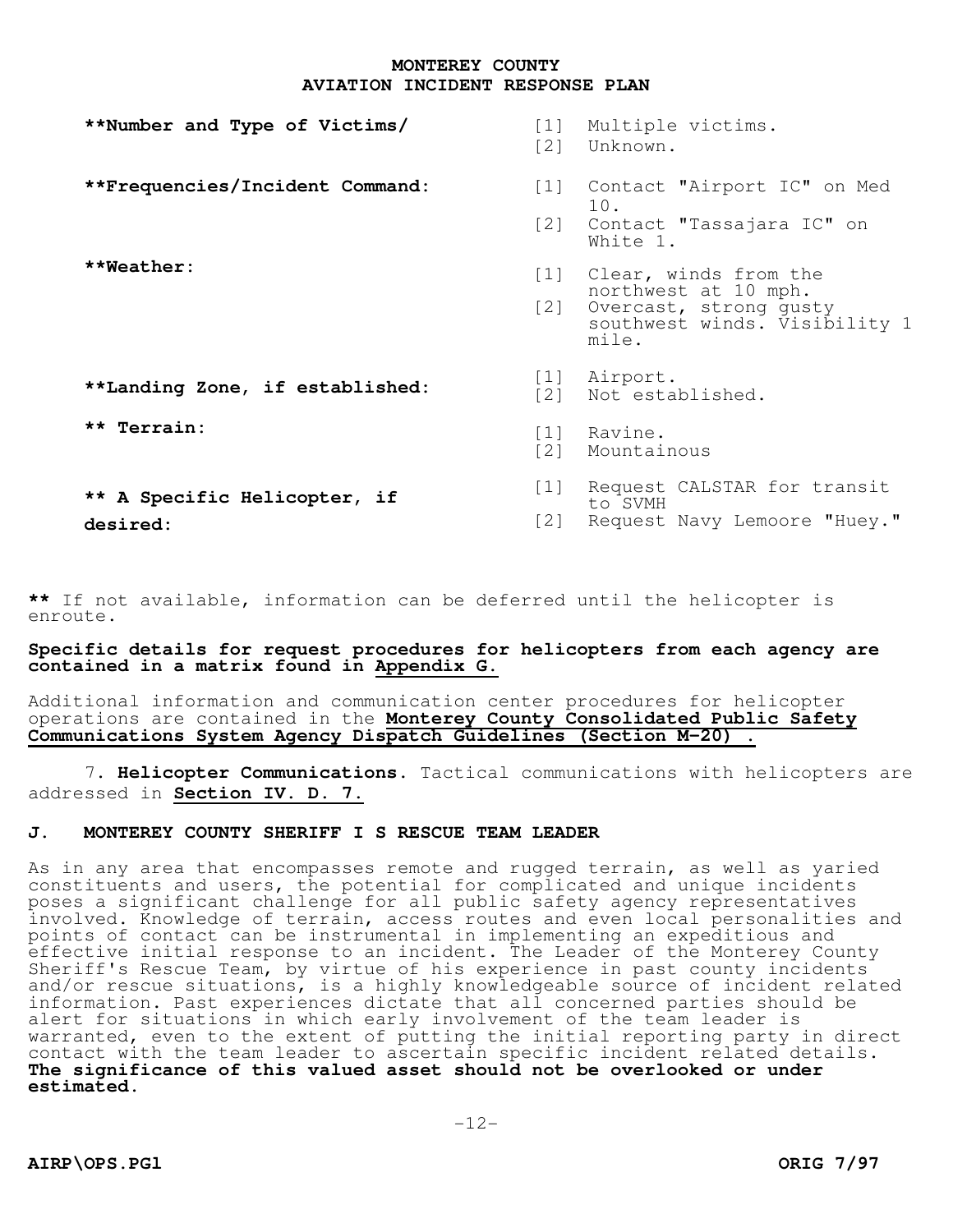### **K. MONTEREY COUNTY MOBILE EMERGENCY COORDINATION UNIT (MECU)**

Incidents of sufficient complexity or duration may require the support of dedicated mobile command post and communications capabilities. In an "on-call" status at the Salinas Courthouse, the Monterey County Mobile Emergency Coordination Unit (MECU) is designed to support any on-scene Incident Commander and possesses these capabilities. Employment criteria have been published to user agencies under separate cover, and while not summarized herein, basically stipulate a three (3) hour or greater on station time. Incident commanders and dispatchers should be alert for incidents that have the potential for employing the MECU, and coordinate accordingly.

## **L. CIVIL AIR PATROL**

The Civil Air Patrol (CAP) is an organization of civilian pilots who operate private aircraft. Trained in aerial search techniques, these pilots are generally quite familiar with Monterey County, and will afford any incident commander with a viable search capability. Incident commanders should be alert for situations in which the capabilities of the CAP could be employed.

## **M. AMERICAN RED CROSS (ARC)**

The American Red Cross possesses the capability to respond to various emergency situations, and to provide specific forms of vital support to both responding agencies and victims. All involved parties should be alert for indications of prolonged responses and/or situations in which the creature comforts normally provided by the Red Cross (coffee, canteen, etc.) would be welcome by either the responding agencies or the victims, and take action to alert the appropriate Red Cross Chapter. Incident dispatchers should not hesitate to query the Incident Commander (IC) regarding the need for the Red Cross, or to remind the IC of that organization's availability.

## **N. AFTER ACTION REPORT/CRITIQUE**

It is in the best interests of **all aqencies** involved in an aviation incident to attend a critique of the incident response. The Incident Commander's agency is designated as the agency responsible for scheduling and hosting the critique. The elapsed time between the incident and the critique is at the discretion of the host agency, however, it is recommended that the critique be held as soon as practicable after the incident. **It is stressed that representatives of all agencies involved in the incident be invited to the critique, includinq all incident** dispatchers\_who participated **in the incident communications. It is further recommended that to the extent possible, actual responding incident participants attend the critique.** 

An **"After Action Report"** will be coordinated by the Incident Commander's agency for distribution to all involved agencies.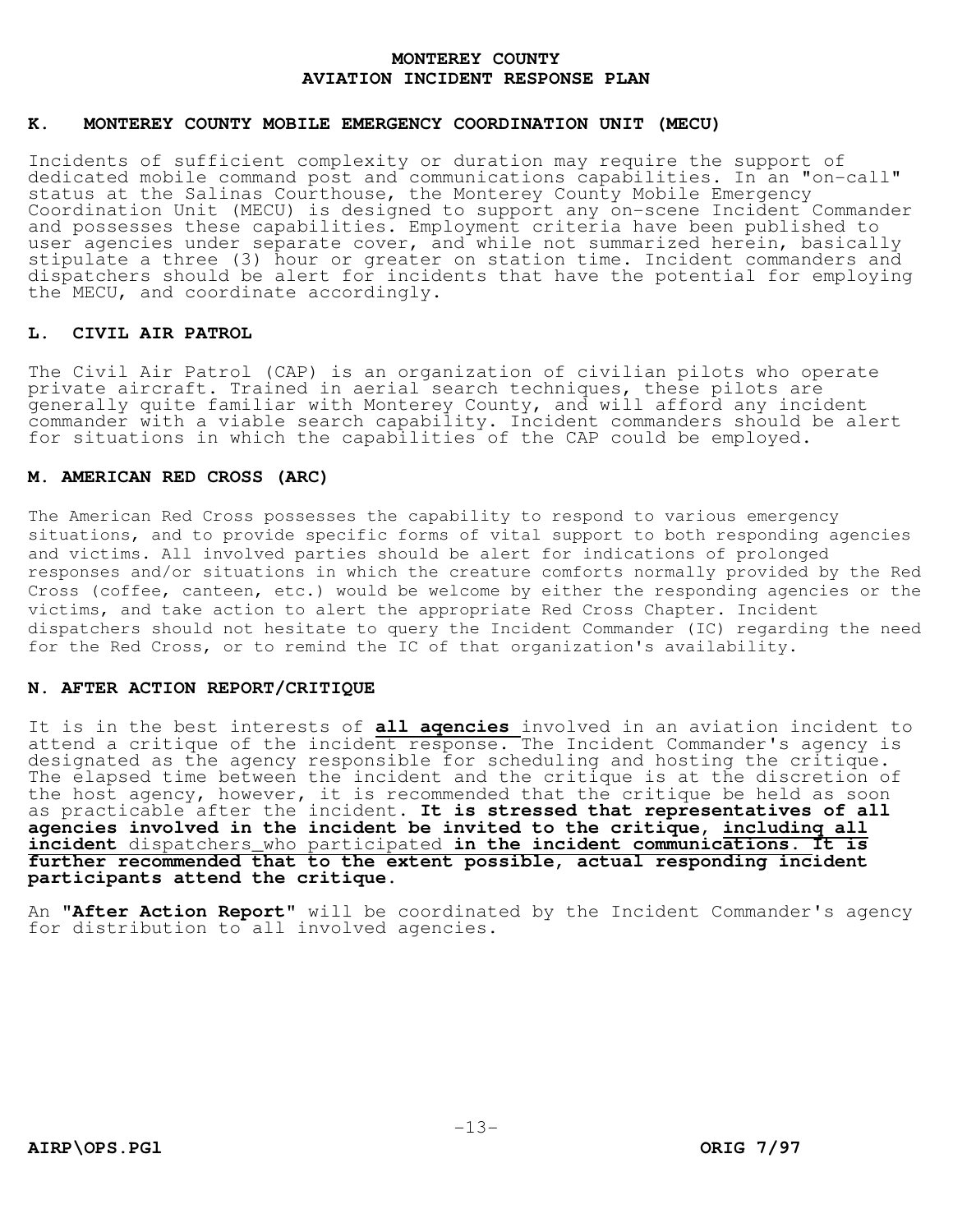## **IV. COMMUNICATIONS**

## **A. OVERVIEW**

The smooth and orderly flow of information is the key to quickly and successfully resolving any incident situation. The procedures established in this section and its supporting appendices are intended to provide a framework that ensures the rapid interchange of vital information during an incident. Nothing contained herein is intended to replace the good judgment and common sense of public safety representatives on scene or the dispatchers involved in the incident. Deviations from this plan are authorized when necessary to ensure adequate and timely communications to all concerned parties.

## **B. INITIAL INCIDENT REPORT**

While an Initial Incident Report could be received from a variety of sources, it will more than likely be received by either of the two Monterey County Communications Centers (Monterey Center or Salinas Center) by telephone from a member of the public ("reporting party" or "RP") , by radio or telephone from a public safety agency representative at the scene, or from an air traffic control agency. Any means of reporting is grounds for implementing this plan.

For all Aviation Incidents, the public safety or communications agency receiving the initial incident report from the reporting party should ensure that as much detail as possible is obtained. Essential details include, but may not be limited to, the following:

| **Location:    | $\left[1\right]$<br>[2]<br>$\left[3\right]$<br>[4] | Response Area. {One mile southeast of<br>the Salinas Airport, San Antonio, etc.)<br>Recognized landmark name. (Point Pinos,<br>Ventana Double Cone, San Lucas, etc.)<br>Road/street name. (Highway 68 and Del Rey<br>Canyon Blvd., four miles southeast of the<br>Carmel Valley Airport near the<br>intersection of Carmel Valley and<br>Cachaqua Roads.)<br>Terrain. (Heavy brush, open field, etc.) |
|----------------|----------------------------------------------------|-------------------------------------------------------------------------------------------------------------------------------------------------------------------------------------------------------------------------------------------------------------------------------------------------------------------------------------------------------------------------------------------------------|
|                |                                                    |                                                                                                                                                                                                                                                                                                                                                                                                       |
| $*$ *Time:     | $\left[1\right]$<br>[2]                            | When did the incident occur?<br>How long has the aircraft been missing or<br>overdue?                                                                                                                                                                                                                                                                                                                 |
|                | [3]                                                | Is the incident ongoing? (Precautionary<br>landing due to landing gear malfunction,<br>aircraft circling overhead to burn down                                                                                                                                                                                                                                                                        |
| **Description: |                                                    | fuel load prior to landing, etc.)                                                                                                                                                                                                                                                                                                                                                                     |
|                | [1]                                                | Type of aircraft. (Learjet,<br>Cessenac1.72.                                                                                                                                                                                                                                                                                                                                                          |
|                | [2]<br>[3]                                         | How many VICTIMS are involved, if known?<br>Medical condition/injuries of the<br>victim/victims?                                                                                                                                                                                                                                                                                                      |

[4] Are the victims in the water or on shore?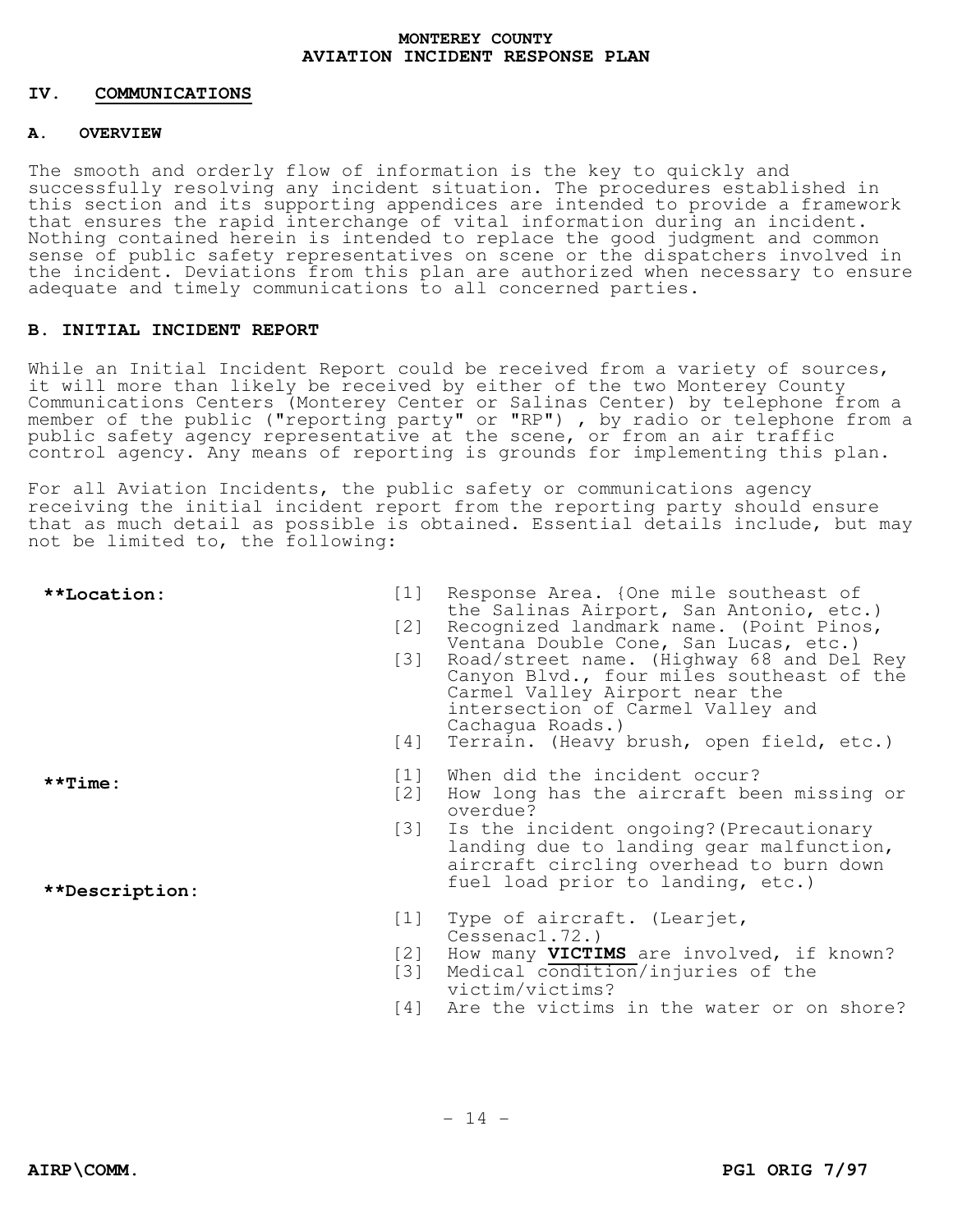[5] Is a rescue attempt being made? If so, by

whom, by how many persons? (Life- guard,

sheriff's deputy, bystander, etc.)

- [6] If a rescue is involved, how far from the nearest road/trail? How far down the cliffside, etc?
- [7] Weather conditions. (Strong winds from the east, etc.)
- [8] Status. (Victim ambulatory, but exhausted etc.)
- [9] Reporting party information.

## **C. DISPATCH AND NOTIFICATION**

When a report of an Aviation Incident is received by a Monterey County Communications Center, **dispatchers will dispatch or notify the appropriate agencies in accordance with the response area protocols delineated in Appendix D of this plan.** County Communications Centers are capable of communicating directly with:

- **\*\*** Monterey County Sheriff's Units.
- **\*\*** All Law Enforcement Agency/police Department Units.
- **\*\*** California Highway Patrol Dispatch Center. (Via landline.)
- **\*\*** All Fire Departments/Districts/Brigades/companies.
- **\*\*** Cal1forn1a Department of Forestry. (V1a LandI1ne.)
- **\*\*** Pacific Grove Ocean Rescue.
- **\*\*** U.S. Navy (SAR Helicopters).
- U.S. Coast Guard (SAR Helicopters).
- **\*\*** CALSTAR, SKY LIFE or LIFE FLIGHT (MedEvac Helicopters).
- **\*\*** California Highway Patrol (CHP) (MedEvac Helicopters)
- **\*\*** Civil Air Patrol. (Via landline.)
- **\*\*** All Ambulance Providers.
- **\*\*** U.S. Coast Guard Station Monterey. (Via Landline.)
- **\*\*** Monterey County Parks Department. (Via Landline.)
- **\*\*** State Parks Central Dispatch Center. (Via Landline.)
- **\*\*** U.S. Forest Service. (Via Landline.)
- **\*\*** U.S. National Parks Services. (Via Landline.)
- **\*\*** San Luis Obispo Communications Center. (Via Landline.}
- Moss Landing Harbor District/Harbor Master. (Via Landline.)
- **\*\*** Federal Aviation Administration (FAA). (Via Landline.)

The order of listing of agencies in this paragraph does not indicate the order of notification. County Communications Centers will relay information received from the scene to all responding units on the designated dispatch frequency.

## **D. ON-SCENE COMMUNICATIONS**

1. **General.** The first public safety unit to arrive on the scene will establish communications with the appropriate Monterey County Communications Center having responsibility for that specific location through direct radio channel access, or through that agency's normal communications protocol. Either center is capable of functioning as the controlling communications center.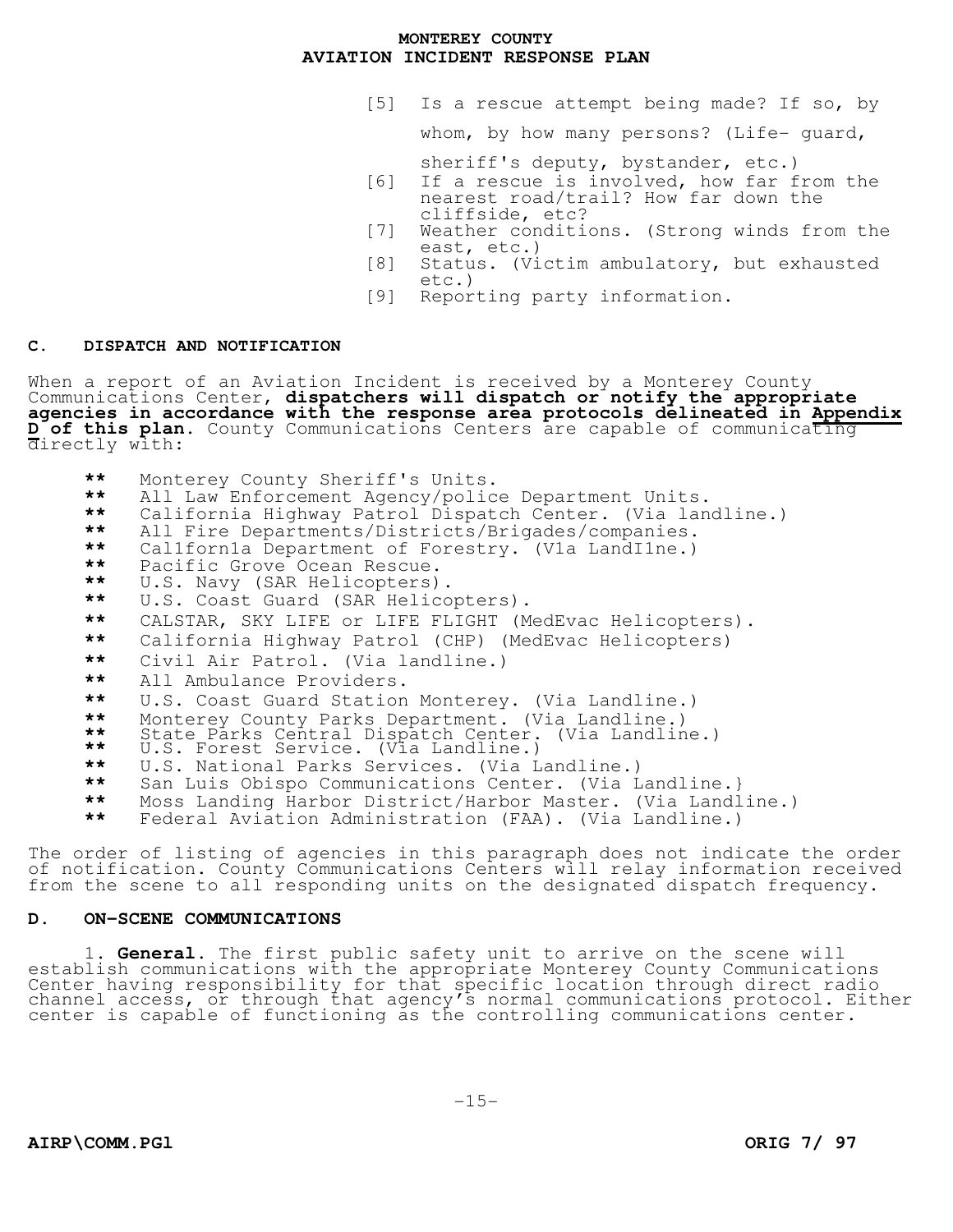2. **Initial On-Scene Communications.** Upon establishing communications with the communications center, the first public safety unit arriving on scene will provide the following information to the extent possible:

- **\*\* Status: \*\* Condition**: **\*\* Action: \*\* Assignments**: **\*\* Additional Information:**  Nature of the problem. (Light aircraft down and on fire in heavy brush, agri-spray helicopter down and overturned in strawberry field, etc.) Scope of the problem. (pilot has broken leg and possible internal injuries, etc.) What you are doing. (Investigating, assuming IC, attempting rescue, etc.) "2-S-12, assume crowd control," – "Engine 5211, render CPR at scene," etc. a. Provide the best point of access, and give directions from point of access to the scene. b. Establish Incident Command System. c. Provide any other applicable **CRITICAL**
- 2. **Requests for Helicopter Support.** Details and procedures for requesting helicopter support can be found in **Section III. I. 6.**

4. **On-Scene Communications Coordination.** On scene communications will be coordinated by the Incident Commander, and by relay through the appropriate Monterey County Communications Center as required. Assignment of all tactical channels will be made by the Incident Commander in coordination with the appropriate Monterey County Communications Center.

information.

All requests for additional participating agencies will be made by the Incident Commander through the applicable Monterey County Communications Center.

5. **Frequency Utilization and Control.** The frequency capabilities of responding agencies are contained in **Appendix C** this listing should be consulted by the Incident Commander with the intent of ensuring mutual on-scene communications compatibility. Frequencies that may be utilized during an Aviation Incident Response include:

| Frequency Designation       | Utilization     |
|-----------------------------|-----------------|
| $G \cap d$ ---------------- | Command Channel |
| Red -----------------       | Command Channel |
| $R111e$ ----------------    | Command Channel |
| Green ---------------       | Command Channel |
| White $1$ ------------      | Command Channel |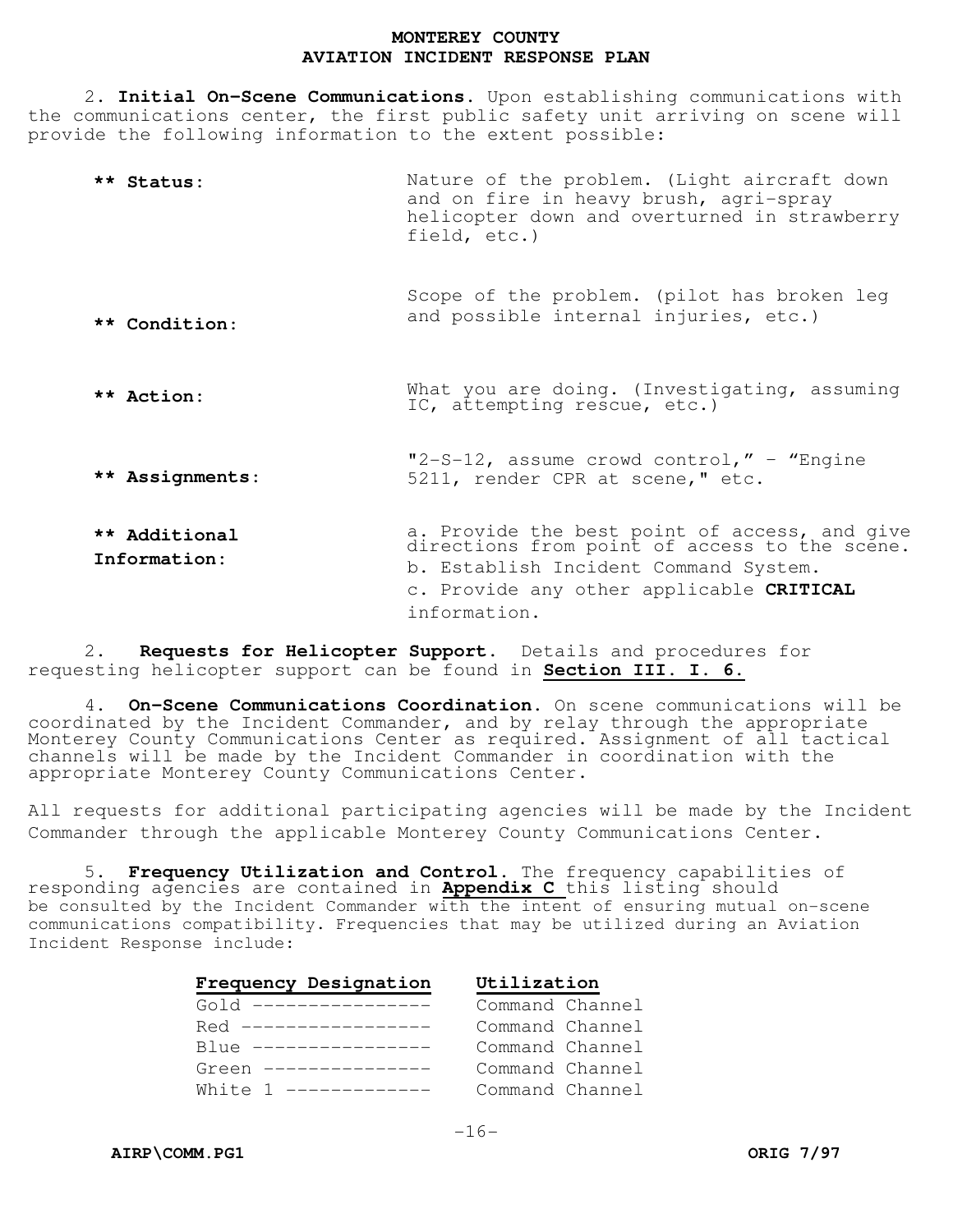| White 2 ---------------                  | Tactical Channel                                               |
|------------------------------------------|----------------------------------------------------------------|
| White 3 --------------- Tactical Channel |                                                                |
| Silver ---------------- Tactical Channel |                                                                |
| Orange ---------------- Tactical Channel |                                                                |
|                                          | Sheriff 1 Primary ----- Command/ Tactical Channel              |
|                                          | CALCORD --------------- Inter-Agency Coordination              |
| CLEMARS --------------- Tactical Channel |                                                                |
| USCG Channel 22A ------ Tactical Channel |                                                                |
|                                          | Med Net 9 & 10 -------- Medical Tactical/Air Ambulance Contact |

 6. **U.S. Coast Guard and Military Communications.** U.S. Coast Guard vessels/aircraft and federal/state military aircraft will communicate with onscene units as follows:

## **Agency Frequency/Channel**

**Law Enforcement Agency Units:** [1] CLEMARS

- **Fire Agency Units:** [1] Marine Channel 22A
	- [2] Fire White l
	- [3] CALCORD

[2] CALCORD

## **Pacific Grove Ocean Rescue:** [1] Marine Channel 22A

- - [2] Fire White 1

7. **Helicopter Tactical communications.** The importance of viable tactical communications between helicopter assets and the Incident Commander can not be over-stressed. All parties should strive to ensure that communications links are clearly defined and maintained. The effectiveness of any helicopter supported operation, as well as the safety of the flight crews and victims, depends directly on the quality of communications involved. All helicopters listed in this plan have the capability of communicating on Fire and Law Enforcement VHF frequencies. **Appendix C** should be consulted for available specific tactical frequencies, and **Appendix G** for specific aircraft communications suites.

While most fire and law enforcement agencies utilize and are accustomed to "clear text" communications phraseology, flight crews may use aviation terms when communicating with personnel on the ground. Aviation communications, by necessity, must be brief, authoritative, and convey a clearly understood meaning. This is especially true of military flight crew communications. Incident Commanders and communications personnel should be aware that they may receive the terms **"ROGER"** for acknowledgement, "**WILCO"** for "will comply," "**OVER"** to return control of the frequency to the other party, and "**OUT"** at the end of a communications sequence that clears the frequency.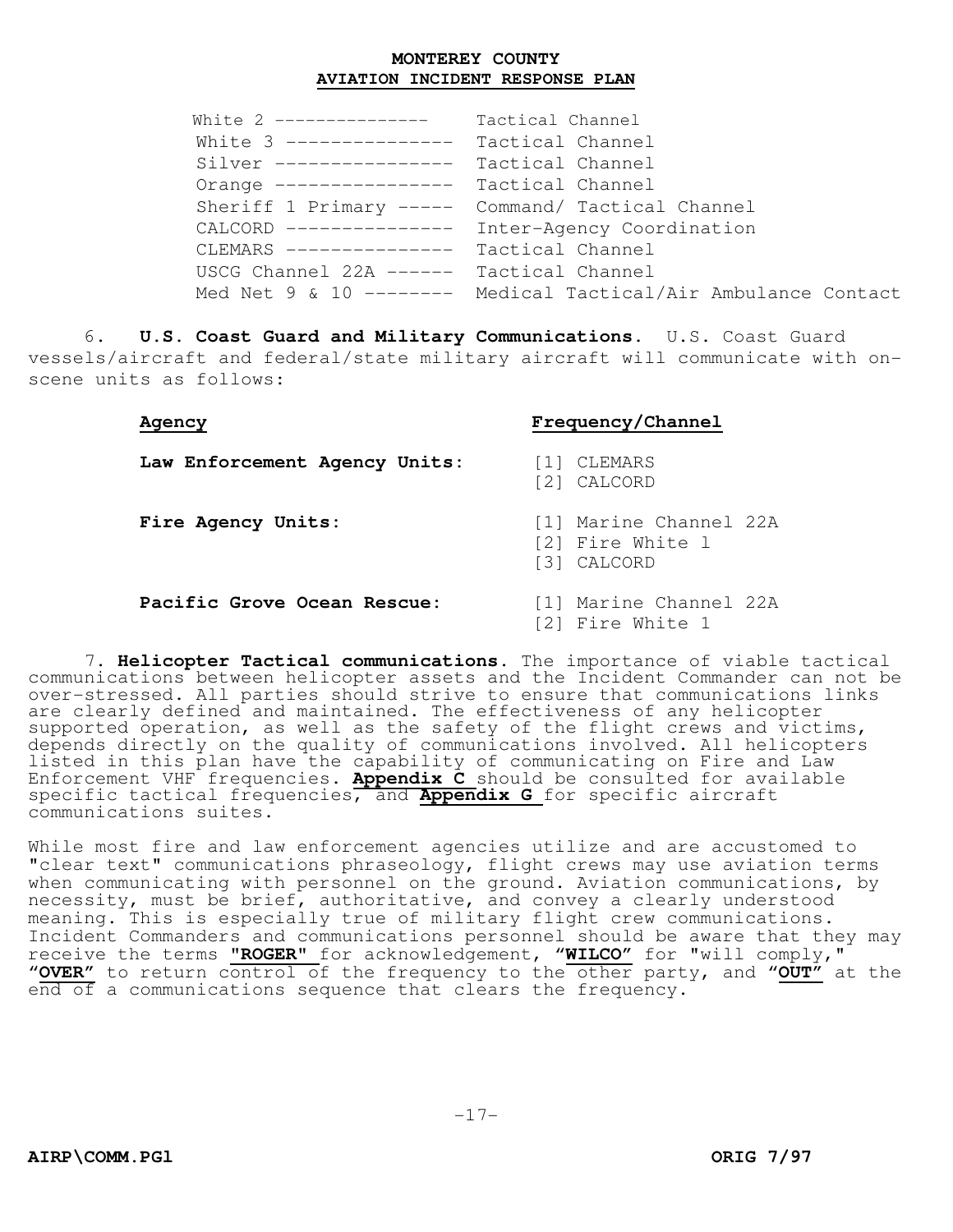## APPENDIX A

## **MONTEREY COUNTY AVIATION INCIDENT RESPONSE PLAN**

#### AVIATION FACILITIES AND AIRPORTS

## **INTRODUCTION**

This appendix provides general and specific information on aviation facilities and airfields located within Monterey County. The detailed information contained in this appendix is subject to change without notice.

#### **GENERAL**

## **Monterey County Aviation Demographics**

The distribution of aviation facilities within Monterey County reflects both the demographic and geographic realities of the county. As the county's population centers are primarily in the northern portion of the county, and the mountainous areas are primarily along the county's borders and the southern coastline areas, the majority of the primary aviation facilities are located within the Monterey - Salinas corridor of northern Monterey County. With the potential for aviation accidents occurring on or near airports, this is a major consideration in developing aviation incident response contingency plans. While several smaller facilities exist elsewhere, they are considered to be secondary contributors to the incident potential.

## **MONTEREY COUNTY AIRFIELD INFORMATION**

#### **Monterey Peninsula Airport (MRY)**

The Monterey Peninsula Airport is the primary Monterey County airport and is located within the city limits of Monterey contiguous to the intersection of California Highways 1 and 68. The highway system is convenient and readily accessible from the airport. Monterey peninsula Airport is a twenty-four hour, all weather, control tower and instrument landing system (ILS) equipped facility with a 7600 foot primary runway capable of handling moderate sized commercial and military cargo and passenger aircraft. The airport supports military, commercial, and general aircraft operations. Noise abatement policies and an operations curfew, predicated on adjacent residential areas, limit operations during the hours of 2300 to 0600. Service, ramp, and fueling facilities are available. Telephone: (408) 375-1214; Fire (408) 648-7008.

#### **Salinas Municipal Airport (SNS)**

The Salinas Municipal Airport is located in the southeast quadrant of the city of Salinas, with convenient access to U.S. Highway 101. Primarily servicing general aviation, agriculture, and business aircraft, Salinas Municipal Airport is the second largest airfield in Monterey County. The airport is a twenty-four hour facility with a control tower and an instrument landing system (ILS). The airport has three runways, the longest of which is 4995 feet in length. Noise abatement procedures are in effect. Service, hangar, ramp, and fueling facilities are available. Telephone: 408) 758-7214.

**APPENDIX A**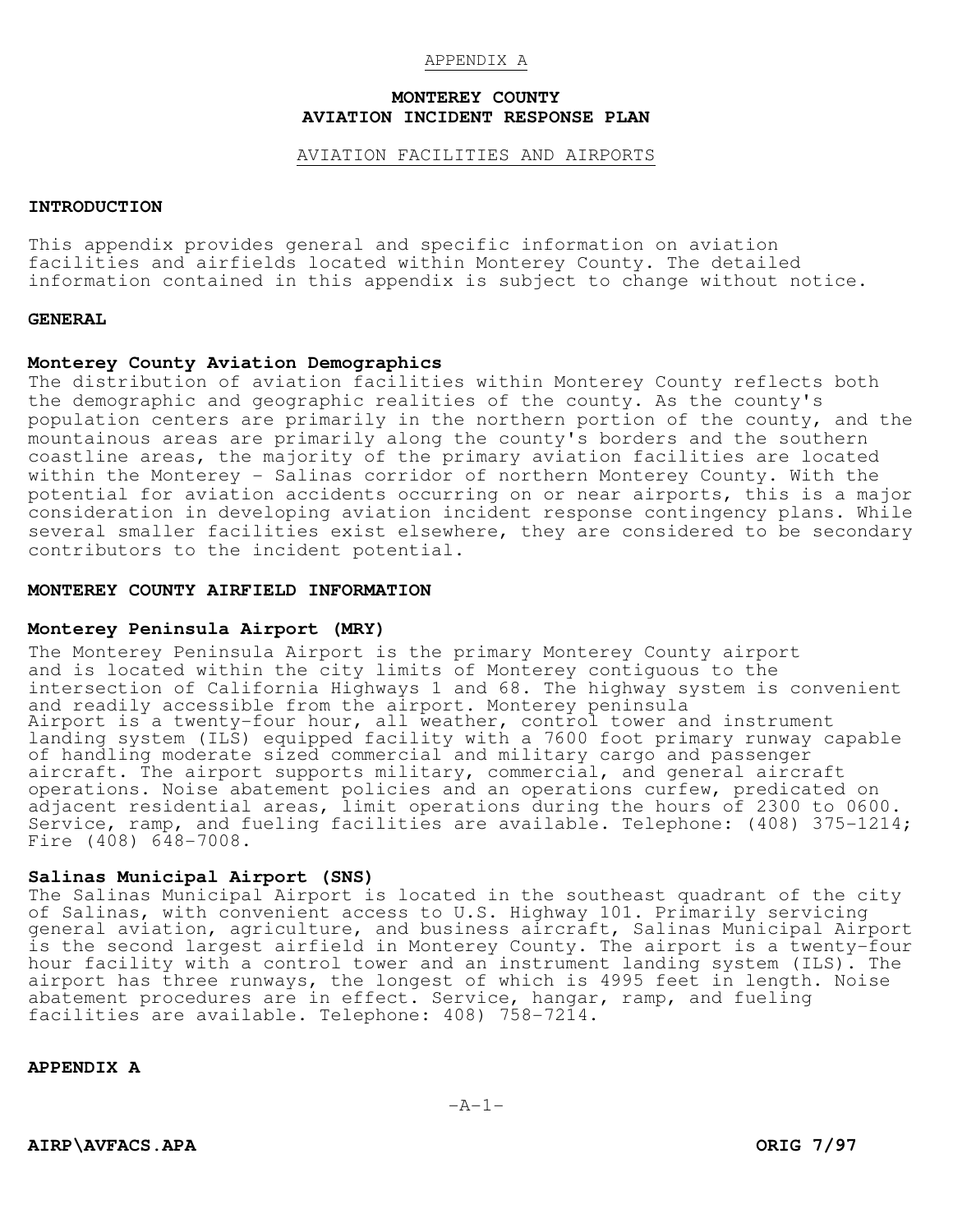#### **Marina Municipal Airport (OAR)**

The Marina Municipal Airport is located at the former Fort Ord Fritzche Air Field. It is an uncontrolled facility with a 3000 feet primary runway. Future improvements to lighting and extending primary runway to 5,200 feet are planned. Adequate ramp space is available, and modern hangar and fueling facilities exist. The airport is used for glider and parachute drops. Telephone: (408) 582-0102.

## **Tusi Army Heliport (Fort Hunter-Liggett) (HGT)**

Tusi Army Heliport is located on Fort Hunter-Liggett within 15 nautical miles of the southern Monterey County coastline. The airfield is primarily used to support U.S. Army test and development helicopter and training operations within the Fort Hunter-Liggett complex, and although it has a 570 foot runway, is closed to fixed wing aircraft operations. The heliport is not tower controlled and its instrument capability limited to a non-directional radio beacon (NDB). Extremely limited ramp space, and limited fueling and service facilities are available. Hours of operation vary, and aviation planning publications should be consulted for exact details. A tactical fixed wing airstrip (Schoonover Field) is located 2 1/4 nautical miles southeast of the main heliport; this facility can handle light to moderate military aircraft. The southern Monterey County coastline is accessible from Tusi Army Heliport via the Nacimiento-Fergusson Road, a narrow, partially pave road that traverses the rugged Santa Lucia Mountain Range and connects with California Highway 1.

## **Mesa Del Rey Airport (King City) (KIC)**

Mesa Del, Rey airport is located north of King City within an, extension of the City limits. It is a small, secondary airport supporting general aviation and agriculture support aircraft. An uncontrolled airfield, King City Airport has a single runway 4485 feet in length, and no instrument capability. This airfield is attened only during normal working hours (0800 - 1700). Mesa Del Rey Airport is read1ly access1ble from U.S. Highway 101. Telephone: (408) 385-6575.

#### **Camp Roberts Army Airfield (Camp Roberts)**

Roberts AAF is located in the northern portion of Camp Roberts and operated by the California National Guard. The airfield is a VFR field with a single, unlighted 2700' runway; the field supports National Guard fixed wing and helicopter operations.

## **Carmel Valley Airport (Carmel Valley Village)**

Surrounded by Carmel Valley Village, Carmel Valley Airport is an uncontrolled VFR airfield that possesses a single, unlighted 1800' runway, and is surrounded by hilly/mountainous terrain on three sides. The airfield supports limited general aviation operations.

## **San Ardo Field (San Ardo) (Q98)**

Located one mile northwest of the town of San Ardo, this small, unattended VFR airfield has one 2000' x 451 asphalt, unlighted runway, and supports general aviation and agriculture support aircraft.

**APPENDIX A**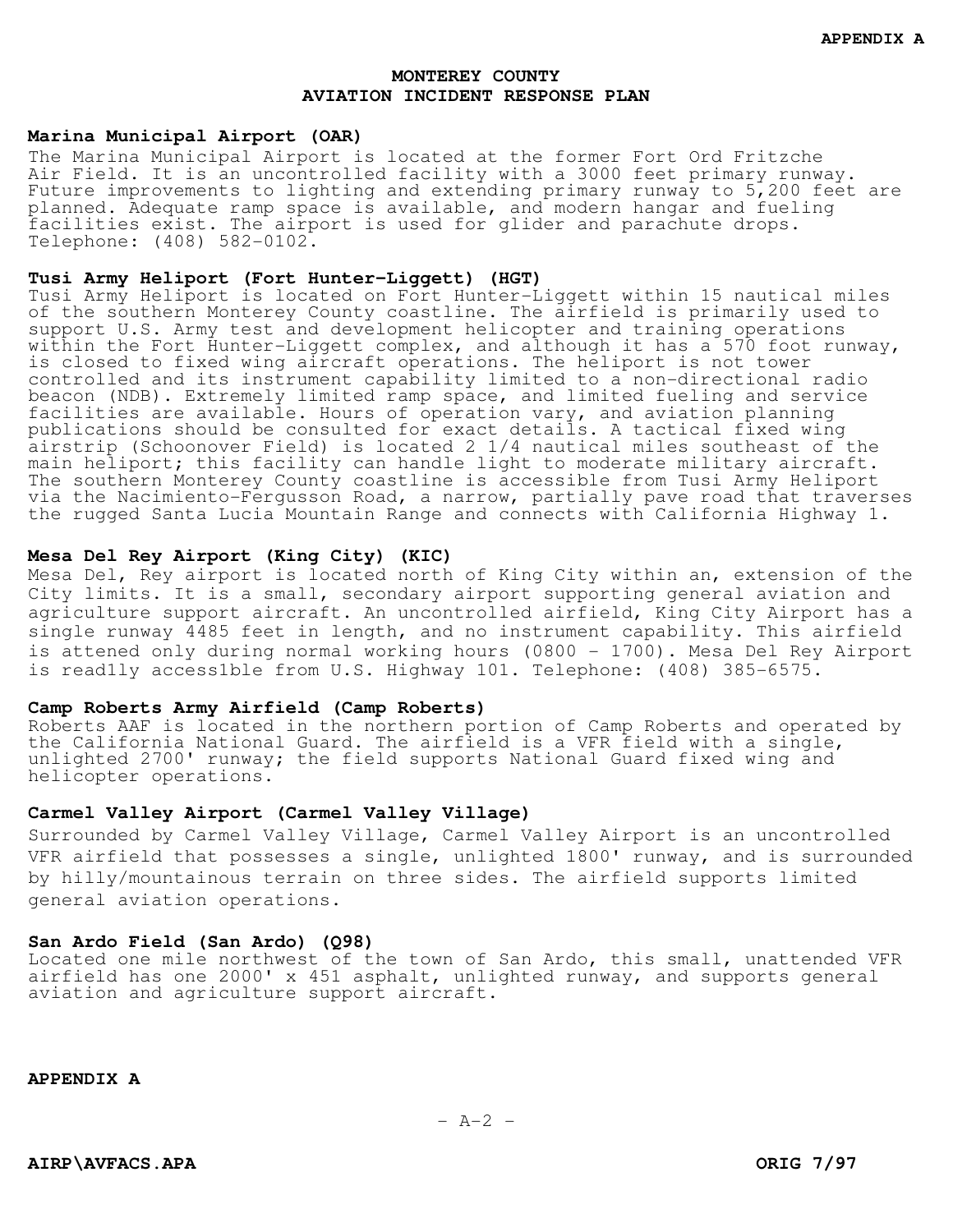## **Clark Airfield (Private)**

Located four miles northwest of the town of Greenfield, Clark has a single, unlighted, 2400' hard surfaced runway, and is privately operated and maintained; the airfield is not open to public use.

## **Metz Airfield (Private)**

This privately owned and operated airfield is located two miles northeast of the town of Greenfield; it has a 3400' unpaved runway, and is not open to public use.

#### **Chalone Vineyard {Private}**

Located four miles northeast of the town of Soledad, this airfield has a single 1700' unpaved runway; it is not open to public use.

## **Quail Creek (Private)**

Situated five miles east of the Salinas Municipal Airport, this privately owned and operated airfield has a single 3000' unpaved runway, and is not open to public use.

#### **Other Aviation Facilities**

A variety of semi-permanent and temporary helipads are utilized throughout Monterey County to support agricultural spraying operations. Most of these locations are situated in the northern Salinas Valley.

#### **AIRPORTS LOCATED IN THE VICINITY OF MONTEREY COUNTY**

Watsonville Airport (WVI)

Hollister Airport (307)

Paso Robles Airport (PRB)

Coalinga Airport (CLG)

APPENDIX A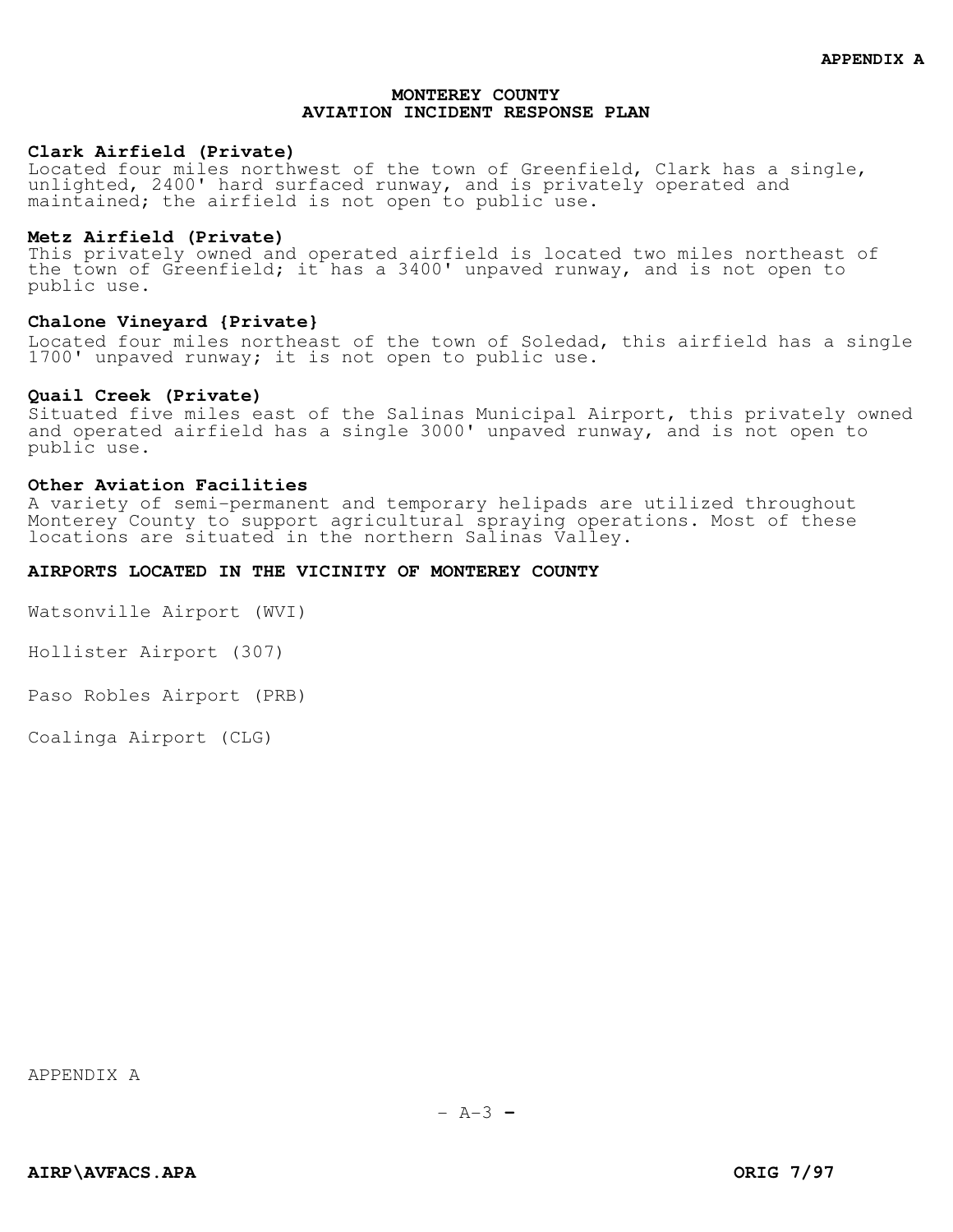**APPENDIX B - - BLANK** 

**INTIONALLY LEFT BLANK AND INTENED FOR FUTURE USE.**

**APPENDIX B**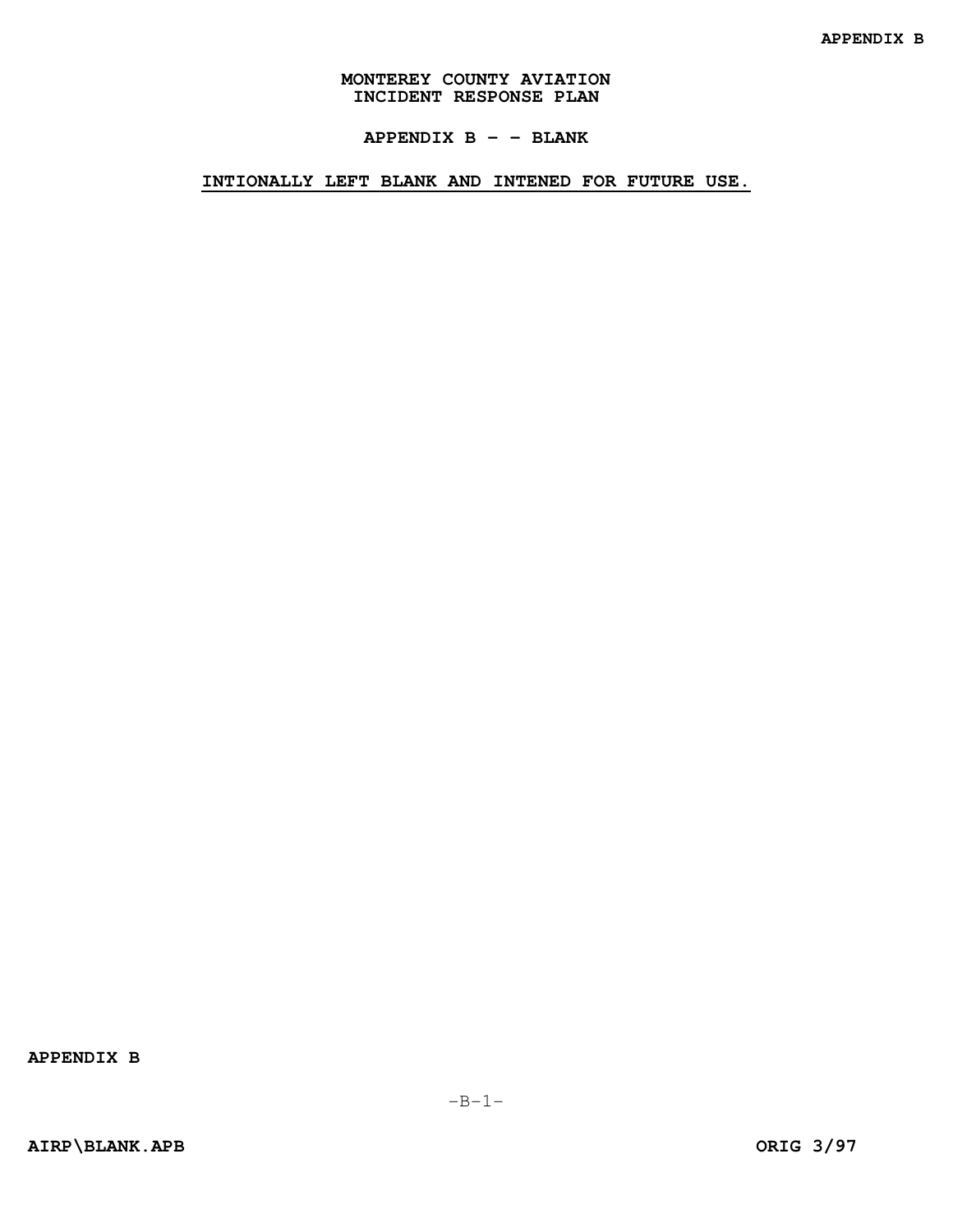\*\*\* DRAFT COPY ONLY \*\*\* **APPENDIX C** 

# **MONTEREY COUNTY AVIATION INCIDENT RESPONSE PLAN ANNEX 1**

## **AGENCY FREQUENCY CAPABILITIES**

| AGENCY/<br><b>FREQUENCY</b> | GLID | 요되 | <b>BLUE</b> | <b>GREEN</b> | <b>NHITE</b><br>F | <b>NHITE</b><br><b>N</b> | <b>NHITER</b><br>ω | ທ<br><b>ILVER</b> | ORNAGE | ທ<br>畐<br>$\blacktriangleright$ | <b>CALCORD</b> | <b>CLEMARS</b> | <b>USCG22A</b> | <b>NEDNET</b> |
|-----------------------------|------|----|-------------|--------------|-------------------|--------------------------|--------------------|-------------------|--------|---------------------------------|----------------|----------------|----------------|---------------|
| SEARCH & RESCUE             |      |    |             |              |                   |                          |                    |                   |        |                                 |                |                |                |               |
| CHP - AIR SAR               | X    | X  | X           | X            | X                 | X                        | X                  | X                 | X      | X                               | X              | X              | X              | X             |
| SHERIFF SAR TEAM            | X    | Χ  |             |              | X                 |                          |                    |                   |        | Χ                               | Χ              | Χ              | X              |               |
| USCG GROUP MTRY             |      |    |             |              | X                 |                          |                    |                   |        | X                               | X              | X              | X              | X             |
| USCG HELO                   | Χ    | Χ  | Χ           | Χ            | X                 | Χ                        | Χ                  | Χ                 | Χ      | Χ                               | Χ              | Χ              | X              | Χ             |
| NAS LEMOORE HELO            | X    | X  | X           | X            | X                 | X                        | X                  | X                 | X      | X                               | X              | X              | X              |               |
| PG OCEAN RESCUE             | Χ    | X  | Χ           | Χ            | Χ                 | Χ                        | Χ                  | Χ                 | Χ      | Χ                               | Χ              | Χ              | X              | Χ             |
| OES MECU                    | Χ    | X  | Χ           | Χ            | X                 | Χ                        | X                  | Χ                 | Χ      | Χ                               | X              | Χ              | X              | Χ             |
| PUBLIC SAFETY               |      |    |             |              |                   |                          |                    |                   |        |                                 |                |                |                |               |
| SHERIFF - COUNTY            | X    | X  | М           | М            | X                 | М                        | X                  | М                 | М      | X                               | X              | X              |                |               |
| AIRPORT POLICE              | X    | X  | X           | Χ            | Χ                 | Χ                        | Χ                  | Χ                 | X      | Χ                               | Χ              | Χ              |                |               |
| $CHP - BIG$ SUR             | X    |    |             |              | X                 |                          | X                  |                   |        |                                 | X              | X              |                | X             |
| CHP - MONTEREY              |      |    | X           |              | X                 |                          | X                  |                   |        |                                 | Χ              | X              |                |               |
| CSUMB PD                    |      |    | X           |              |                   |                          |                    |                   |        | X                               | X              | X              |                |               |
| CARMEL PD                   | М    |    |             |              |                   |                          |                    |                   |        | X                               | Χ              | Χ              |                |               |
| DEL REY OAKS PD             |      |    | Χ           |              |                   |                          |                    |                   |        | Χ                               | X              | X              |                |               |
| GONZALES PD                 | М    |    |             |              |                   |                          |                    |                   |        | X                               | Χ              | X              |                |               |
| GREENFIELD PD               | Χ    | X  |             | X            | X                 |                          | X                  | X                 | X      | X                               | X              | X              |                |               |
| FORT ORD PD                 | X    |    |             |              |                   |                          |                    |                   |        | X                               | X              | X              | X              |               |
| KING CITY PD                | X    |    |             |              |                   |                          |                    |                   |        | Χ                               | Χ              | X              |                |               |
| MARINA DPS                  | X    | X  | X           |              | X                 | X                        | X                  | X                 | X      | X                               | X              | X              |                |               |
| MONTEREY PD                 |      |    | Χ           |              |                   |                          |                    |                   |        | X                               | Χ              | X              |                |               |
| NSA PD (NAVY)               |      |    |             |              |                   |                          |                    |                   |        |                                 | Χ              | X              |                |               |

**AGENCY FREQUENCY CAPABILITIES** 

**AIRPX.C ORIG 7/97**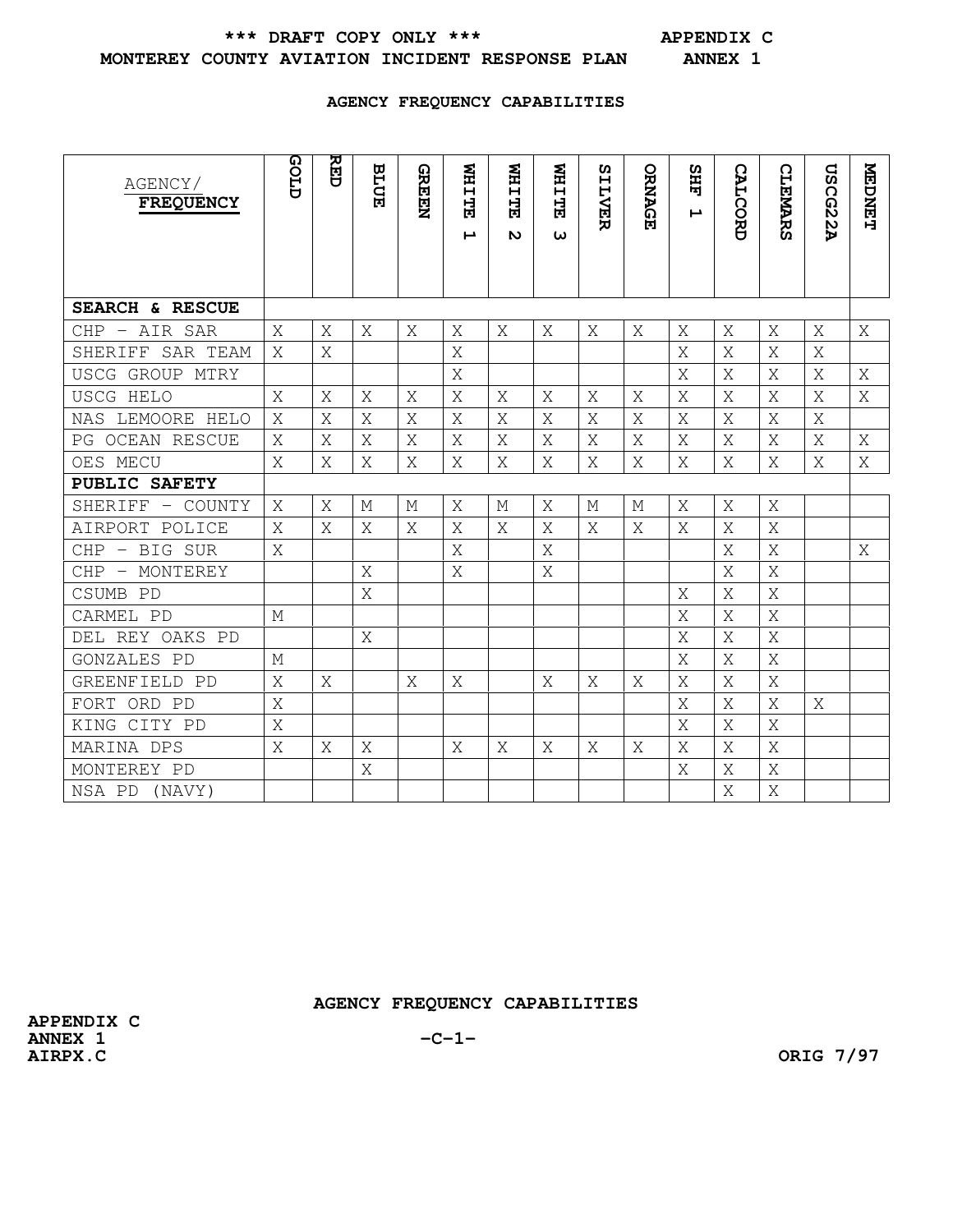# **\*\*\* DRAFT COPY ONLY \*\*\* APPENDIX C**

# **AGENCY FREQUENCY CAPABILITIES**

## **APPENDIX C**

**ANNEX 1** 

| AGENCY/<br><b>FREQUENCY</b> | GLID | RED            | <b>BLUE</b> | <b>GREEN</b> | <b>NHITER</b><br>Ŀ | <b>NHITE</b><br>N | <b>NHITE</b><br>ω | SILVER | ORNAGE      | <b>SHE</b><br>$\blacktriangleright$ | <b>CALCORD</b> | <b>CLEMARS</b> | <b>USCG22A</b> | <b>NEDNET</b> |
|-----------------------------|------|----------------|-------------|--------------|--------------------|-------------------|-------------------|--------|-------------|-------------------------------------|----------------|----------------|----------------|---------------|
|                             |      |                |             |              |                    |                   |                   |        |             |                                     |                |                |                |               |
| PAC GROVE PD                | X    |                |             |              |                    |                   |                   |        |             | X                                   | X              | Χ              | X              |               |
| PEBBLE BEACH SEC            | М    |                |             |              | X                  |                   |                   |        |             | X                                   | X              | X              |                |               |
| SALINAS PD                  |      |                |             | X            |                    |                   |                   |        |             |                                     | X              | X              |                |               |
| SAND CITY PD                |      |                | X           |              |                    |                   |                   |        |             |                                     | X              | Χ              |                |               |
| SEASIDE PD                  |      |                | Χ           |              | Χ                  |                   |                   |        |             | X                                   | X              | X              |                |               |
| SOLEDAD PD                  | М    |                |             |              |                    |                   |                   |        |             |                                     | X              | X              |                |               |
| FIRE/RESCUE                 |      |                |             |              |                    |                   |                   |        |             |                                     |                |                |                |               |
| AROMAS TRI-CTY              | X    | Χ              | X           | Χ            | Χ                  | Χ                 | Χ                 | Χ      | X           |                                     | X              |                |                |               |
| ARROYO SECO VFC             |      | X              |             |              | X                  |                   | X                 | X      | X           | $\mathbb M$                         | X              |                |                |               |
| BIG SUR VFB                 |      |                |             |              | X                  |                   | X                 | X      | X           | X                                   |                | X              |                |               |
| CDFFP PEBBLE BCH            | Χ    | X              | X           | X            | X                  | X                 | X                 | X      | X           |                                     | X              |                | X              |               |
| CYPRESS FD<br>CDFFP         | Χ    | X              | X           | X            | X                  | X                 | X                 | X      | X           |                                     | X              |                | Χ              |               |
| STATE PARKS                 | М    | М              | М           | $\mathbb M$  | М                  | M                 | M                 | M      | $\mathbb M$ | $\mathbf M$                         | $\mathbb M$    | X              | $\mathbb M$    | М             |
| CACHAGUA FPD                | X    | X              | X           | X            | X                  | X                 | X                 | Χ      | X           | X                                   | X              |                |                |               |
| CAMP ROBERTS FD             |      | X              | X           | X            | X                  | X                 | X                 |        |             |                                     |                | X              |                |               |
| CARMEL FD                   | X    | X              | X           | X            | X                  | X                 | X                 | X      | X           |                                     | X              |                | X              |               |
| CARMEL HIGH FPD             | X    | X              | X           | Χ            | X                  | X                 | X                 | X      | X           | X                                   | X              |                | X              |               |
| CARMEL VALLEY FPD           | Χ    | X              |             |              | X                  | X                 | X                 | X      | X           |                                     |                |                |                |               |
| CTF FD - SOLEDAD            |      |                | X           |              | X                  |                   | X                 |        |             |                                     | X              |                |                |               |
| GONZALES VFD                | Χ    | Χ              |             | X            | X                  | X                 | X                 | X      | X           |                                     | X              |                |                |               |
| GREENFIELD FPD              | X    | X              |             |              | X                  | X                 | X                 | X      | X           |                                     | X              |                |                |               |
| KING CITY FD                | X    | X              |             |              | X                  | X                 | X                 | X      | X           |                                     | X              |                |                |               |
| MARINA DPS                  | X    | $\overline{X}$ | X           | X            | X                  | X                 | X                 | X      | $\rm X$     | X                                   | X              | X              | X              |               |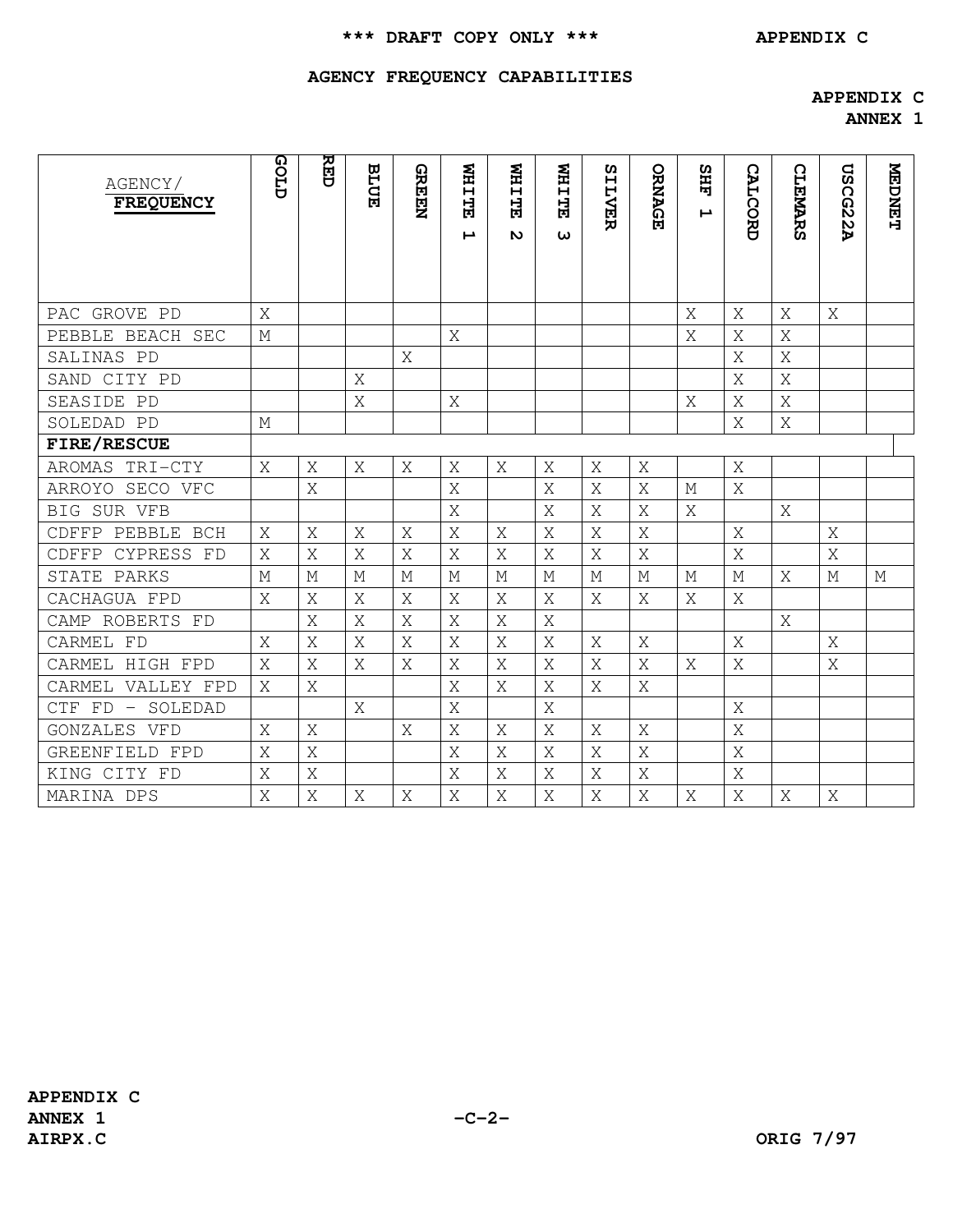**\*\*\* DRAFT COPY ONLY \*\*\* APPENDIX C** 

## **MONTEREY COUNTY AVIATION INCIDENT RESPONSE PLAN ANNEX 1**

| AGENCY/              | GOLD | <b>RED</b> | <b>BLUE</b> | <b>GREEN</b> | <b>NHITE</b> | <b>WHITE</b> | <b>NHITE</b> | ທ            | ORNAGE | <b>SHF</b> |                |                | $\mathbf{G}% _{t}\left( t\right)$ | <b>NEDNET</b> |
|----------------------|------|------------|-------------|--------------|--------------|--------------|--------------|--------------|--------|------------|----------------|----------------|-----------------------------------|---------------|
| <b>FREQUENCY</b>     |      |            |             |              | F            | $\mathbf{v}$ |              | <b>ILVER</b> |        | Ţ          | <b>CALCORD</b> | <b>CLEMARS</b> | <b>SCG22A</b>                     |               |
|                      |      |            |             |              |              |              | ω            |              |        |            |                |                |                                   |               |
|                      |      |            |             |              |              |              |              |              |        |            |                |                |                                   |               |
| MID VALLEY FPD       | Χ    | Χ          | Χ           |              | X            | X            | Χ            | Χ            | X      | X          |                |                |                                   |               |
| COAST VFB<br>MID     | Χ    | X          | Χ           | X            | X            | X            | X            | Χ            | X      | X          |                |                |                                   |               |
| MONTEREY FD          | Χ    | Χ          | Χ           | Χ            | X            | Χ            | X            | Χ            | Χ      | X          | X              |                |                                   |               |
| MONTEREY AIRPORT     | X    | Χ          | Χ           | Χ            | X            | X            | X            | X            | X      |            | X              | Χ              |                                   |               |
| NSA FD<br>(NAVY)     | X    | X          | X           | X            | X            | X            | X            | X            | X      | X          | X              |                |                                   |               |
| NORTH COUNTY FPD     | X    | X          | X           | Χ            | X            | X            | X            | Χ            | X      | X          | X              |                | Χ                                 | X             |
| PAC GROVE FD         | X    | X          | X           | X            | X            | X            | X            | X            | X      |            | X              |                | X                                 |               |
| SALINAS FD           | X    | Χ          |             | X            | X            | X            | X            | Χ            | X      |            | X              |                |                                   |               |
| SALINAS RURAL FPD    | X    | X          | X           | Χ            | X            | X            | Χ            | X            | X      | X          | X              | Χ              |                                   |               |
| SAN ARDO VFD         | X    |            |             |              | X            | X            | X            |              |        |            | X              |                |                                   |               |
| SEASIDE FD           | X    | X          | X           | X            | X            | X            | X            | X            | X      |            | X              |                |                                   |               |
| SOLEDAD VFD          | X    | X          |             |              | X            | X            | X            | X            | X      |            | X              |                |                                   |               |
| SO. MTRY CTY VFD     | X    | X          |             |              | X            | X            | X            | X            | X      |            | X              |                |                                   |               |
| SPRRECKLES VFD       | X    | X          |             |              | X            | X            | X            | X            | X      |            | X              |                |                                   |               |
| <b>USFS</b>          | X    | Χ          |             |              | X            |              |              |              |        | X          | Χ              | X              |                                   |               |
| <b>AMBULANCE/EMS</b> |      |            |             |              |              |              |              |              |        |            |                |                |                                   |               |
| AMR/PAC MED AMB      | X    | Χ          | Χ           | X            | X            | X            | XX           | X            | X      | X          | X              |                |                                   | Χ             |
| CARMEL REG. AMB      | X    |            |             |              | X            |              | X            |              |        | X          | X              |                |                                   | Χ             |
| PENINSULA MEDICS     | X    | X          | X           |              |              |              |              | X            |        | X          | Χ              |                | X                                 | X             |
| CAMBRIA CDF/AMB      |      |            |             |              | X            |              |              |              |        |            | X              |                |                                   |               |

NOTES: X = PROGRAMED/COMMUNICATE. M = MONITOR ONLY. BLANK = NOT RECEIVED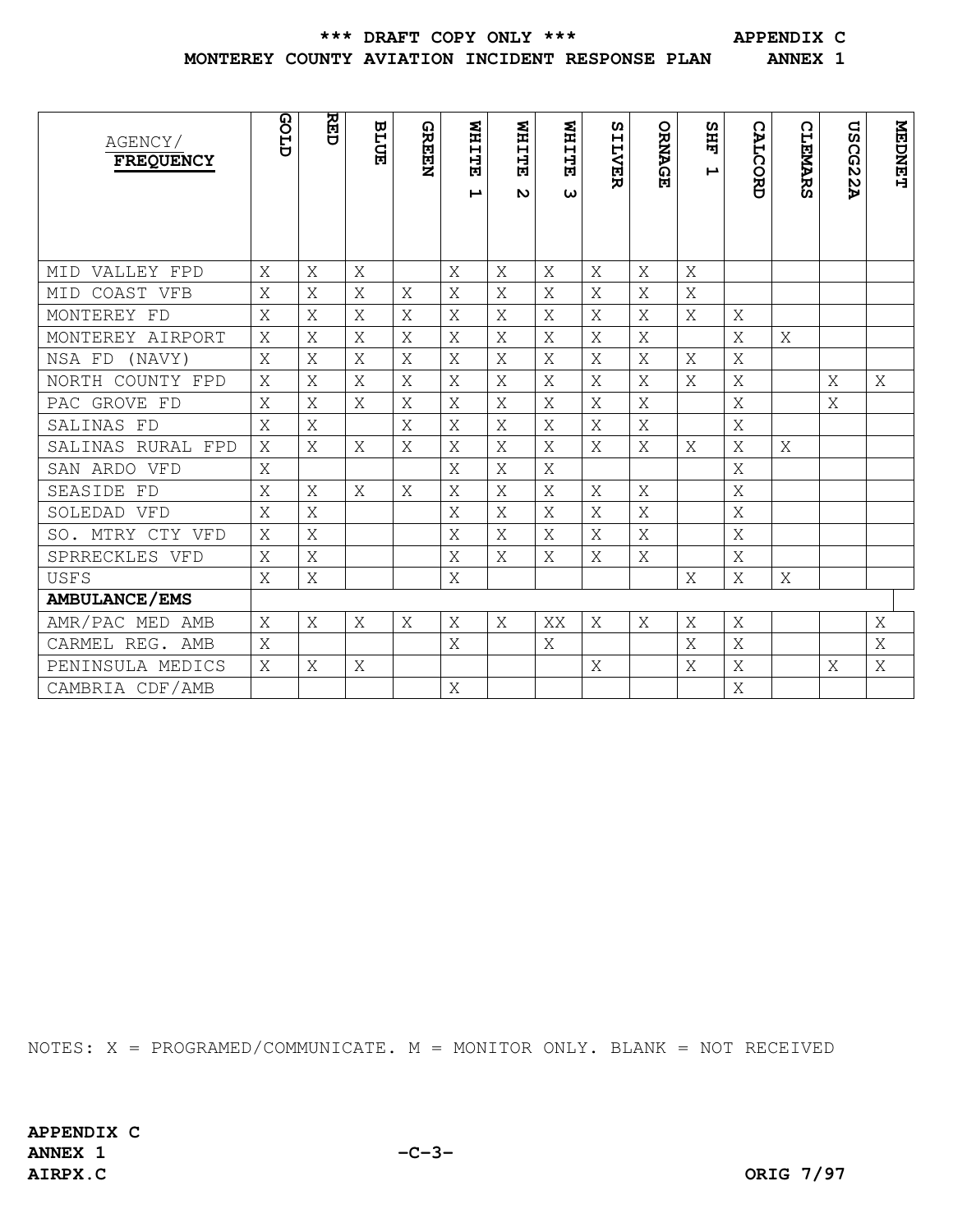# **MONTEREY COUNTY AVIATION INCIDENT RESPONSE PLAN COMMUNICATIONS FREQUENCY LISTINGS**

C = COMMAND, T= TACTICAL, CRD = COORDINATION

| <b>FREQUENCY</b><br>DESIGNATION/USE         | <b>FREQUENCY</b><br><b>TRANSMIT</b> | <b>FREQUENCY</b><br><b>RECEIVE</b> | EQUIPMENT CAPABILITIES AND<br><b>NOTES</b> |
|---------------------------------------------|-------------------------------------|------------------------------------|--------------------------------------------|
| FIRE GOLD $(C)$                             | 154.175                             | 154.175                            | Base, Mobile, Portable                     |
| FIRE RED $(C)$                              | 156.105                             | 154.370                            | Base, Mobile, Portable                     |
| FIRE BLUE $(C)$                             | 154.430                             | 153.890                            | Base, Mobile, Portable                     |
| FIRE GREEN $(C)$                            | 154.995                             | 154.205                            | Base, Mobile, Portable                     |
| FIRE WHITE1 $(C/T)$                         | 154.280                             | 154.280                            | Base, Mobile, Portable                     |
| FIRE WHITE $2$ (T)                          | 154.265                             | 154.265                            | Base, Mobile, Portable                     |
| FIRE WHITE3 (T)                             | 154.295                             | 154.295                            | Base, Mobile, Portable                     |
| FIRE SILVER (T)                             | 153.860                             | 153.860                            | Mobile, Portable                           |
| FIRE ORANGE (T)                             | 154.235                             | 154.235                            | Mobile, Portable                           |
| SHERIFF PRI $(C)$                           | 155.730                             | 159.090                            | Base, Mobile, Portable                     |
| CALCORD (T/CRD)                             | 156.075                             | 156.075                            | Mobile, Portable                           |
| CLEMARS (T/CRD)                             | 154.920                             | 154.920                            | Mobile, Portable                           |
| COAST GUARD 22A<br>Tactical                 | 157.100                             | 157.100                            | Base, Mobile, Portable                     |
| MED-NET (MED 9)<br>COMMAND/TACTICAL         | 467.950                             | 462.950                            | Base, Mobile, Portable<br>(Note 1)         |
| MED-NET (MED 10)<br>COMMAND/TACTICAL        | 467.975                             | 462.975                            | Base, Mobile, Portable<br>(Note 2)         |
| <b>STATE PARKS</b><br>PRIMARY RED (C)       | 810.9625                            | 855.9625                           | Base, Mobile, Portable                     |
| <b>STATE PARKS</b><br><b>AQUATINE WHITE</b> | 814.9375                            | 859.9375                           | Base, Mobile, Portable                     |

Note 1: MED-NET 9 SALINAS DISPATCH Note 2: MED-NET 10 BLS MTY HUCK HILL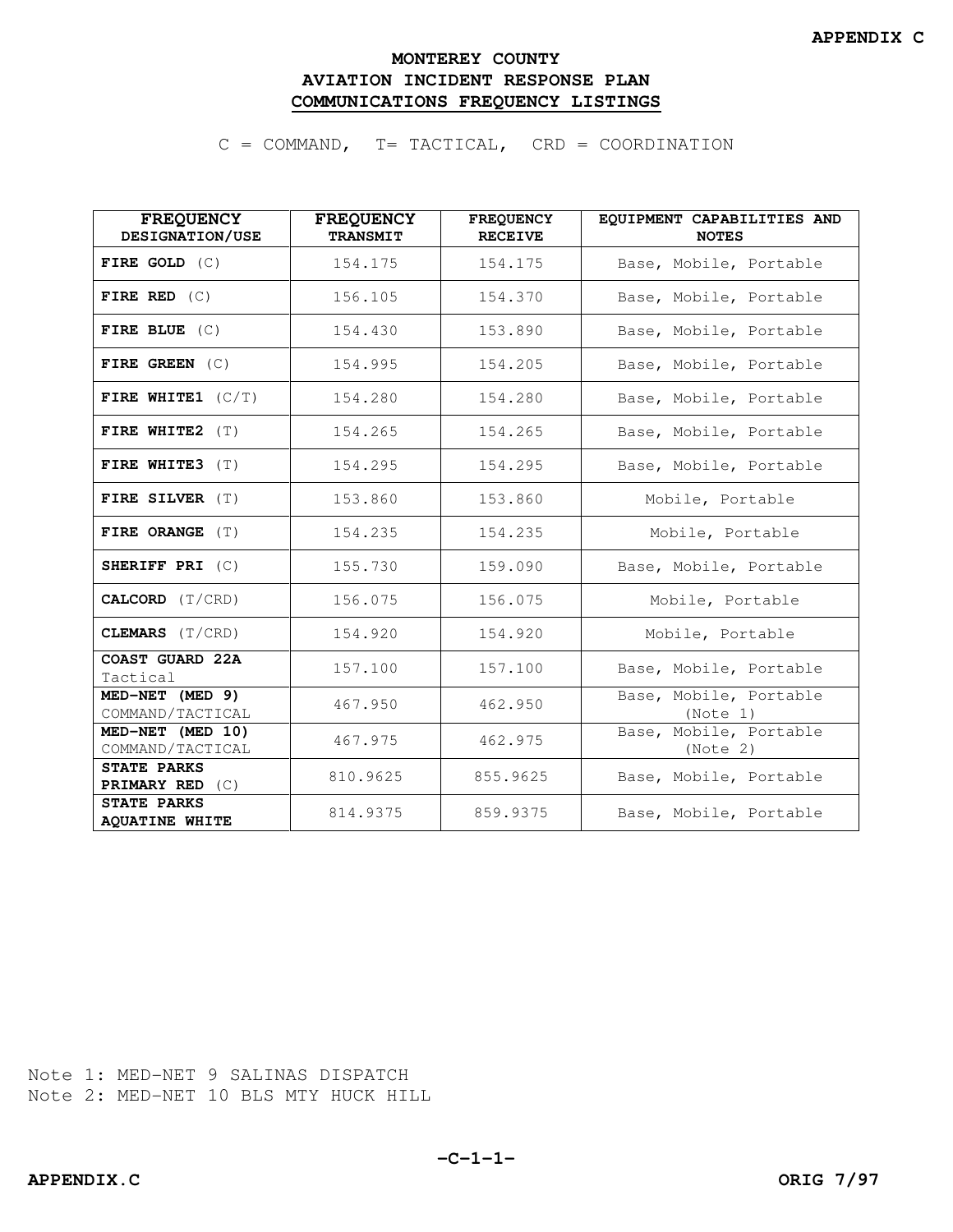#### **AVIATION INCIDENT DISPATCH PROTOCOL**

### **GENERAL**

#### **A. PURPOSE**

The purpose of these procedures is to provide Public Safety. Dispatch personnel with definitive guidelines to follow upon receipt of any reported aircraft emergency or aviation incident occurring within the Monterey County Operational Area.

#### **B. SCOPE**

These procedures shall apply to any report of an actual or potential emergency situation involving aircraft that could potentially impact public safety, property, or health. This includes incidents occurring during ground/taxi operations, while airborne, or in conjunction with established airport operations.

## **C. POLICY**

The primary function of Public Safety Dispatch personnel in the event of an aircraft emergency/incident will be the effective dispatching of appropriate public safety response resources, coordination of essential agency notifications, and necessary situation management.

## **II. GENERAL SITUATION**

Monterey County is located along one of the most heavily traveled air transportation corridors in the country. Every day, hundreds of private, commercial and military aircraft takeoff, land, transit, and operate within Monterey County.

With this volume of aviation activity, there exists the potential for emergencies involving aircraft to occur at any time. Although the actual frequencies of occurrence is in fact very rare, the potential for 'loss of life and damage to property arising from a major aircraft accident is real.

## **A. TYPES OF AIRCRAFT**

For the most part, accidents involving aircraft will probably involve light, fixed or rotary wing, civilian aircraft. Such aircraft are used daily for private transportation, fire fighting, recreation, crop dusting, and other business related activities. Accidents involving the smaller, general aviation type -aircraft do not present the immediate threat of multiple casualties, however, air crashes into structures could pose a significant risk of life and property.

Accidents, involving larger, multi-engined, commercial transport aircraft, that operate out of the Monterey peninsula Airport, pose a much more of substantial aviation related threat. Commercial jet aircraft, capable of transporting more than a 150 passengers at a time, are regularly scheduled.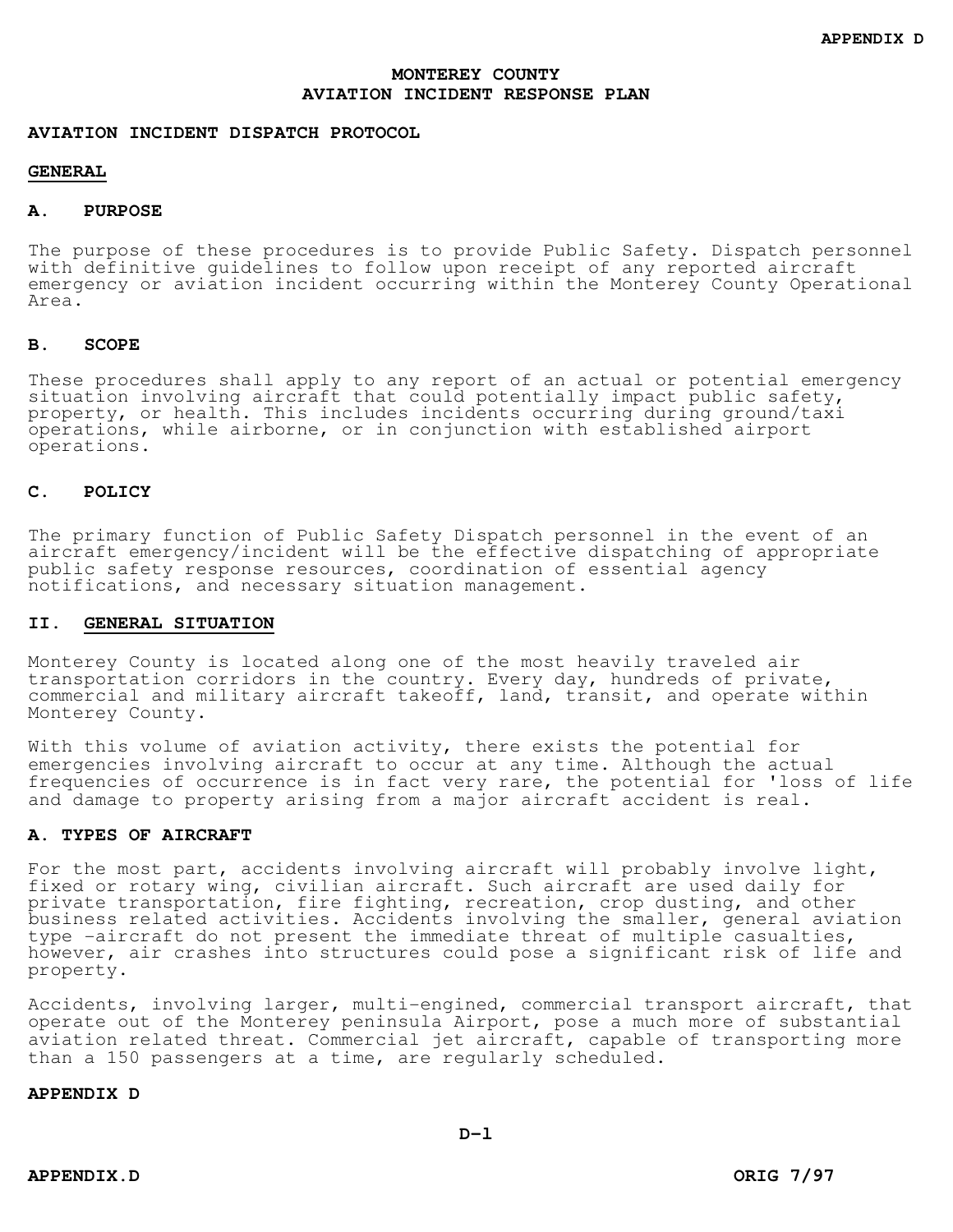A crash involving this type of aircraft could result in a Multi-Casualty Incident, Medical Disaster, Hazardous Material Response, and a significant Fire threat.

In addition to the large volume of civilian and commercial air traffic within and over Monterey County, significant numbers of military aircraft frequent the county's airspace. An accident involving military aircraft poses additional problems and risks. Very often, military aircraft are configured with armaments, munitions, explosive ordnance, and/or explosive or cartridge activating devices. Detonations of these items due to fire and/or impact add another significant dimension to emergency response activities.

#### **B. CAUSE**

In general, accidents or emergencies involving civilian, commercial or military aircraft could occur anywhere, at any time, within Monterey County. Such emergencies can occur during takeoff/landing, special flight operations (i.e., crop dusting, fire fighting, etc.), or during flight transit. Aviation accidents can involve a wide range of aircraft types and classes, and could result from a variety of causes including flight system malfunction, air traffic control error, severe weather conditions, pilot error, takeoff and landing problems, bird collisions, and even acts of domestic terrorism.

The potential impact of the aviation incident depends upon a number of factors including: model of aircraft, number of passenger, type of emergency situation (i.e., crash, gear-up landing, collision; etc.), fuel load, location or remoteness of incident, prior notification or announcement of declared emergency, and capabilities of response resources. The impact, and ultimate response, would differ widely between a hot air balloon making a non-injury forced landing in an open field from a multi-place aircraft fatality accident within-the confines of a major aircraft.

#### **C. GENERAL CONSIDERATIONS**

The most critical consideration for dispatch personnel involving any type of aviation incident or emergency includes the following:

#### (1) **Validation and confirmation of emergency information**.

- (2) Immediately dispatching emergency response resources.
- (3) Initiating appropriate agency and organization notification.
- (4) Following established and accepted procedures/protocols.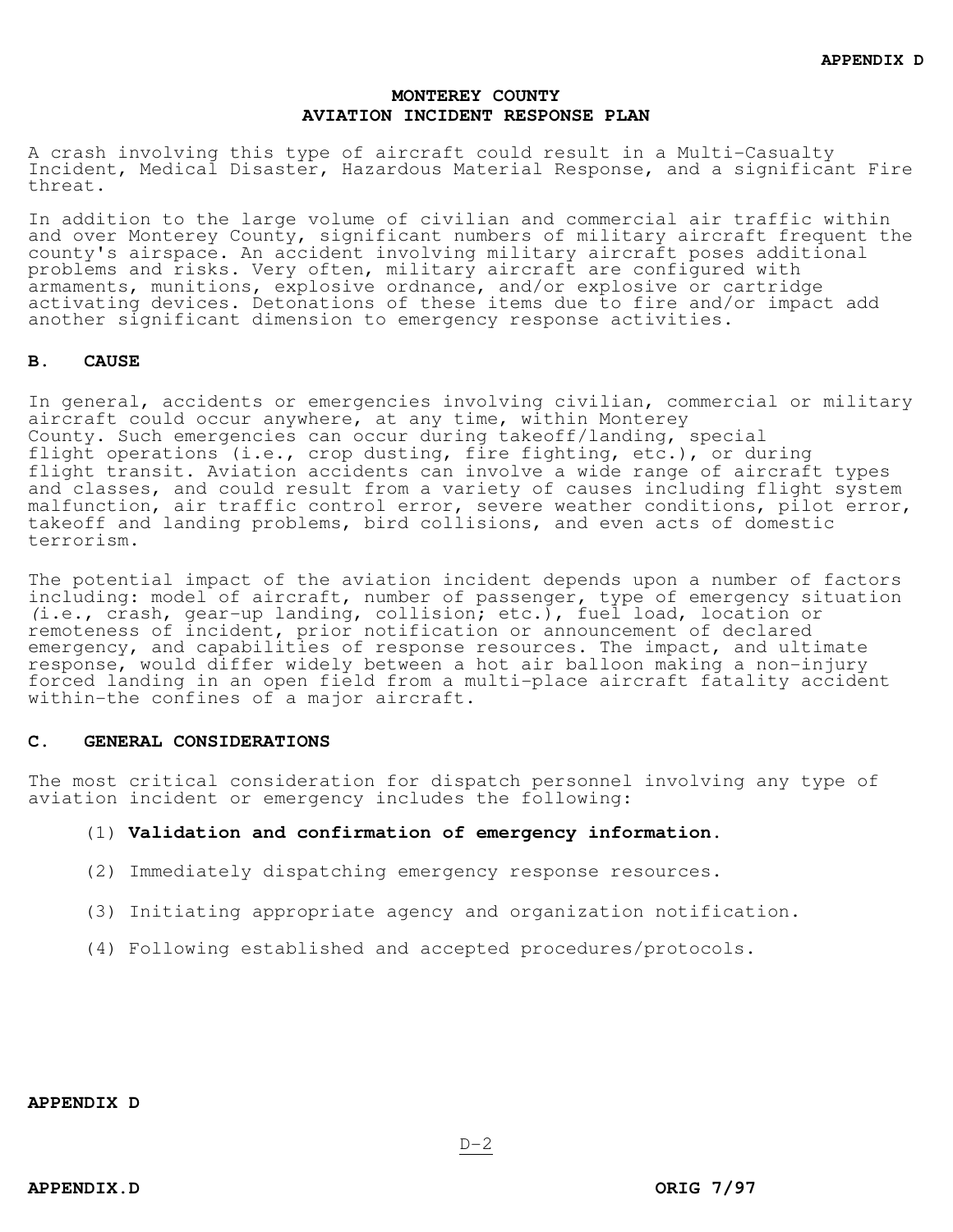#### **III. CALL INTERROGATION**

#### **A. GENERAL**

Reports of an actual or possible aviation incident will normally be received at Public Safety Dispatch by telephone or radio communications. Reporting parties may be Federal Aviation Agency (FAA) controllers from either Monterey Peninsula Airport, representatives from private and/or commercial aviation facilities, public safety personnel, members of the public or media, or even the United States Air Force Rescue Coordination Center (AFRCC).

Regardless of the reporting party, any reported aviation incident shall be considered as a potential emergency situation until proven otherwise. It is important, however, that dispatch personnel understand the difference between a confirmed {validated} notification versus an unconfirmed observation.

Generally, reports of aviation incidents received by the FAA, AFRC State CES Warning Center, or public safety personnel should be considered as a confirmed notification of an actual aviation incident. Calls received from the public, or the media reporting an aviation incident must be verified. Dispatch personnel should interrogate the reporting party as much as possible to ascertain information to assist in validating and initiating emergency response. Under no circumstances should the dispatch of emergency resources be delayed if sufficient, albeit not validated, information is available.

## **B. BASIC INCIDENT INFORMATION**

In most cases, if the initial aviation incident report is received as confirmed (validated) notification, the following information critical to dispatching emergency resources will be provided:

| (1) | Type of Aviation Incident.<br>*Crash<br>*Missing/Overdue<br>*ELT Activation<br>*Ground Emergency         | * Inflight Emergency<br>* Aborted Takeoff/Landing<br>*Mid-Air Collision                   |
|-----|----------------------------------------------------------------------------------------------------------|-------------------------------------------------------------------------------------------|
| (2) | Type/Class of Aircraft Involved.<br>*Private<br>*Commercial<br>*Military<br>*Recreational                | *Fixed-Wing<br>*Rotary Wing (Helicopter)<br>*Jet or Propeller Driven<br>*Glider/Parachute |
| (3) | Location of Incident (last or best position).<br>*Crash Site<br>*Flight route<br>*Latitude/Longitude Fix | *VORTAC/TACAN<br>*GPS Location<br>*Marine or Land                                         |

(4) Number of Passengers and Crew On Board (manifested).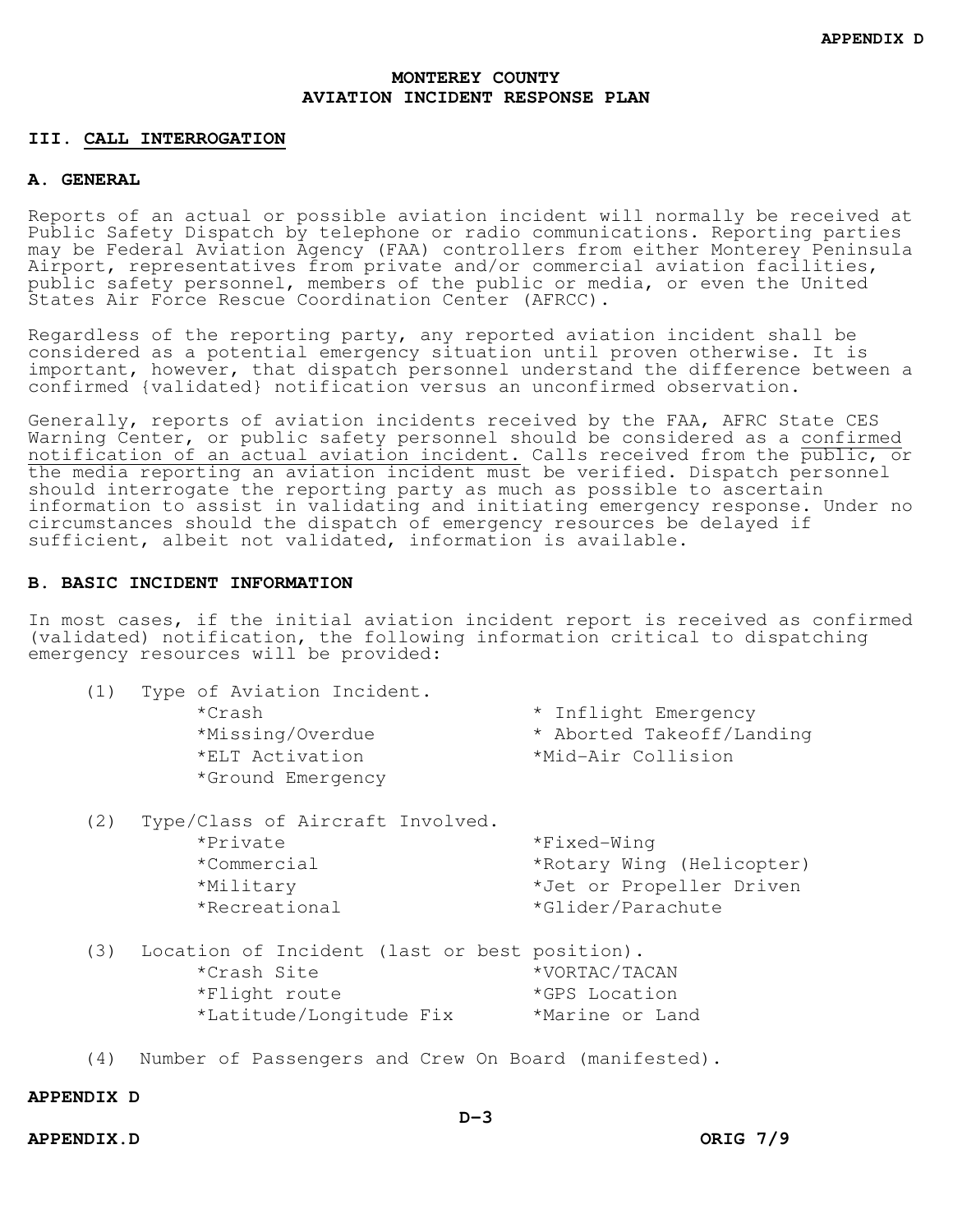- (5) Critical Time Elements.
	- \* Time of Last Contact
	- \* Time of Anticipated Communications
	- \* Response Time
- (6) If Crash has occurred, are ground structures involved.
	- \* Type/Location of Structures
	- \* Is Ground Access available
	- \* Are there Ground Casualties/Fire
- (7) Life Safety Considerations.
	- \* Known Casualties \*Explosion or Fire
	- \* Munitions/Chemicals \*Rescue Status

\* Fuel load \*Egress/Ejection Systems

- (8) Other Pertinent Information/Consideration.
	- \* Current/predicted Weather Conditions
	- \* Site Topography and Access
	- \* Air/Ground Search and Rescue Responders
	- \* Transportation/Lifeline Disruption
	- \* Language Barriers
	- \* Media and Public Interaction

In the event of a major commercial aircraft incident (crash) I it is reasonable to assume the Public Safety Dispatch will receive hundreds of 9-1-1 calls within a very short time period. Dispatch personnel should take care to evaluate each call received to determine that not more than one crash location is involved, as may be the case in a inflight collision (mid-air) where each involved aircraft may crash at a separate location. This is especially important during night or periods of restricted (reduced) visibility when visual observations are marginally reliable.

## **IV. DISPATCH PROCEDURES**

#### **A. INITIAL CALL-TAKER**

The aviation incident call-taker will follow these outlined procedures upon receipt of a confirmed or unconfirmed aviation incident:

(l) INTERROGATE REPORTING PARTY TO OBTAIN INCIDENT INFORMATION.

(2) ENTER ESSENTIAL INCIDENT INFORMATION INTO COMPUTER AIDED DISPATCH (CAD). NOTIFY WATCH SUPERVISOR OF INCIDENT.

(3) REMAIN ON-LINE WITH CALLER IF REPORT IS UNCONFIRMED UNTIL EMERGENCY RESPONSE RESOURCE ARRIVE ON-SCENE AND PROVIDE UPDATE.

Note: If initial call-taker is in training, assigned Training Officer will monitor and/or assume control of incident.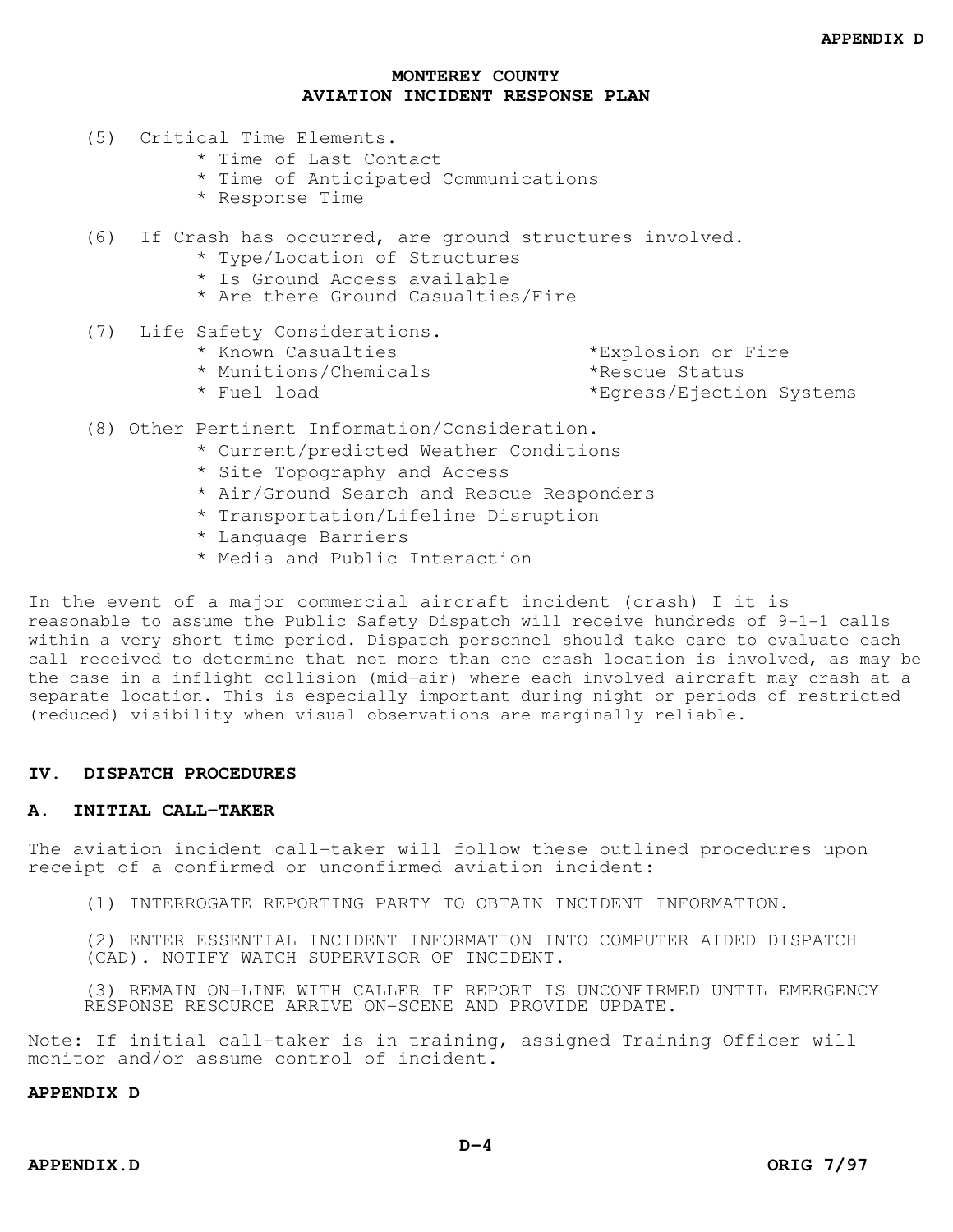#### **B. DISPATCH PERSONNEL**

Upon notification of aviation incident/emergency, dispatch personnel will initiate the action. Appendix 1 to this Annex is a matrix that illustrates the decision-making process and considerations.

(1) DETERMINE APPROPRIATE LEVEL OF EMERGENCY RESPONSE. INITATE DISPATCH OF APPROPRIATE RESOURCES.

(2) AS APPROPIATE, TRANSFER ALL OTHER TRAFFIC/"D AREAS" TO OTHER DISPATCH PERSONNEL. MAINTAIN COMMUNICATIONS WITH RESPONDING RESOURCES AND INCIDENT COMMANDER.

(3) FOLLOW ESTABLISHED RESPONSE PROCEDURES AND PROTOCOLS.

#### **C. WATCH SUPERVISOR**

Upon notification of a confirmed aviation incident, the Watch Supervisor shall undertake the following actions:

(1) DESIGNATE AN INCIDENT DISPATCHER. TRANSFER ALL UNRELATED TRAFFIC/"D AREAS" TO OTHER DISPATCHERS.

(2) IF NECESSARY, INITIATE PUBLIC SAFETY DISPATCH PERSONNEL RECALL.

(3) ADVISE ALL AGENCIES THAT AN AVIATION INCIDENT IS UNDERWAY AND FIELD UNITS TO HOLD ALL NON-EMERGENCY AND ADIMINSTRATIVE COMMUNICATIONS UNTIL FURTHER NOTICE.

(4) IMMEDIATELY NOTIFY EMERGENCY SERVICES AND CENTER MANAGERS. INITIATE APPORPRIATE AGENCY NOTIFICATION.

(5) FOLLOW ESTABLISHED CRITICAL INCIDENT COORDINATION PROCEDURES AND PROTOCLOLS.

Note: Aviation incidents are scenario dependent and emergency response is measured to the potential risk to life and property. It is incumbent that emergency resources be employed proportionally to scope of incident.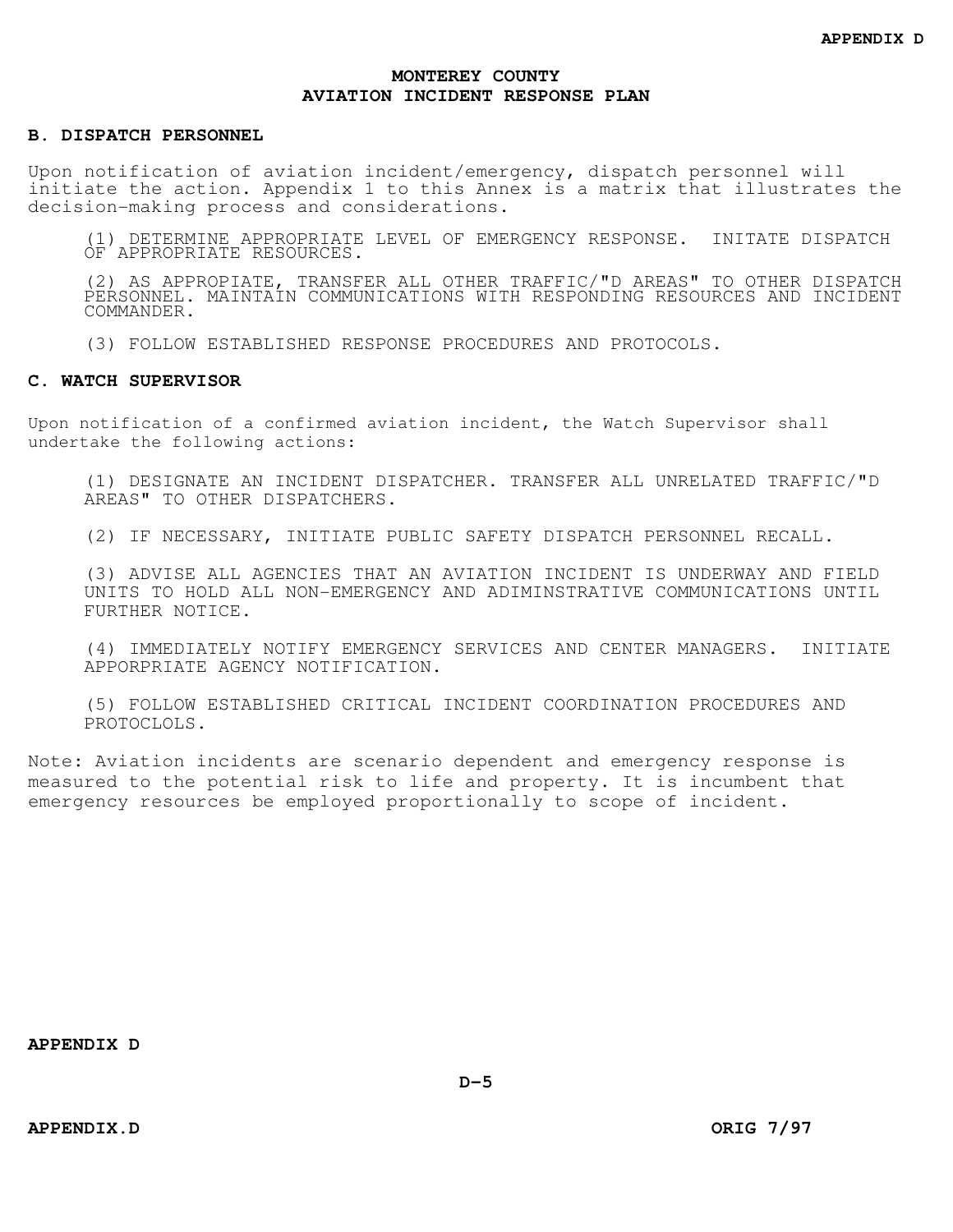**APPENDIX D** 

**ANNEX 1** 



**APPENDIX D ANNEX 1**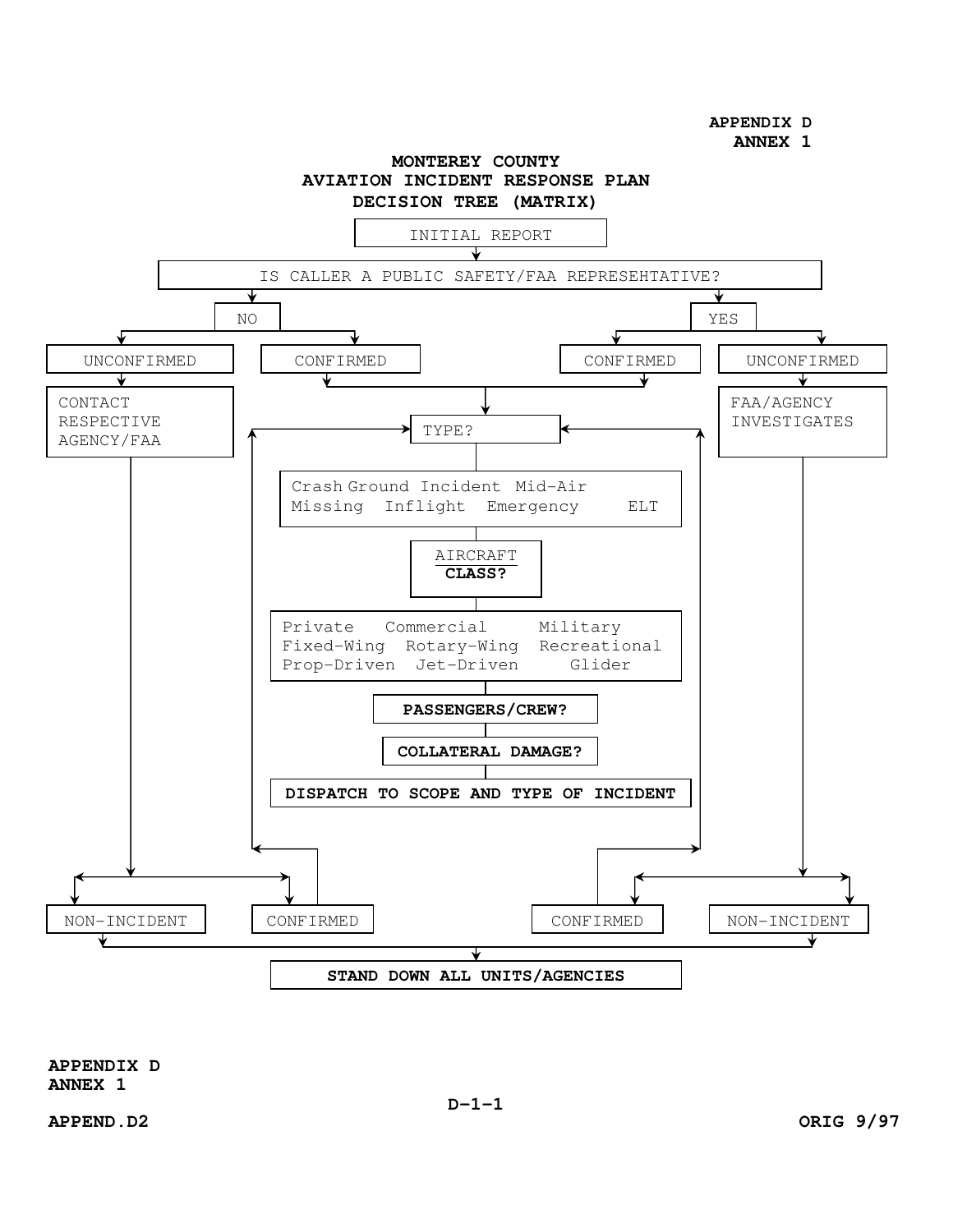## **CONTRIBUTING AGENCY REPRESENTATIVES /POINTS OF CONTACT**

# **REPRESENTATIVE/ADDRESS/TELEPHON**E

| <b>AGENCY</b> |  |  |                                     | REPRESENTATIVE/ADDRESS/TELEPHONE                                                                                                                                       |
|---------------|--|--|-------------------------------------|------------------------------------------------------------------------------------------------------------------------------------------------------------------------|
|               |  |  | COUNTY OFFICE OF EMERGENCY SERVICES | MR. HARRY B. ROBINS JR.<br>EMERGENCY SERVI CES MANAGER<br>MONTEREY COUNTY OES P.O. BOX 1883<br>SALINAS, CA 93902 (408) 755-5120<br>FAX: (408) 755-5004                 |
|               |  |  |                                     | MR. JOHN SHERWIN [+]<br>EMERGENCY SERVI CES PLANNER<br>MONTEREY COUNTY OES P.O. BOX 1883<br>SALINAS! CA 93902<br>$(408)$ 755-5.107<br>FAX: (408) 755-5004              |
|               |  |  |                                     | MR. PAUL IRELAND<br>EMERGENCY SERVICES PLANNER MONTEREY<br>COUNTY OES P.O. BOX 1883<br>SALINAS, CA 93902 (408) 759-6686<br>FAX: (408) 755-5004                         |
|               |  |  |                                     | MS. BERTHA SIMPSON COMMUNICATIONS<br>CENTER MANAGER SALINAS<br>COMMUNICATIONS CENTER P.O. BOX 1883<br>SALINAS, CA 93902 (408) 755-5150<br>FAX: (408)755-5004           |
|               |  |  |                                     | MS. LIZ CROOKE<br>COMMUNICATIONS CENTER MANAGER<br>MONTEREY COMMUNICATIONS CENTER 1200<br>AQUAJITO ROAD MONTEREY, CA 93940<br>$(408)$ 647-7901<br>FAX: (408). 647-7888 |
|               |  |  | COUNTY SHEFIFF'S DEPARTMENT         | CAPTAIN LUTHER HERT<br>MONTEREY COUNTY SHERIFF'S DEPT.<br>1414 NATIVIDAD ROAD SALINAS, CA<br>93906 (408) 755-3702<br>FAX: (408) 755-3828                               |

**AIRP\POCS.APE -E-1- ORIG 7/97**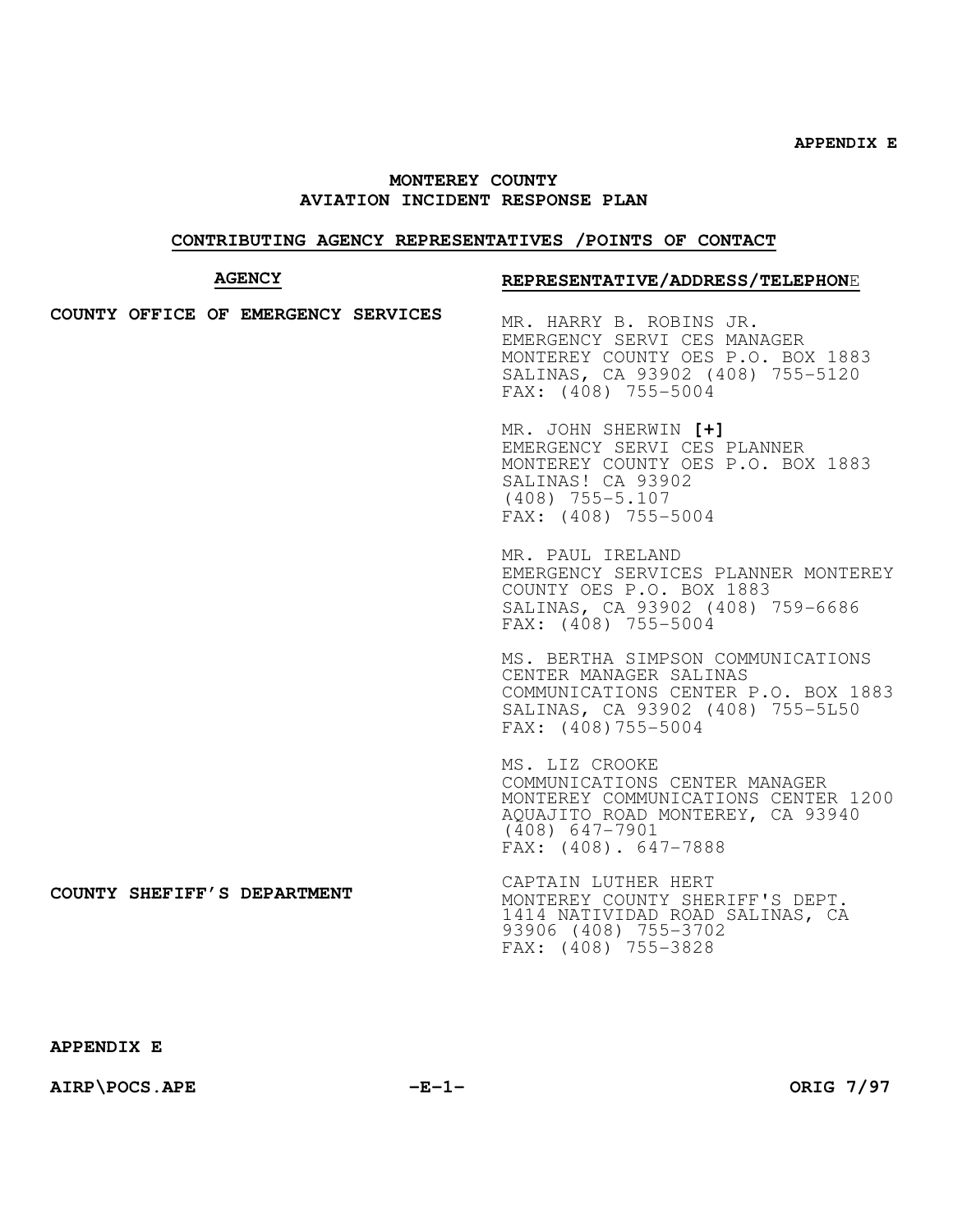|                                                        | SERGEANT JOHN CALZADA [+]<br>MONTEREY COUNTY SHERIFF'S DEPT.<br>MONTEREY SUB-STATION<br>1200 AGUAJITO ROAD<br>MONTEREY, CA 93940<br>(408) 647-7702 FAX: (408) 647-7888 |
|--------------------------------------------------------|------------------------------------------------------------------------------------------------------------------------------------------------------------------------|
| COUNTY EMERGENCY MEDICAL SERVICES                      | MR. CHRIS LEVENTON [+]<br>MEDICAL SERVICES MANAGER<br>MONTEREY COUNTY EMS<br>19065 PORTOLA DRIVE, SUITE 1<br>SALINAS, CA 93908<br>(408) 755-5013 FAX: (408) 624-7014   |
| COUNTY ENVIRONMENTAL HEALTH                            | MR. WALTER WONG<br>ENVIRONMENTAL HEALTH MANAGER<br>1270 NATIVIDAD ROAD, ROOM 301<br>SALINAS, CA 93906<br>(408) 755-4505 FAX: (408) 757-9586                            |
| MONTEREY PENINSULA AIRPORT DISTRICT<br>FIRE DEPARTMENT | DEPUTY CHIEF MARVIN KING [+]<br>MONTEREY PENINSULA AIRPORT<br>200 FRED KANE DRIVE, SUITE 200<br>MONTEREY, CA 93940<br>(408) 648-7008 FAX: (408) 372-8298               |
| SALINAS MUNICIPAL AIRPORT                              | MR. JIM CHAPPELL, MANAGER SALINAS<br>MUNICIPAL AIRPORT<br>30 MORTENSEN AVENUE<br>SALINAS, CA 93905<br>(408) 758-7214 FAX: (408) 758-7368                               |
| MARINA MUNICIPAL AIRPORT                               | MR. JESS SHORTT, DIRECTOR MARINA<br>MUNICIPAL AIRPORT<br>761 NEESON ROAD<br>MARINA, CA 93933<br>(408) 582-0102 FAX: (408) 582-0104                                     |
| MESA DEL REY AIRPORT (KING CITY)                       | MR . FRED TURK, MANAGER MESA DEL REY<br>AIRPORT<br>521 AIRPORT DRIVE<br>KING CITY, CA 93927<br>$(408)$ 385-6575                                                        |

# **APPENDIX E**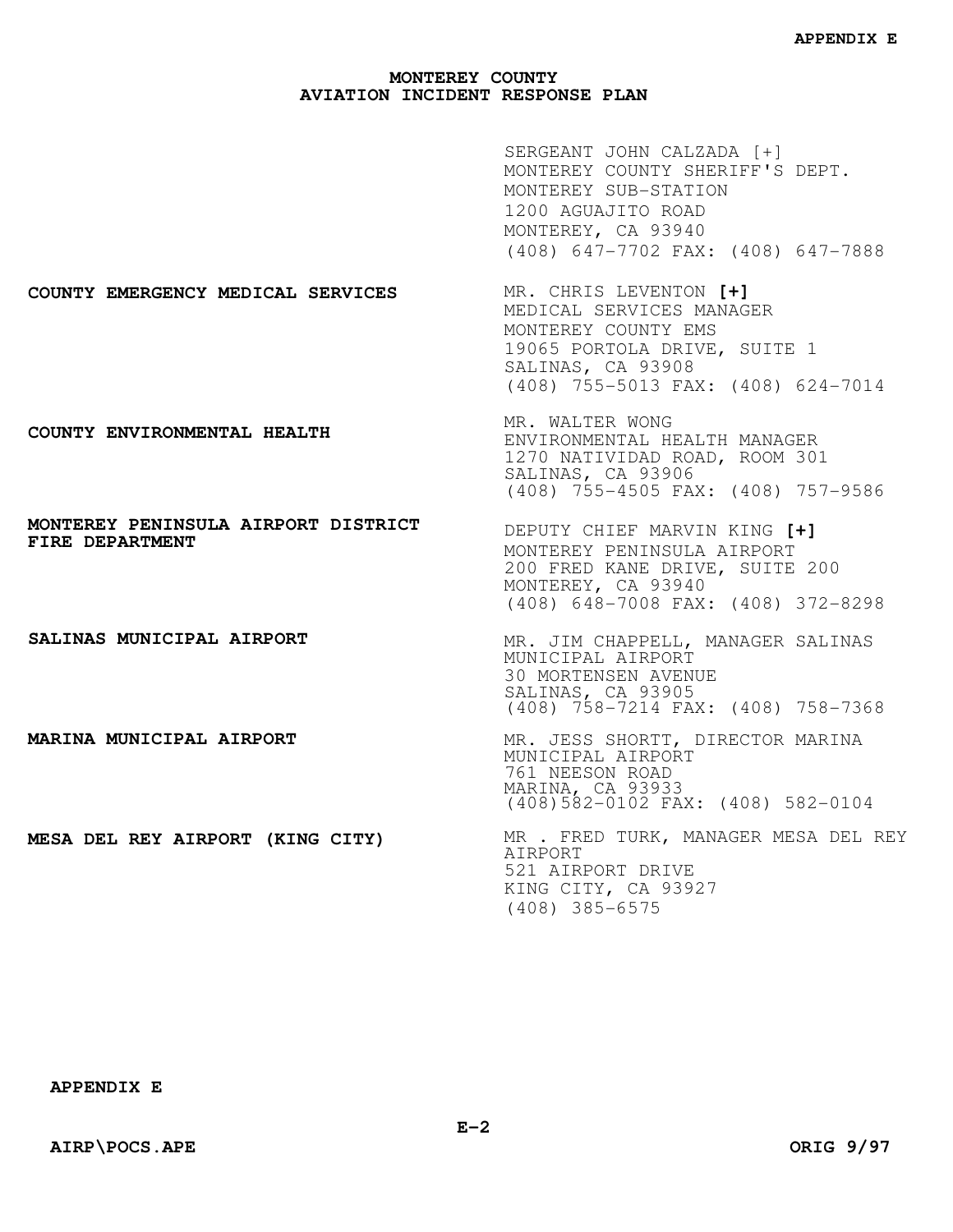**CALIFORNIA HIGHWAY PATROL CALIFORNIA DEPARTMENT OF FORESTRY & FIRE PROTECTION FEDERAL AVIATION ADMINISTRATION (FAA) NATIONAL TRANSPORTATION SAFETY BOARD MONTEREY COUNTY FIRE CHIEFS ASSOCIATION (MCFCA**) CAPTAIN HARRY WILSON **[+]**  CALIFORNIA HIGHWAY PATROL 19055 PORTOLA DRIVE SALINAS, CA 93908 (408) 455-1822 FAX: (408) 455-1846 SERGEANT BOB JOYNER CALIFORNIA HIGHWAY PATROL, AVIATION COASTAL OPERATIONS 4115 BROAD STREET, SUITE B-10 SAN LUIS OBISPO, CA 93401 (805) 239-3553/549-3619 FAX: (805) 239-1538 CHIEF BRYON CARNIGLIA 221 GARDEN ROAD MONTEREY, CA 93940-5385 (408) 647-6208 FAX: (408) 647-6213 FAA REGIONAL OFFICES LAS ANGELS AIRPORT (LAX) LOS ANGELS, CA 90380 (310) 725-3300 (FAA) NTSB REGIONAL OFFICES 1515 WEST 190TH STREET SUITE 555 GUARDINA, CA 90248 (310) 380-5660 FIRE CHIEF GREG GLASS, MCFCA CHAIRMAN PACIFIC GROVE FIRE DEPARTMENT 600 PINE AVENUE PACIFIC GROVE, CA 93950 (408) 648-3110 FAX: (408) 648-3107 FIRE CHIEF LANNY WHITE **[+]** CARMEL HIGHLANDS FIRE DISTRICT 73 FERN CANYON CARMEL, CA 93923 (408) 624-2374 FAX: (408) 624-2363 D/C RONALD STEFANI[+] NORTH COUNTY FIRE DISTRICT 11200 SPEEGLE STREET CASTROVILLE, CA 95012

(408) 633-2578 FAX: (408) 633-2572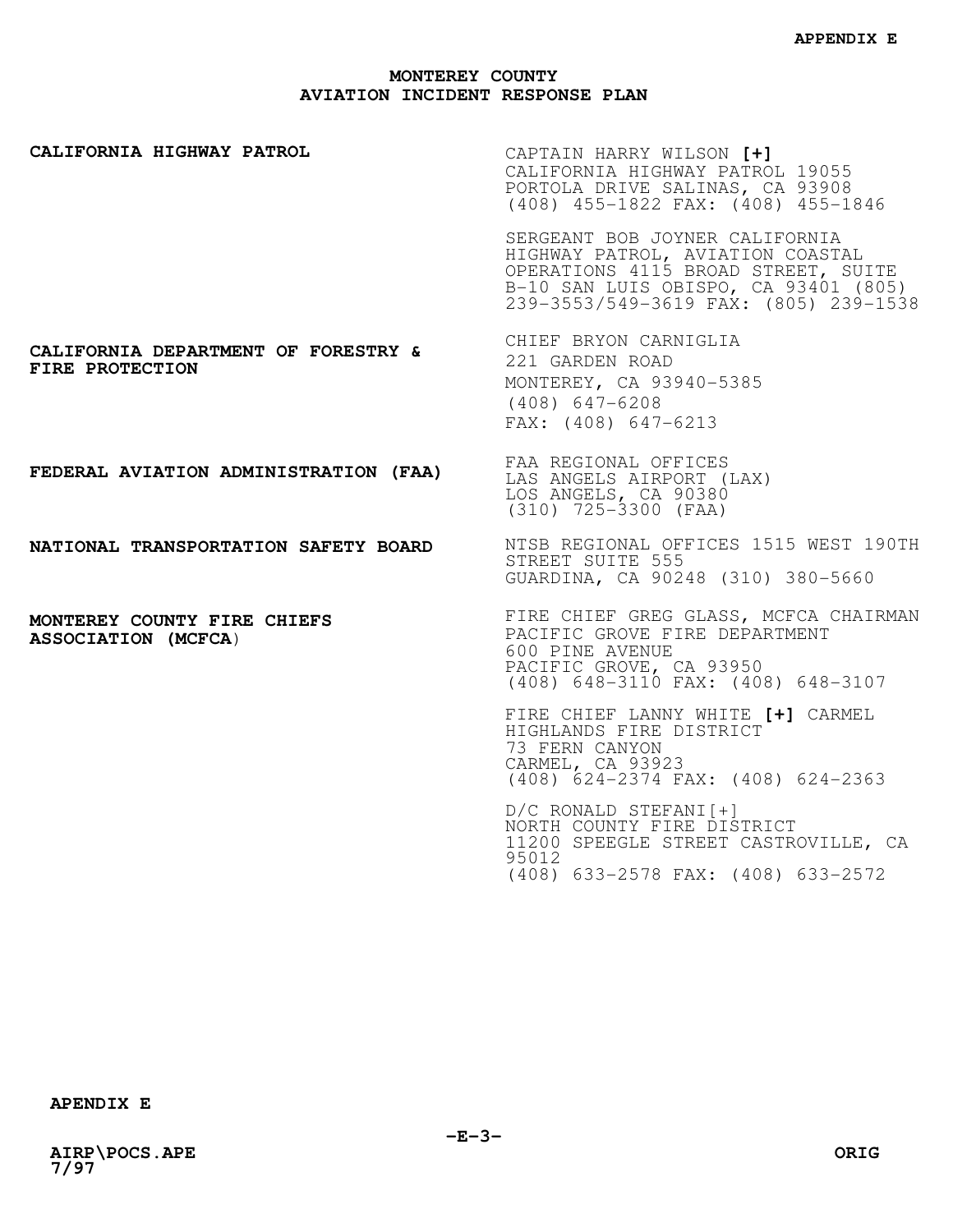|                                                                                                             | D/C RICHARD FOSTER [+]<br>SALINAS RURAL FIRE DISTRICT 19900<br>PORTOLA DRIVE SALINAS, CA 93908<br>(408) 455-1829 FAX: (408) 455-0646         |
|-------------------------------------------------------------------------------------------------------------|----------------------------------------------------------------------------------------------------------------------------------------------|
|                                                                                                             | CAPTAIN JEFFERY FRYE [+]<br>CARMEL VALLEY FI.RE DISTRICT<br>P.O. BOX 965<br>CARMEL VALLEY, CA 93924<br>(408) 659-2021 FAX: (408) 659-2227    |
| <b>CALIFORNIA DEPARTMENT OF PARKS &amp; SAULLY RANGER PAULA J. PETERSON</b><br>RECREATION - MONTEREY OFFICE | DEPARTMENT OF PARKS & RECREATION<br>2211 GARDEN ROAD<br>MONTEREY, CA 93940 (408) 649-2836<br>FAX: (408) 649-2847                             |
| UNITED STATES COAST GUARD STATION -<br><b>MONTEREY</b>                                                      | LCDR PHYLLIS BLANTON, COMMANDING<br>OFFICER USCG STATION MONTEREY<br>100 LIGHTHOUSE MONTEREY, CA 93940<br>(408) 647-7300 FAX: (408) 647-7307 |
| UNITED STATES FOREST SERVICE                                                                                | OFFICER KELLY COLLINS<br>406 SOUTH MILDRED AVENUE<br>KING CITY, CA 93930<br>(408) 385-5434 FAX: (406) 385-0628                               |
| UNITED STATES PARKS SERVICE                                                                                 | CHIEF RANGER MARK IGO<br>5000 HIGHWAY 146<br>PAICINES, CA 95043<br>(408) 389-4485 (EXT 247)<br>FAX: (408) 389-4489                           |

**[+]** REPRESENTS EXECUTIVE COMMITTEE MEMBERSHIP

**APPENDIX E**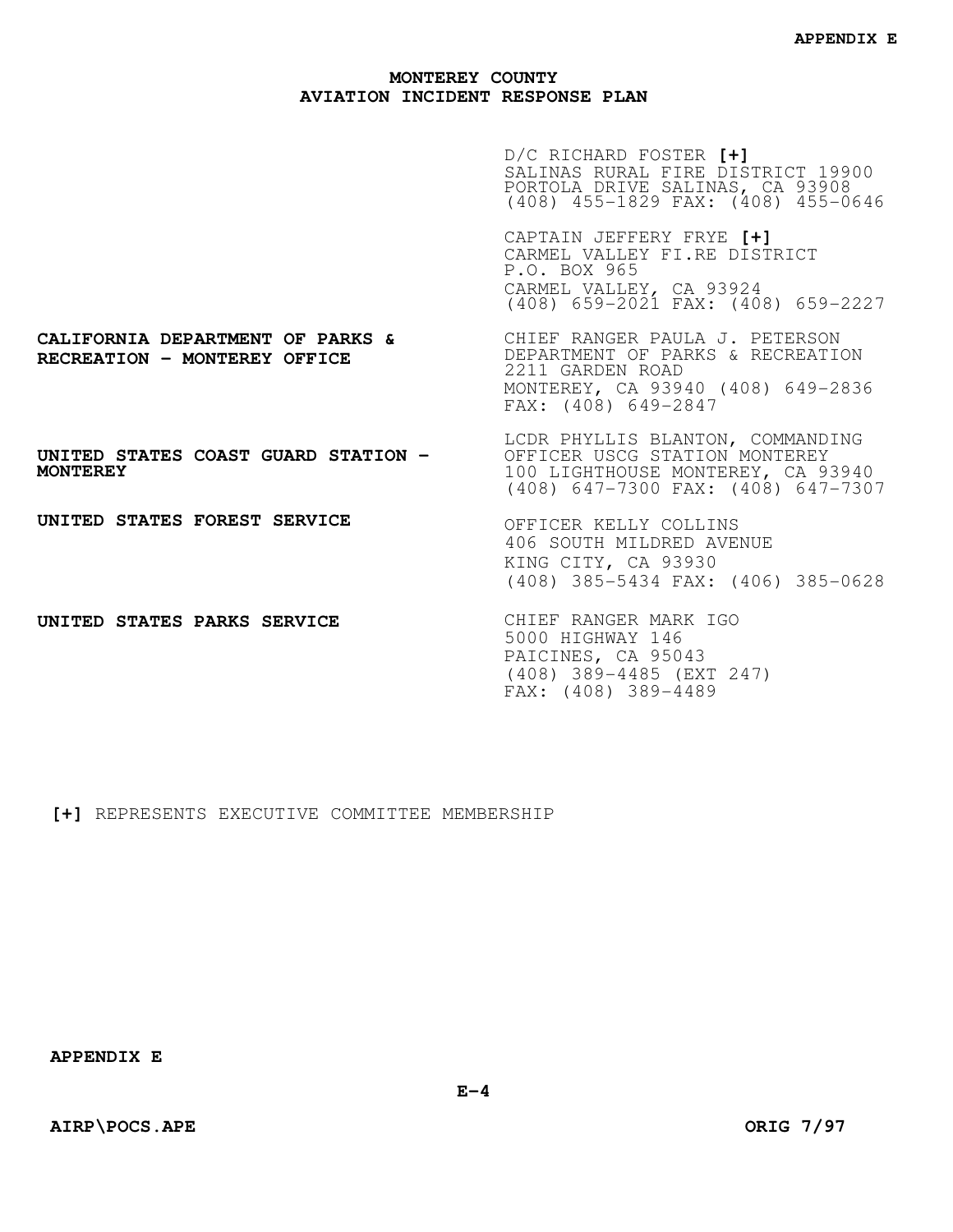#### **PLAN DISTRIBUTION**

Harry Wilson, Captain California Highway Patrol Monterey Area 19055 Portola Drive Salinas, CA 93902

Bill Freeman, Lieutenant Monterey County Sheriff Dept Monterey Sub-Station 1200 Aquajito Road Monterey, CA 93940

John Calzada, Sergeant Monterey County Sheriff Dept. Monterey Sub-Station 1200 Aquajito Road Monterey, CA 93940

Chris LeVenton, Director Monterey County EMS 19065 Portola Drive, Suite 1 Salinas, CA 93908

Bertha Simpson, Communications Center Manager Salinas Communications Center P.O. Box 1883 Salinas, CA 93902

Paul Ireland, Emergency Services Planner Monterey County OES P.O. Box 1883 Salinas, CA 93903

Bill Hill, Chief Carmel Fire Dept. P.O. Box 6418 Carmel-By-The-Sea,CA 93921

William Sims, Chief Carmel Valley FPD P.O. Box 965 Carmel Valley, CA 93924

Eddie Banuelos, Chief Greenfield FPD P.O. Box 2550 Greenfield, CA 93927

Luther Hert, Captain Monterey County Sheriff Dept 1414 Natividad Road Salinas, CA 93906

James Cronin, Lieutenant Monterey County Sheriff Dept King City Sub-Station 250 Franciscan Way King City, CA 93930

John Sherwin, Emergency Services Planner Monterey County OES P.O. Box 1883 Salinas, CA 93902

Harry Robins, Manager Monterey County OES P.O. Box 1883 Salinas, CA 93902

Liz Crooke, Communications Center Manager Monterey Communications Center 1200 Aquajito Road Monterey, CA 93940

Walter Wong Environmental Health Director Monterey County Environmental Health 1270 Natividad Road Salinas, CA 93906

Lanny White, Chief Carmel Highlands FPD 73 Fern Canyon Road Carmel, CA 92923

Rick Rubbo, Chief Gonzales Volunteer FD P.O. Box 931 Gonzales, CA 93926

Floyd Owens, Chief King City Fire Dept. 422 Bassett Street King City, CA 93930

## **APPENDIX F**

**AIRP\DISTRIB.APF ORIG 7/97**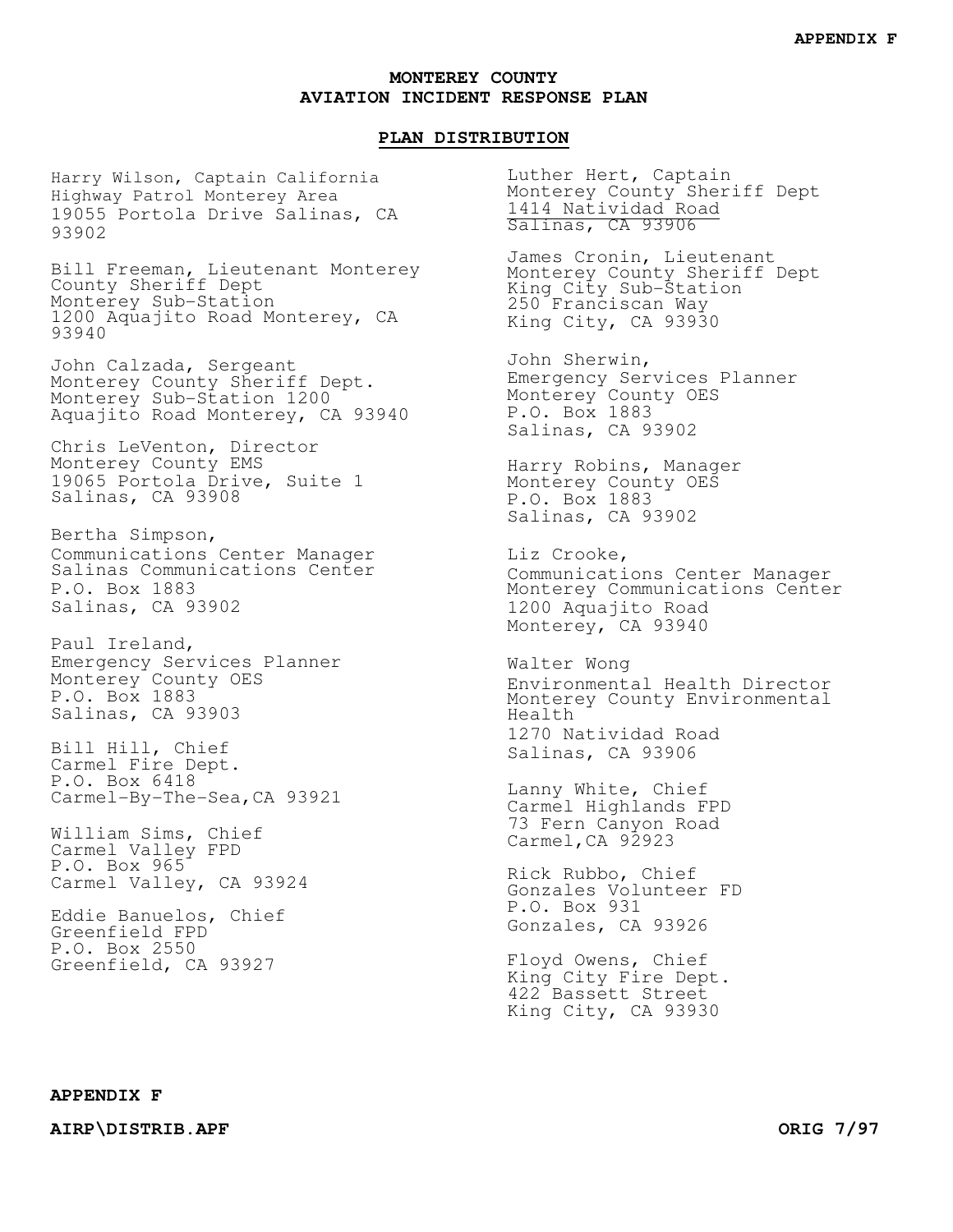George Stapleton, Chief Marina Public Safety 211 Hillcrest Avenue Marina, CA 93933

Jack Meade, Chief Monterey Fire Dept. Monterey City Hall Monterey, CA 93940

Greg Glass, Chief Pacific Grove Fire Dept 600 Pine Avenue Pacific Grove, CA 93950

Richard Smith, Chief Salinas Fire Dept. 200 Lincoln Avenue Salinas, CA 93901

Richard Dampier, Chief Seaside Fire Dept. 1635 Broadway Avenue Seaside, CA 93955

Emil Pozzi, Chie£ Cachagua FPD P.O. Box 2090 Carmel Valley, CA 93924

William Wincheli, Chief San Ardo Vol. Fire Co. P.O. Box 311 San Ardo, CA 93950

Mike Petersen, Chief Spreckels Vol. Fire Dept. P.O. Box 2246 Spreckels, CA 93962

Jim Chappell, Manager Salinas Municipal Airport 30 Mortensen Avenue Salinas, CA 93908

Jess Shortt, Director Marina Municipal Airport 761 Neeson Road Marina, CA .93.933

Gary Carmichael, Chief Mid-Valley FPD 8455 Carmel Valley Road Carmel Valley, CA 93921

Mark Pereira, Chief North County FPD 11200 Speegle Street Castroville, CA 95012 Jackie Scoggin, Batt Chief Cypress FPD 2221 Garden Road Monterey CA 93940-5385

Steve Negro, Chief Salinas Rural Fire Dept 19900 Portola Drive Salinas, CA 93908

Frank Pinney, Chief Big Sur Vol. Fire Brigade P.O. Box 520 Big Sur, CA 93920

Jim Cox, Chief Mid-Coast Fire Brigade Garrapata Road Carmel, CA 93923

Craig Stephens, Chief Soledad Vol. Fire Dept P.O. Box 156 Soledad, CA 93960

Marvin King, Deputy Chief Monterey Peninsula Airport 200 Fred Kane Drive, Suite 200 Monterey, CA 93940

Captain M. J. Meyer, Commander Naval Support Activity 1 University Circle Monterey, CA 93943

Fred Turk, Manager Mesa Del Rey Airport (King City) 521 Airport Drive King City, CA 93927

#### **APPENDIX F**

**AIRP\DISTRIB.APF** ORIG 7/97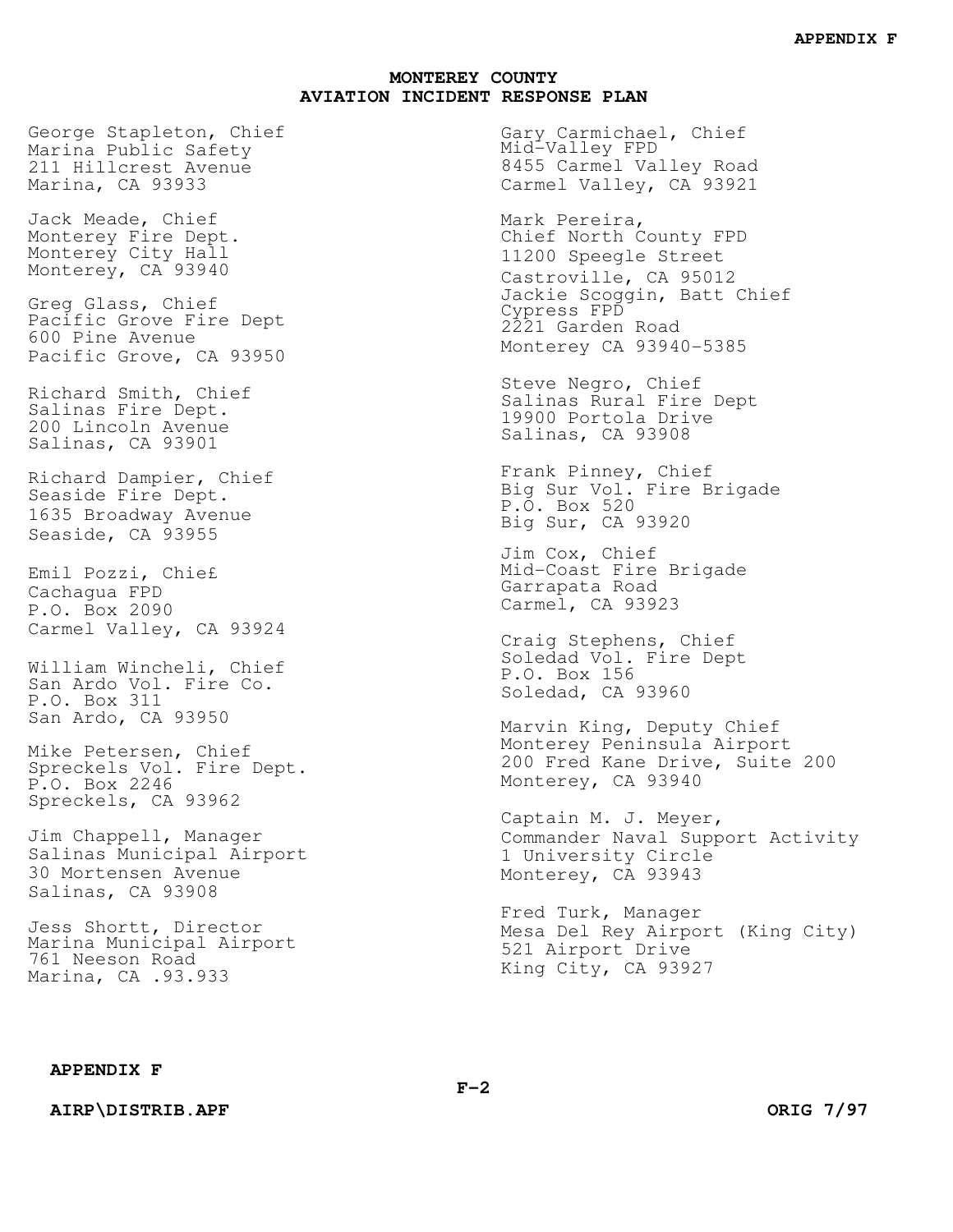Lcdr. Phyllis Blanton, Commanding Officer U.S.C.G Station - Monterey 100 Lighthouse Avenue Monterey, CA 93940

Byron Carniglia, Chief Ranger Department of Forestry & Fire Protection (CDF) 2221 Garden Road Monterey, CA 93940-5385

Brian Sinnott, President Peninsula Medics 465 Reservation Road Marina, CA 93933

Operations Officer, Search & Rescue Air Operations Dept. Naval Air Station Lemoore Lemoore, CA 93246-5001

Officer Kelly Collins Fire Management Office U.S. Forest Service 406 S. Mildred Avenue King City, CA 93930

Tom Pedersen, Captain Department of Fish & Game 20 Lower Ragsdale Road Suite 100 Monterey, CA 93940

Paula Peterson, Chief Ranger Department of Parks & Recreation 2211 Garden Road Monterey, CA 93940

Chief Ranger Mark Igo National Parks Service 5000 Highway 146 Paicines, CA 95043

**APPENDIX F**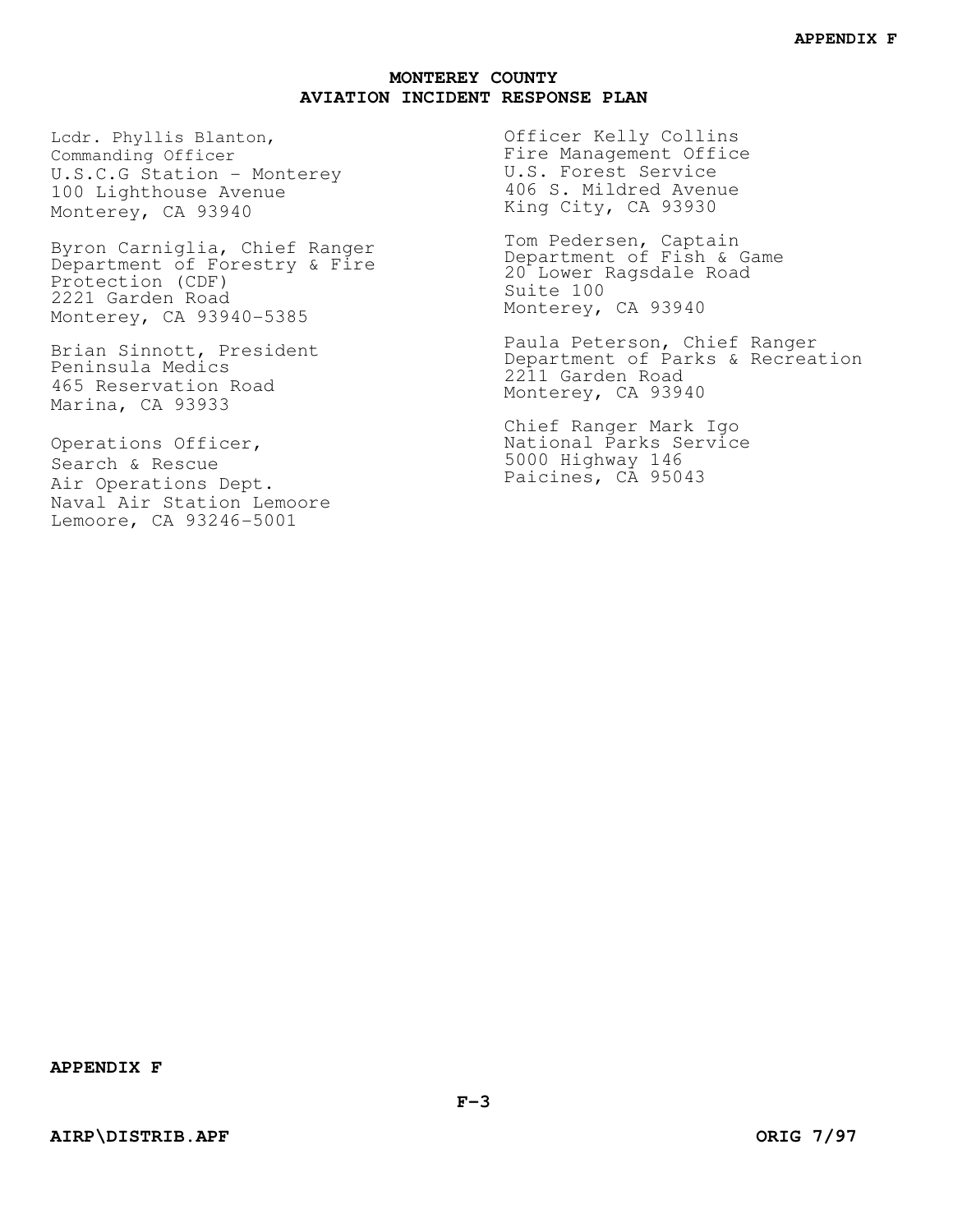## **MONTEREY COUNTY AVIATION INCIDENT RESPONSE PLAN**

## **HELECOPTER CHARATERISTICS/CAPABILITIES**

| <b>OPERATOR</b>                          | <b>USCG</b>                      | <b>USN</b>                 | <b>CHP</b>             | <b>CHP</b>             |
|------------------------------------------|----------------------------------|----------------------------|------------------------|------------------------|
| <b>TYPE</b><br><b>AIRCRAFT</b>           | $HH-60J$<br>"JAYHAWK"            | HH-1N "HUEY"               | BELL L-3               | MBB BO-105<br>LS       |
| <b>REPRESENTATIVE</b><br><b>CALLSIGN</b> | COAST GUARD<br>RESCUE 6014       | NAVY RESCUE 1              | HELO 70                | HELO 70                |
| <b>BASE</b>                              | CGAS SFRAN                       | NAS LEMOORE                | PASO ROBLES            | FRESNO                 |
| RANGE/OPER'L<br><b>RADIUS</b>            | 828/414 NM                       | ALL MTY CTY                | ALL MTY CTY            | ALL MTY CTY            |
| SPEED (CRUISE/MAX)                       | 145/180 KTS                      | 100/130 KTS                | 110/125 KTS            | 120/130 KTS            |
| ON STATION<br><b>ENDURANCE</b>           | $4 + 00$                         | $2 + 15$                   | $1 + 30$               | $1 + 30$               |
| CREW/PAX/[PATIENT]                       | 4/6                              | 5/5                        | 2/[1]                  | 2/1/[1]                |
| ROTOR DIA/# BLADES                       | 54 FT./4                         | 50 FT./2                   | 37 FT./2               | 35 FT./4               |
| <b>ETA</b><br>PENINSULA/SALINAS          | $1 + 00$                         | $0 + 45$                   | $0+45/0+50$            | $1+15/0+50$            |
| ETA BIG SUR                              | $1 + 15$                         | $0 + 45$                   | $0 + 40$               | $1 + 15$               |
| ETA KING CITY                            | $1 + 20$                         | $0 + 35$                   | $0 + 25$               | $0 + 35$               |
| HOIST CAPABILITY                         | 600 LBS                          | 600 LBS                    | 300 LBS                | 300 LBS                |
| HOIST CABLE LENGTH                       | 240 FT                           | 250 FT                     | 110 FT                 | 110 FT                 |
| <b>BASKET</b>                            | YES                              | NO.                        | RESCUE NET             | RESCUE NET             |
| <b>HORSECOLLAR</b>                       | YES                              | YES                        | STOKES LTR             | N/A                    |
| <b>OTHER</b>                             | STOKES LTR                       | SEE NOTE                   | SEE NOTE               | SEE NOTE               |
| <b>UHF RADIO</b><br>CAPABILITY           | 225.0-399.97                     | $225.0 - 399.97$           | 400 MHZ<br><b>BAND</b> | 400 MHZ<br><b>BAND</b> |
| <b>VHF RADIO</b><br>CAPABILITY           | $118.0 - 155.9$                  | $118.0 - -172.0$           | 140-170 MHZ            | 140-170 MHZ            |
| OTHER COMM<br>CAPABILITY                 | $156.0 - 173.97$<br>30-87.975 FM | FM(SIMPLEX)<br>138.0-174.0 | 30-42 MHZ<br>FM        | 30-42 MHZ<br>FM        |
| NAVIGATION/GPS                           | YES                              | YES                        | YES                    | <b>YES</b>             |
| MEDIC ONBOARD                            | POSSIBLY                         | YES                        | YES (NOTE)             | YES (NOTE)             |
| RESCUE SWIMMER ONB                       | YES (EMT)                        | YES (EMT)                  | NO.                    | NO                     |

**APPENDIX G**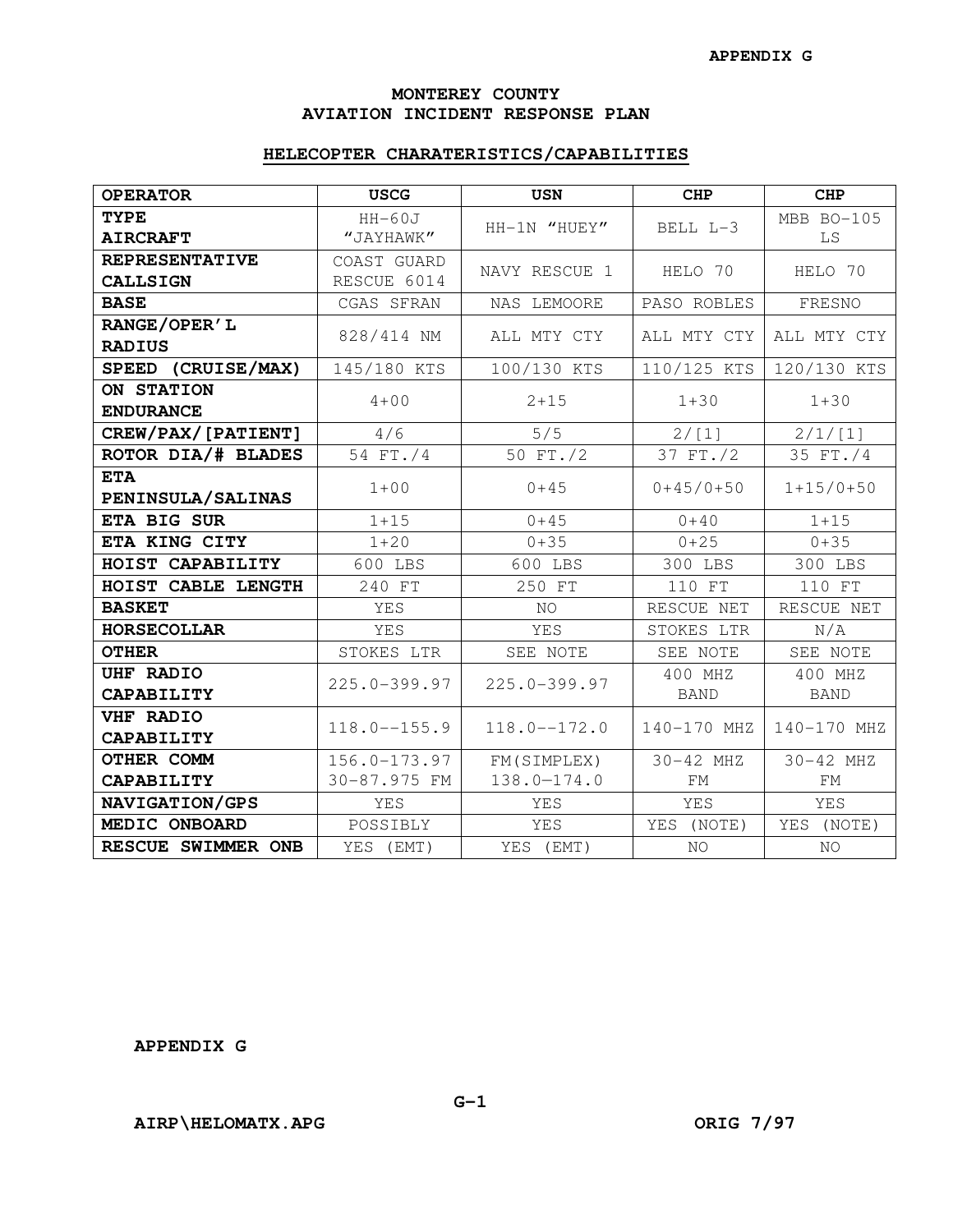| <b>OPERATOR</b>   | <b>USCG</b>     | <b>USN</b>      | CHP          | <b>CHP</b>   |
|-------------------|-----------------|-----------------|--------------|--------------|
|                   | PRIMARY         | PRI. OVERLAND   | MEDEVAC/ALS  | PARAMEDIC;   |
|                   | COSTAL SAR;     | SAR; LIMITED    | TRANSPORT;   | LIFESAVING   |
|                   | $0+30$ CALL TO  | OVERWATER SAR;  | SAR AND MED  | SLING; CARGO |
|                   | LAUNCH; FM      | FULL BODY       | FREQS. NO    | HOOK; IR     |
|                   | TUNABLE IN      | FISHNET &       | NIGHT SAR    | AND GPS      |
|                   | $.025$ MHZ      | JUNGLE          | ΙN           | EQUIPPED     |
|                   | INCREMENTS;     | PENETRATOR      | MOUNTAINS.   | SAR AND MED  |
|                   | $HF = 2-29.999$ | AVAILABLE FOR   | STRONG SPOT  | FREQS. NO    |
| <b>OTHER</b>      | MHZ;STRONG      | USE WITH HOIST; | LIGHT. GPS   | SAR OPS IN   |
| INFORMATION/NOTES | ROTTOR WASH;    | RAPPEL CAPABEL. | NAV          | MTNS. AT     |
|                   | EYE/EAR         | GPS NAV.        | EQUIPPED     | NIGHT;       |
|                   | PROTECTION      |                 | SLING; CARGO | EQUIPPED     |
|                   | RECOMMENDED.    |                 | HOOK. BODY   | W/STRONG     |
|                   | GPS NAV.        |                 | & RECOVERY   | NIGHT SPOT   |
|                   |                 |                 | OPS.         | LIGHT. BODY  |
|                   |                 |                 |              | AND          |
|                   |                 |                 |              | RECOVERY     |
|                   |                 |                 |              | <b>OPS</b>   |

## **MONTEREY COUNTY AVIATION INCIDENT RESPONSE PLAN**

**APPENDIX G**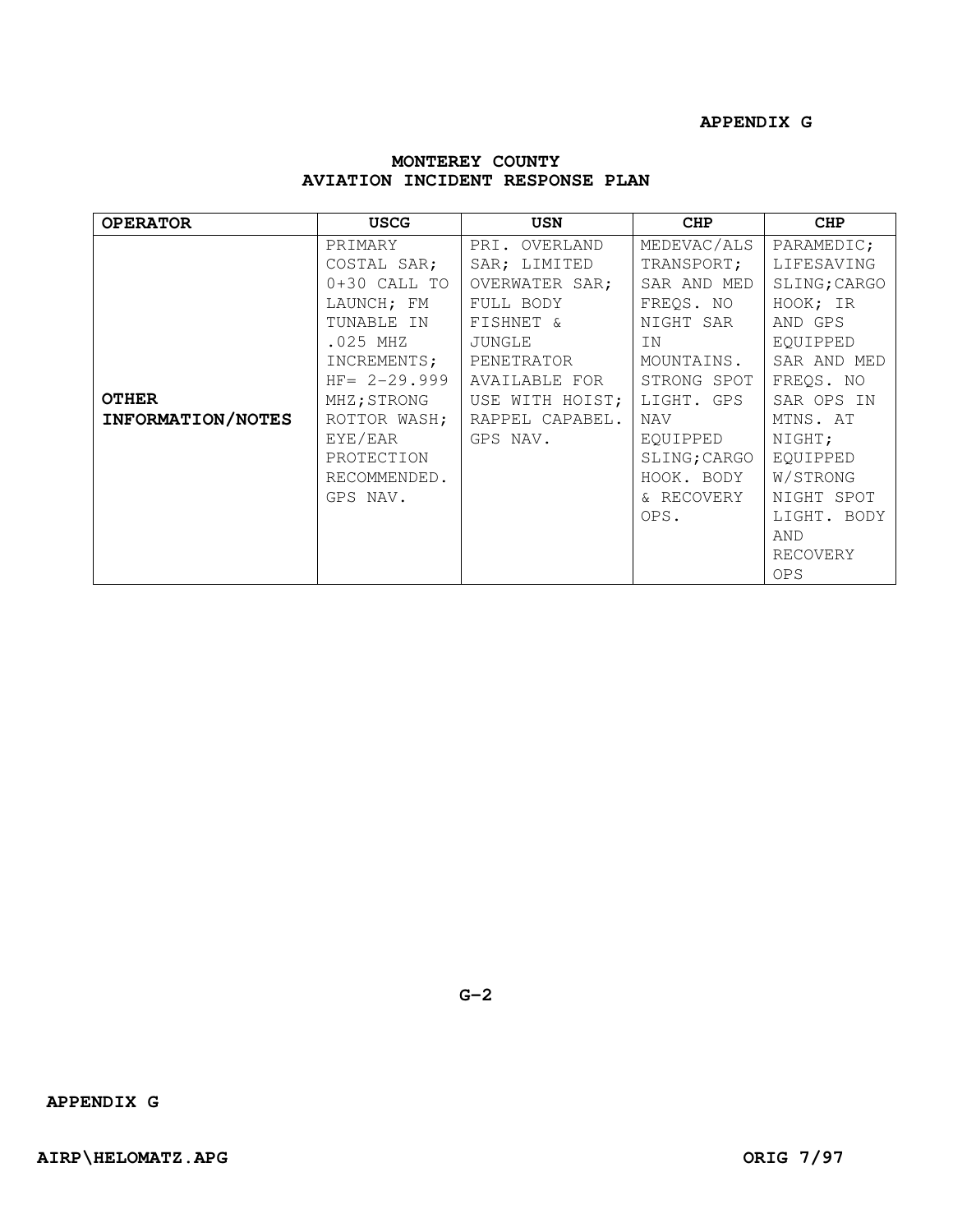# **MONTEREY COUNTY AVIATION INCIDENT RESPONSE PLAN**

| <b>OPERATOR</b>                          | <b>SKY LIFE</b>           | LIFE FLIGHT                    | <b>CALSTAR</b>            |
|------------------------------------------|---------------------------|--------------------------------|---------------------------|
| <b>TYPE</b>                              |                           |                                | TWINSTAR/                 |
| <b>AIRCRAFT</b>                          | BELL 222B                 | MBB BK 117                     | MBB BO-105                |
| <b>REPRESENTATIVE</b><br><b>CALLSIGN</b> | SKY LIFE                  | STANFORD                       | CALSTAR 1<br>SOUTH        |
| <b>BASE</b>                              | FRESNO                    | PALO ALTO                      | GILROY                    |
| RANGE/OPER'L RADIUS                      | ALL MTY CTY               | ALL MTY CTY                    | ALL MTY CTY               |
| SPEED (CRUISE/MAX)                       | 130/150 KTS               | 150 KTS                        | 140/145 KTS               |
| ON STATION ENDURANCE                     | VARIES                    | VARIES                         | $2 + 30$                  |
| CREW/PAX/[PATIENT]                       | 3/1/[1]                   | 3/[2]                          | 3/[2]                     |
| ROTOR DIA/# BLADES                       | 47 FT./2                  | 36 FT./4                       | 36 FT./3<br>33 FT./4      |
| ETA PENINSULA/SALINAS                    | $0 + 50$                  | $0 + 26$                       | $0 + 23$                  |
| ETA BIG SUR                              | $1 + 00$                  | $0 + 35$                       | $0 + 35$                  |
| ETA KING CITY                            | N/A                       | N/A                            | N/A                       |
| HOIST CAPABILITY                         | N/A                       | N/A                            | N/A                       |
| HOIST CABLE LENGTH                       | N/A                       | N/A                            | N/A                       |
| <b>BASKET</b>                            | N/A                       | N/A                            | N/A                       |
| <b>HORSECOLLAR</b>                       | N/A                       | N/A                            | N/A                       |
| <b>OTHER</b>                             | N/A                       | N/A                            | N/A                       |
| UHF RADIO CAPABILITY                     | 403-512 MHZ               | 406-511 MHZ<br>800 MHZ         | 800 MHZ                   |
| VHF RADIO CAPABILITY                     | 148-174 MHZ               | $118.0 - 174.0$<br>24.0-50 MHZ | $118.0 - 172.0$           |
| OTHER COMM CAPABILITY                    | CELLPHONE ON<br>GRD. ONLY | CELLPHONE ON<br>GRD. ONLY      | CELLPHONE ON<br>GRD. ONLY |
| NAVIGATION/GPS                           | <b>GPS</b>                | <b>YES</b>                     | <b>YES</b>                |
| MEDIC ONBOARD                            | YES (NOTE)                | YES (NOTE)                     | YES (NOTE)                |
| RESCUE SWIMMER ONB                       | NO.                       | NO.                            | NO.                       |

**G-3** 

**APPENDIX G**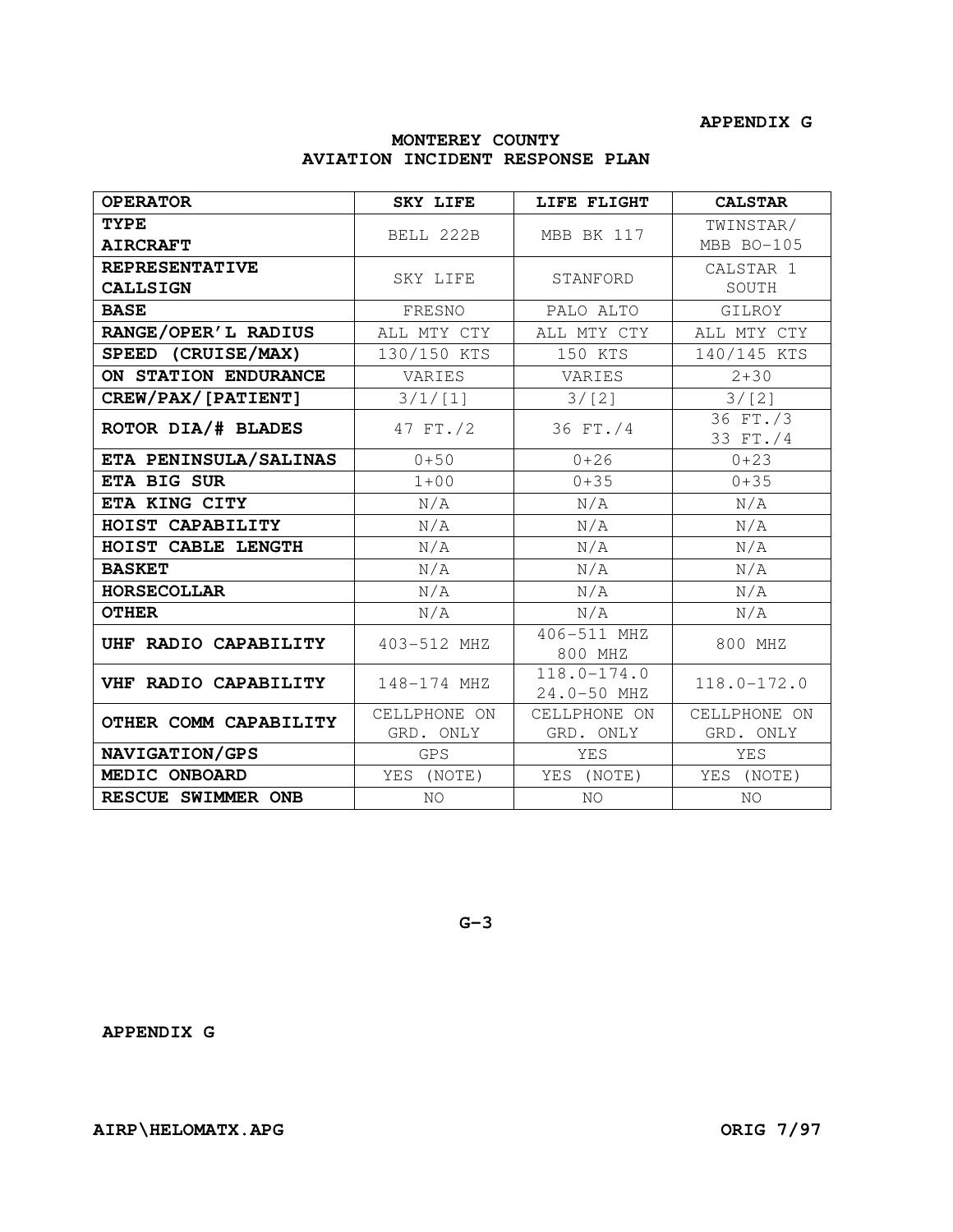| AIR<br>AIR<br>AIR<br>AMBULANCE;<br>AMBULANCE;<br>STAFFED WITH<br>STAFFED WITH                                                                                                                                                                                                                    | <b>OPERATOR</b> | <b>CALSTAR</b>                                                                                                                                       |
|--------------------------------------------------------------------------------------------------------------------------------------------------------------------------------------------------------------------------------------------------------------------------------------------------|-----------------|------------------------------------------------------------------------------------------------------------------------------------------------------|
| $RN/RN$ ; MD<br>RN &<br>PARAMEDIC. NO<br>AVAILABLE AS<br>SAR. NIGHT<br>NEEDED. ALS<br>SPOT LIGHT.<br>NO SAR.<br><b>OTHER</b><br>EQUIPPED<br>GLOBAL<br>INFORMATION/NOTES<br>W/STRONG<br>POSITIONING<br>SYSTEM (GPS).<br>NIGHT SPOT<br>LIGHT FREOS:<br>MED $1-10$ ,<br>CALCORD, CDF,<br>KING CITY. |                 | AMBULANCE;<br>STAFFED WITH<br>RN/PARAMEDIC.<br>ALS ONLY. NO<br>$SARFREOS =$<br>CALCORD, ALL<br>MEDNETS, GPS<br>AND STRONG<br>SPOT LIGHT<br>EOUIPPED. |

# **MONTEREY COUNTY AVIATION INCIDENT RESPONSE PLAN**

**G-4** 

**APPENDIX G**

AIRP\HELOMATX.APG **ORIG 7/97**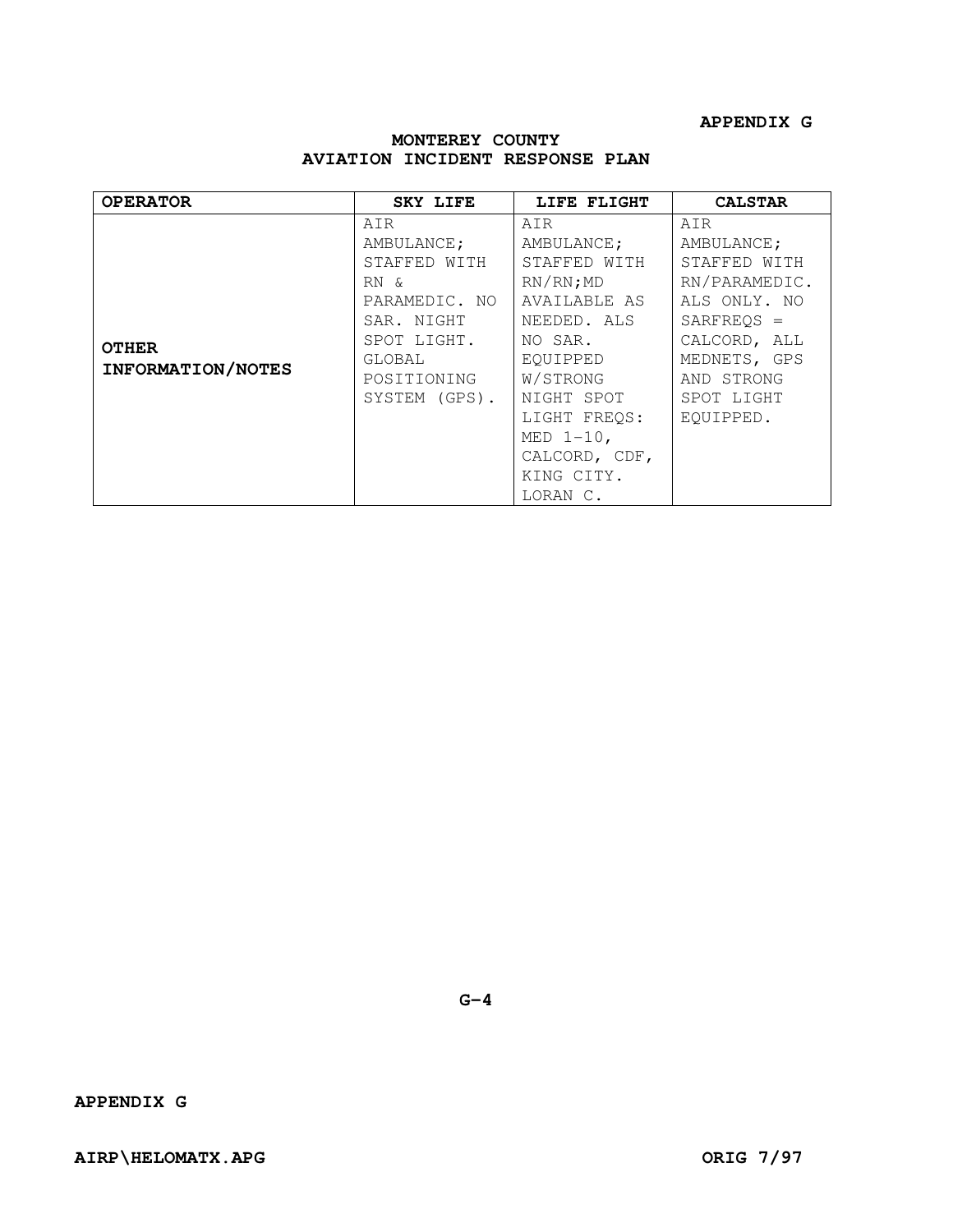**APPENDIX H** 

## **MONTEREY COUNTY AVIATION INCIDENT RESPONSE PLAN**

| PUBLIC SAFETY AGENCY PROCEDURES |                                                                                                                                                                                                                                                                                |  |
|---------------------------------|--------------------------------------------------------------------------------------------------------------------------------------------------------------------------------------------------------------------------------------------------------------------------------|--|
| <b>BASIC</b><br><b>REQUEST</b>  | 1. CONTACT MONTEREY OR SALINAS COMMUNICATIONS CENTER.<br>REQUEST HELICOPTER. PROVIDE PERTINENT TACTICAL DETAILS<br>(SITUATION, LOCATION, TYPE OD ASSISTANCE REQUIRED,<br>NUMBER OF INJURED, TERRAIN, FREQUENCIES, ETC.)<br>3. IF A SPECIFIC HELICOPTER IS DESIRED, SO INDICATE |  |

|                                                              | COMMUNICATIONS CENTER PROCEDURES                                                                                                                                                                                                                                                                                                                                                                                                                                                                                                                                                                                                                                                                                                                      |
|--------------------------------------------------------------|-------------------------------------------------------------------------------------------------------------------------------------------------------------------------------------------------------------------------------------------------------------------------------------------------------------------------------------------------------------------------------------------------------------------------------------------------------------------------------------------------------------------------------------------------------------------------------------------------------------------------------------------------------------------------------------------------------------------------------------------------------|
| <b>USCG</b><br><b>CGAS</b><br><b>SAN</b><br><b>FRANCISCO</b> | 1. CENTER CONTACTS COAST GUARD GROUP MONTEREY [647-7303],<br>REQUESTS SAR HELICOPTER, AND PROVIDES TACTICAL DETAILS.<br>(NOTE: PRIMARY COASTAL/OVERWATER SAR; NOT NORMALLY<br>TASKED WITH OVERLAND SAR.)<br>2. IF HELICOPTER IS UNAVAILABLE, CENTER PORCEEDS WITH<br>OPTIONS BASED ON SITUATION.                                                                                                                                                                                                                                                                                                                                                                                                                                                      |
| <b>USN</b><br><b>NAS</b><br><b>LEMOORE</b>                   | 1. CENTER NOTIFIES THE NAS LEMOORE OPERATIONS DUTY OFFICER<br>[(209) 998-1023] OF IMPENDING REQUEST, AND PROVIDES<br>TACTICAL DETAILS; LEMOORE ALERTED TO INCOMING MISSION.<br>2. CENTER CONTACTS THE AIR FORCE RESCUE COORDINATION<br>CENTER, LANGLEY AFB [(800) 851-3051] AND REQUESTS THE<br>NAS LEMOORE SAR HELICOPTER AND A MISSION NUMBER.<br>3. CENTER INFORMS STATE OES DUTY CONTROLLER [(916) 262-<br>1621] OF THE REQUEST.<br>4. USAF RCC TASKS NAS LEMOORE WITH MISSION AND PROVIDES<br>MISSION NUMBER. HELO LAUNCHES; HELO WILL NOT LAUNCH<br>WITHOUT MISSION NUMBER. CENTER CONFIRMS MISSION NUMBER<br>WITH NAS LEMOORE OPERATIONS DUTY OFFICER.<br>5. IF HELICOPTER IS UNAVAILABLE, CENTER PROCEEDS WITH<br>OPTIONS BASED ON SITUATION. |
| <b>CHP</b><br><b>PASO</b><br><b>ROBLES</b>                   | 1. CONTACT AIR OPS AT [(805) 235-3553], IF NO ANSWER CALL<br>SAN LUIS OBISPO CHP DISPATCH AT [(805) 549-3619] AND<br>REQUEST HELICOPTER, AND PROVIDE TACTICAL DETAILS.<br>2. IF HELICOPTER IS UNAVAILABLE, CENTER PROCEEDS WITH<br>OPTIONS BASED ON SITUATION.                                                                                                                                                                                                                                                                                                                                                                                                                                                                                        |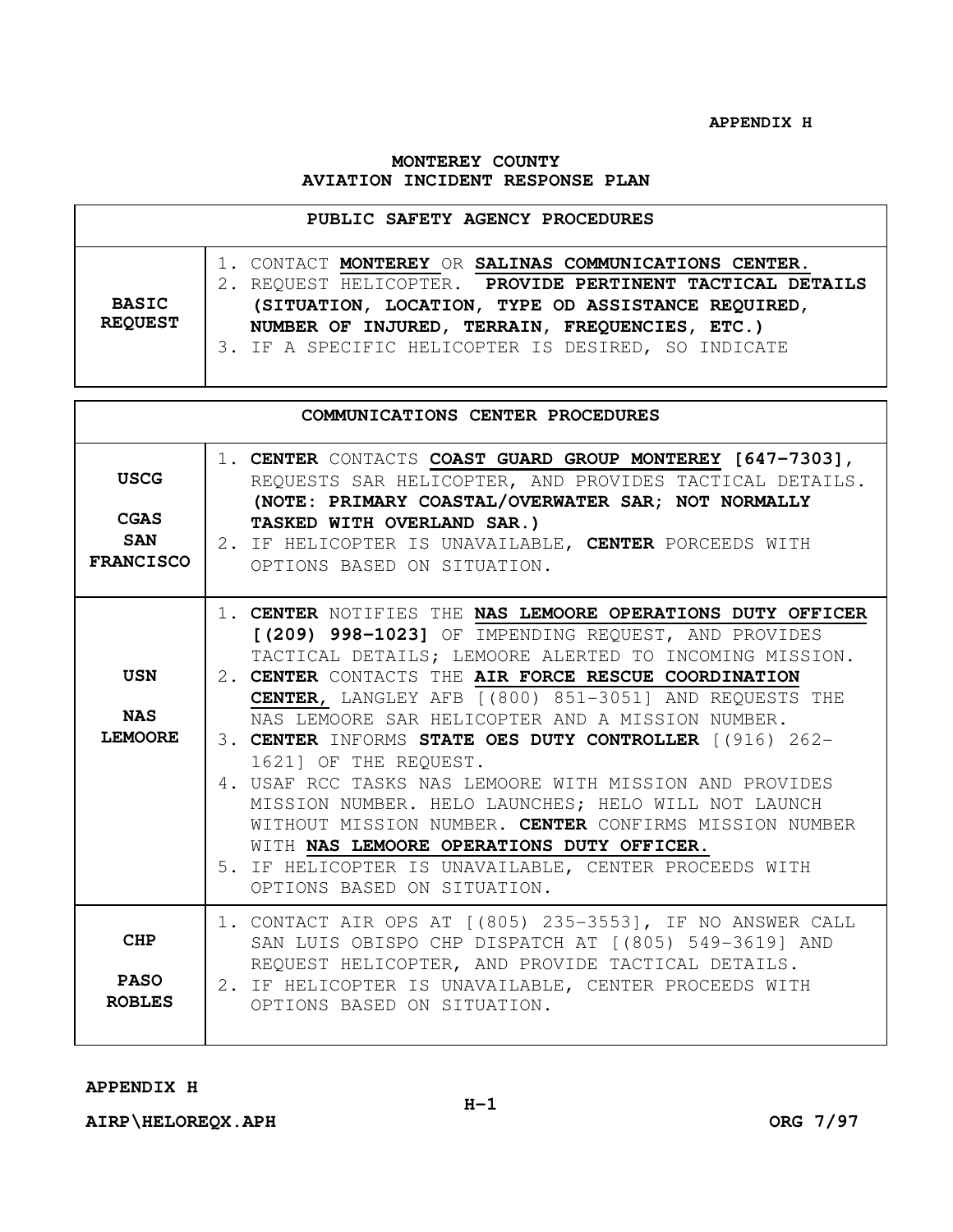## **APPENDIX H**

## **MONTEREY COUNTY AVIATION INCIDENT RESPONSE PLAN**

| CHP<br><b>FRISNO</b>                           | 1. CENTER CONTACTS FRESNO CHP DISPATCH [(209) 445-6683],<br>REQUESTS HELICOPTER, AND PROVIDES TACTICAL DETAILS.<br>2. IF HELICOPTER IS UNAVAILABLE, CENTER PORCEEDS WITH<br>OPTIONS BASED ON SITUATION.                                                             |
|------------------------------------------------|---------------------------------------------------------------------------------------------------------------------------------------------------------------------------------------------------------------------------------------------------------------------|
| <b>CALSTAR</b><br><b>GILROY</b>                | 1. CENTER CONTACTS CALSTAR OPERATIONS [(800) 252-5050],<br>REQUESTS HELICOPTER, AND PROVIDES TACTICAL DETAILS.<br>2. IF HELICOPTER IS UNAVAILABLE, CENTER PORCEEDS WITH<br>OPTIONS BASED ON SITUATION.                                                              |
| <b>SKY LIFE</b><br><b>FRESNO</b>               | 1. CENTER CONTACTS SKYLIFE THROUGH FRESNO EMS<br>COMMUNICATIONS AT [(800) 305-5433],<br>REQUESTS HELICOPTER/AIR AMBULANCE, AND PROVIDES<br>TACTICAL DETAILS.<br>2. IF HELICOPTER IS UNAVAILABLE, CENTER PORCEEDS WITH<br>OPTIONS BASED ON SITUATION.                |
| LIFE<br><b>FLIGHT</b><br><b>STANFORD</b><br>U. | 1. CENTER CONTACTS LIFE FLIGHT THROUGH LIFE FLIGHT<br>DISPATCH AT [(800) 321-7828], REQUESTS HELICOPTER/AIR<br>AMBULANCE, AND PROVIDES TACTICAL DETAILS.<br><b>PALO ALTO</b>   2. IF HELICOPTER IS UNAVAILABLE, CENTER PORCEEDS WITH<br>OPTIONS BASED ON SITUATION. |

## **APPENDIX H**

AIRP\HELOREQX.APH **DELACTION CONG 7/97**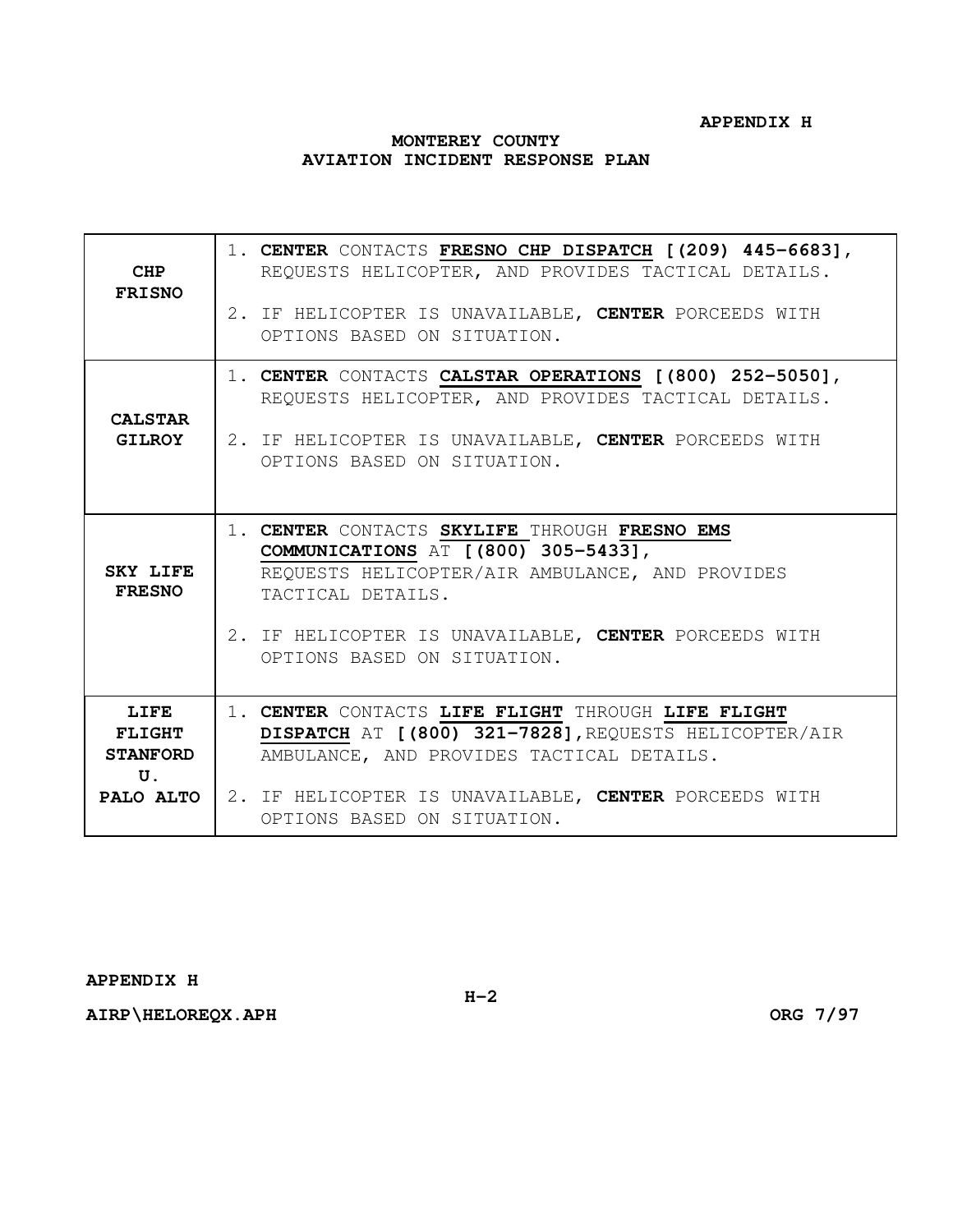#### **APPENDIX I**

## **MONTEREY COUNTY AVIATION INCIDENT RESPONSE PLAN GLOSSARY OF TERMS**

### Air Route Traffic Control Center (ARTCC)

Federal facility responsible for controlling all commercial air transportation activity within selected operational regions. The ARTCC serving Monterey County is located in Fremont and identified as Oakland Center.

#### Civil Air Patrol (CAP)

Civilian organization operating as an auxiliary part of the Air Force and tasked with providing localized search and rescue missions to locate missing and/or overdue aircraft.

#### Cockpit Voice and Data Recorder (Black Box)

Impact and fire resistant recording device located in cockpit area of commercial transport aircraft. Analysis of voice recordings and flight data recording information vital to reconstruction of accident cause and prevention.

Emerqency Location Transponder (ELT) Electronic device contained on all commercial and military aircraft and most general aviation aircraft that emits electronic signals for the purposes of locating downed aircraft. Device activated manually by pilot or automatically in the event, of a sudden impact. Range throughout the country. Signal is received at USAF Rescue Coordination Center.

Federal Air Regulations (FAR) Federal regulations relating to all facets of civilian and commercial air transportation within the United States. Regulations constantly under review and being updated.

## Federal Aviation Administration (FAA)

Federal agency responsible for regulating all private and commercial air transportation within the United States. Issues and enforces federal regulations pertaining to air safety, commercial airline operations, pilot training and certification, aircraft construction and maintenance, and airport operations.

#### Fixed Wing Aircraft

Winged aircraft, either propeller or jet driven, capable of taking off and landing on established runways. Passenger size varies from two (2) to several hundred.

#### Incident Command Post (ICP)

Location from which the Incident Commander and staff coordinate emergency response operations at the scene of an incident.

#### National Transportation Safetv Board (NTSB)

Federal agency responsible for investigating all civilian transportation accidents to determine cause and make recommendations avoid repeat incidents. **APPENDIX I** 

 $I-1$ 

**APPENDIX.** I ORIG 7/97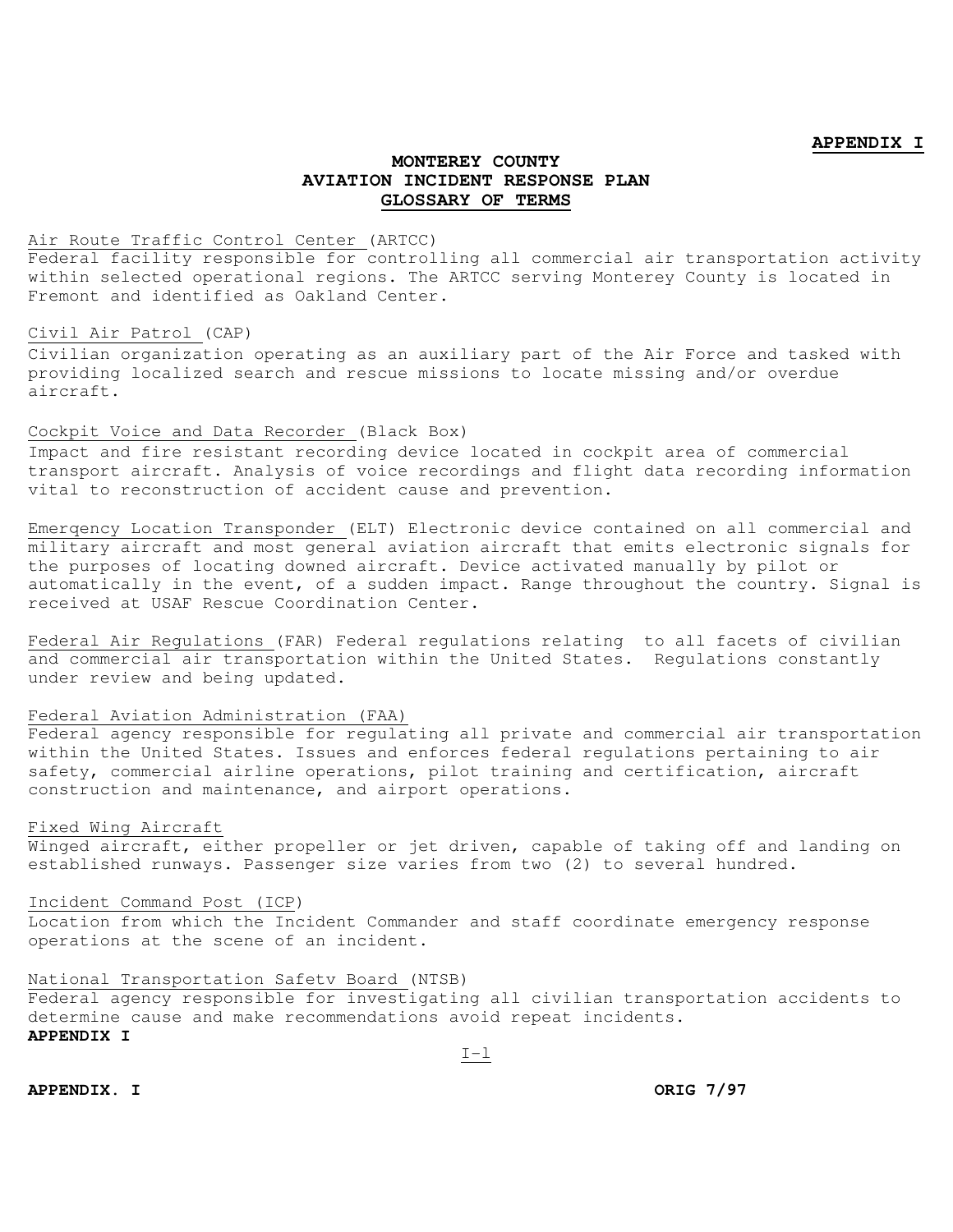## Military Authority (DOD)

Incidents involving military aircraft will be investigated by the corresponding military authority. The closest military aviation activity will take initial responsibility for securing the incident scene and initiating a preliminary investigation. The Aviation Safety School at the Naval Support Activity Monterey are contacted to coordinate local military aviation investigations.

#### Monterey Peninsula Airport (MPA)

Aviation incidents occurring within the boundary of the MPA are managed under the authority of the Monterey Peninsula Airport District.

#### Municipality Responsibilities (MR)

Aviation incidents occurring within the legal boundaries of incorporated cities within Monterey County are manages in accordance with municipal jurisdiction governing directives.

## **Recreational Aircraft**

Ultra-light aircraft, hang-gliders, gliders, hot air balloons and experimental aircraft that operate at slow speeds, low altitude, and have restricted maneuverability and communication capabilities.

### Rescue Coordination Center (RCC)

Central coordination center operated by the USAF and responsible for coordinating all aircraft search and rescue missions within the continental boundaries of the United States. Center located at Langley AFB.

## Rotary Winq Aircraft (Helicopters)

Single or multi-engined vertical takeoff and landing aircraft capable of transporting people and materials. Aircraft operate at slower speeds and lower altitudes than fixed wing aircraft. Very specific flight operational parameters.

Restricted Air Space Temporary restricted of identified air space to all non-essential aircraft. Referred to as FAR 91-91.

## VORTAC/TACAN

Point-to-point ground electronic navigation system. Widely used by commercial and military aircraft.

**APPENDIX I** 

**APPENDIX. I ORIG 7/97**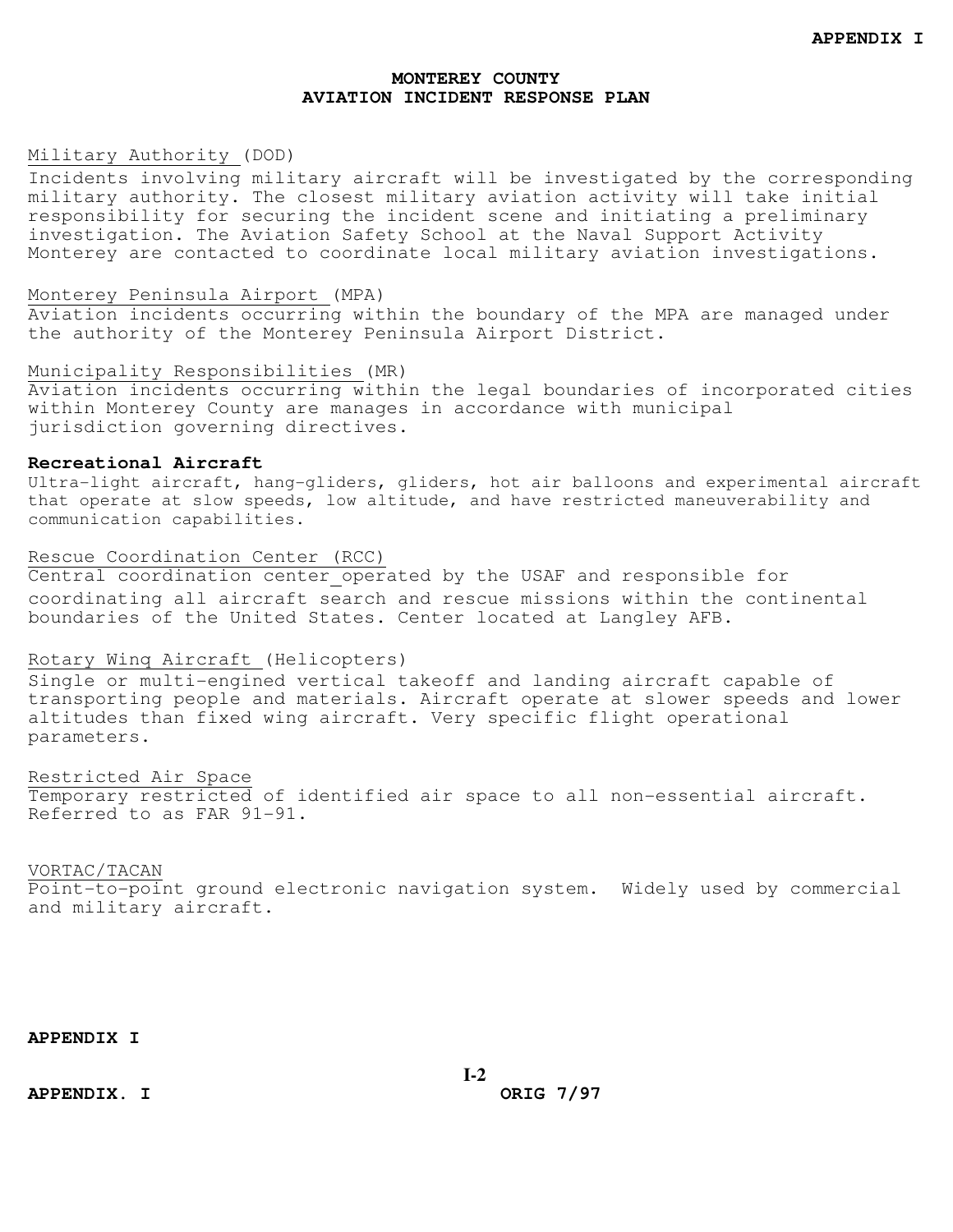## **OPERATIONAL CONSIDERATION**

#### Aircraft Considerations:

- Category of aircraft (general aviation, commercial, military)
- Type and Class of aircraft (fixed winged or rotary wing).
- Passenger capacity (on board).
- Presence (potential) of military ordnance.
- Technical expertise and liaison.

## Tactical Considerations:

- Time of alarm and notification.

- Location of incident and transmission access.
- Type of structures and property involved.
- Location of Incident Command Post and Staging Area.
- Ingress/egress routes for emergency personnel and vehicles
- Available emergency services.
- Weather, terrain, and topography.

#### Rescue Considerations:

- Extent and number of passenger.
- Availability of heavy rescue equipment
- Risk to victims and rescue personnel.
- Maritime/coastal incident.

#### Safety Considerations:

- Associated aircraft systems, materials and equipment,
- Fire impingement.
- Aircraft wreckage and debris.
- Military ordnance, ejection systems and HAZMAT.
- Vehicle traffic in and/about incident.
- Proper use of tools and equipment.
- Sufficient working light.
- Toxic and hazardous materials.
- Panic and hysteria of victims and on-lookers.

#### Notification:

- National Transportation Board.
- Federal Aviation Administration.
- Military (if applicable).
- All necessary fire/rescue, law/coroner, and medical services
- Environmental Health (if applicable).

#### Coroner Considerations:

- Extent and number of fatalities.
- Location of fatalities.
- Availability of temporary morgue facilities.
- Condition of remains; weathers/environmental factors
- Delayed victim identification.

## **APPENDIX J**

**AIRP\APPENDIX.OPS ORIG 7/97**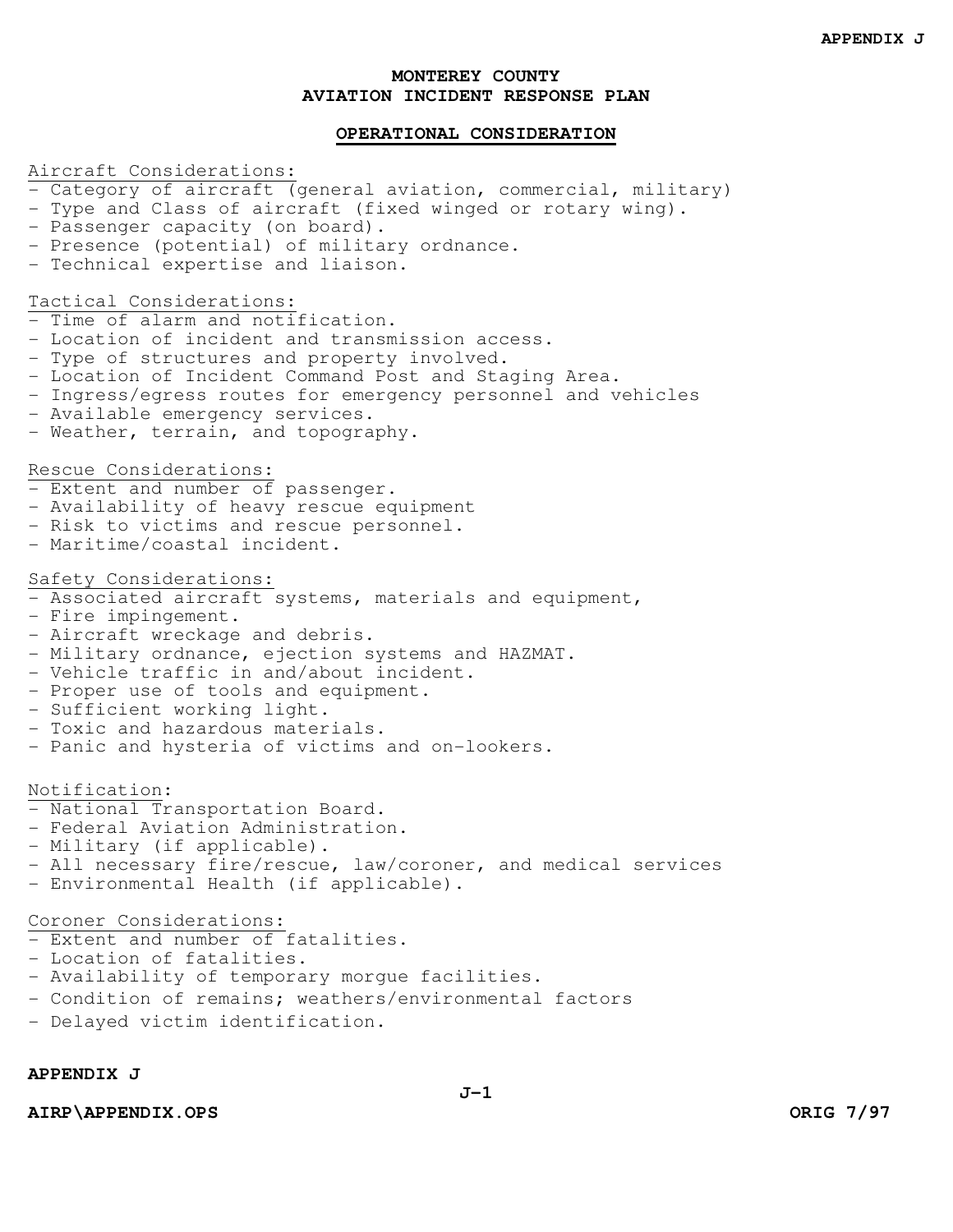## Legal Considerations:

- California Penal Code Sections 402 and 409.5 may be invoked to implement area closure and restrict access to incident scene.
- FAA Regulations 9l-137 airspace restrictions to non-essential aircraft.

#### Security Considerations:

- Location and scene accessibility.
- Extent and scope of incident.
- Time of incidence.
- Presence (potential) of spectators.
- Ability to rapidly secure scene access.
- Presence (potential) of looters/souvenir hunters

### Law/Sheriff Considerations:

- Secure access routes to/from incident (area).
- Initiate evacuation of endangered populations.
- Establish scene/incident security and access control.
- Maintain traffic/crowd perimeter control (2,000 foot clearance)
- Identify/isolate survivors and witnesses.
- Provide medical assistance as appropriate.
- Conduct area search for victims, survivors and evidence.
- Maintain and document evidence.
- Escort media and executive leadership.

#### Fire Suppression Considerations:

- Fire exposure to ground property.
- Availability of water for fire suppression,
- Presence (potential) for wildland/vegetation fire.
- Non ignited fuel spill/uncontrolled fuel leak.
- Presence of identified hazardous materials/ordnance.
- Protective measures and isolation of hazardous material.

### Medical Triage Considerations:

- Extent, scope and number of casualties.
- Type(s) of injuries.
- Available of medical personnel/resources.
- Presence of casualty shock.
- Trauma transportation and treatment facilities

## Resource Considerations:

-Emergency response personnel availability

- Off-road apparatus.
- Heavy equipment.
- Specialized rescue equipment.
- Traffic control barriers/markers.
- Coroner supplies and forensic equipment.

**APPENDIX J** 

**J-2 --**